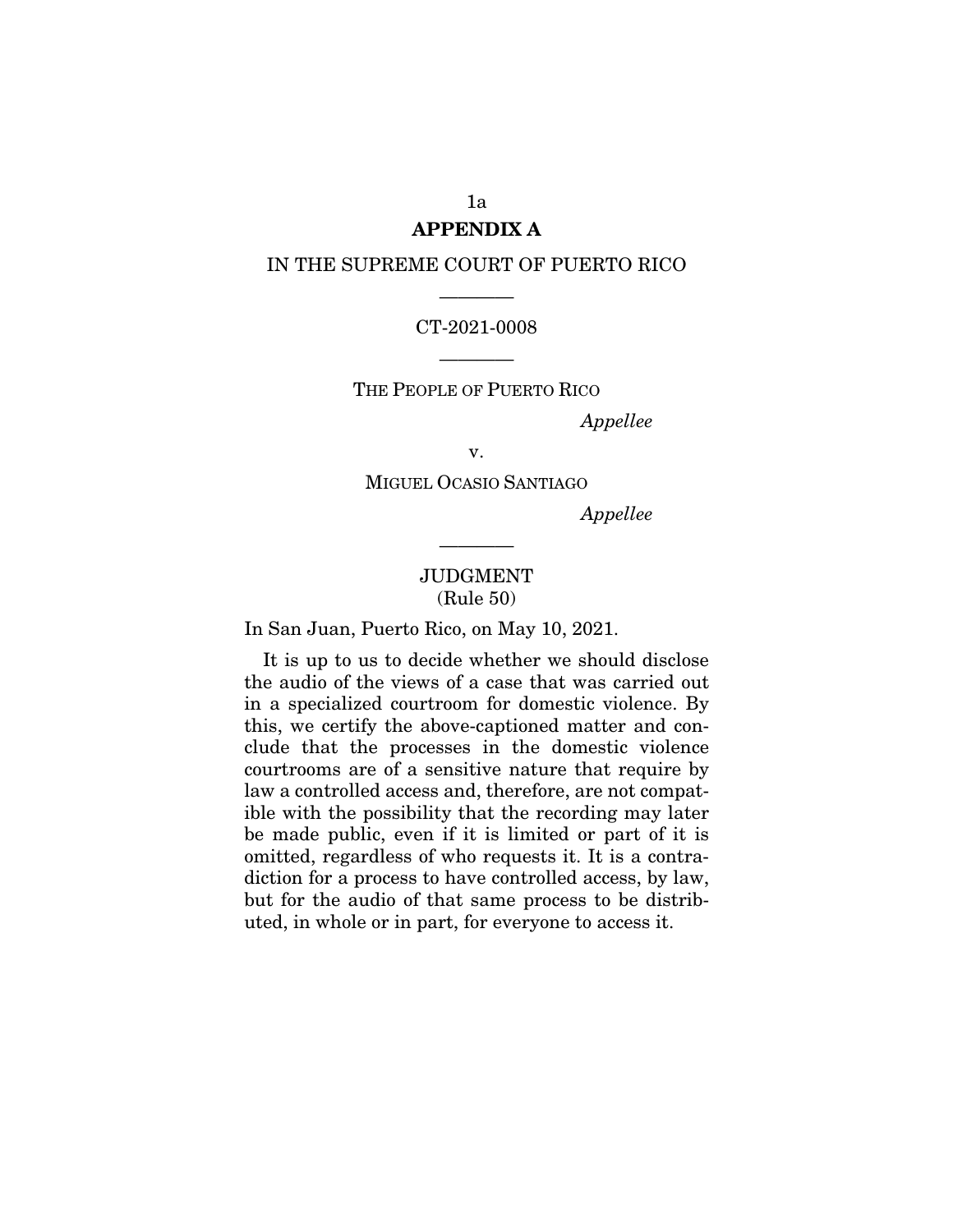The following facts are not in controversy and are public knowledge, so we take judicial notice of them. Rule 201 of Evidence, 32 LPRA App. VI. See also *UPR v. Laborde Torres y otros I*, 180 DPR 253, 276-279 (2010).

On May 3, 2021, the administrative judge of the Caguas Judicial Region, Hon. Ricardo G. Marrero Guerrero, issued a Protective Order in which he prohibited, under threat of contempt, to listen to or disclose the content of the recordings of the case hearings of *Pueblo v. Miguel Ocasio Santiago*, Num. CG2021CR00724 Rel: OPA 2021011403.

On May 5, 2021, the *Overseas Press Club* presented to us an *urgent and special request*, in which it requested that we order "the disclosure to the active general press the recordings of the hearings held on the case of the People of Puerto Rico vs. Miguel Ocasio Santiago, Case No.: CG2021 CR00274, Rel: OPA 2021011403, by [sic] Art. 3.1 of Law 54, as well as any audiovisual document or material related to it." *Urgent and special request from the Overseas Press Club, p. 4.* 

The following day, through Resolution, we denied the disclosure request presented by the *Overseas Press Club*. As part of the grounds for said denial, we expressed:

In the balance of interests present in this request for information, the legal mandate to safeguard the confidentiality of the proceedings, as protection for victims of domestic violence, outweighs the interest of the press to have access to confidential information. We also consider in our analysis that a related criminal proceeding is pending and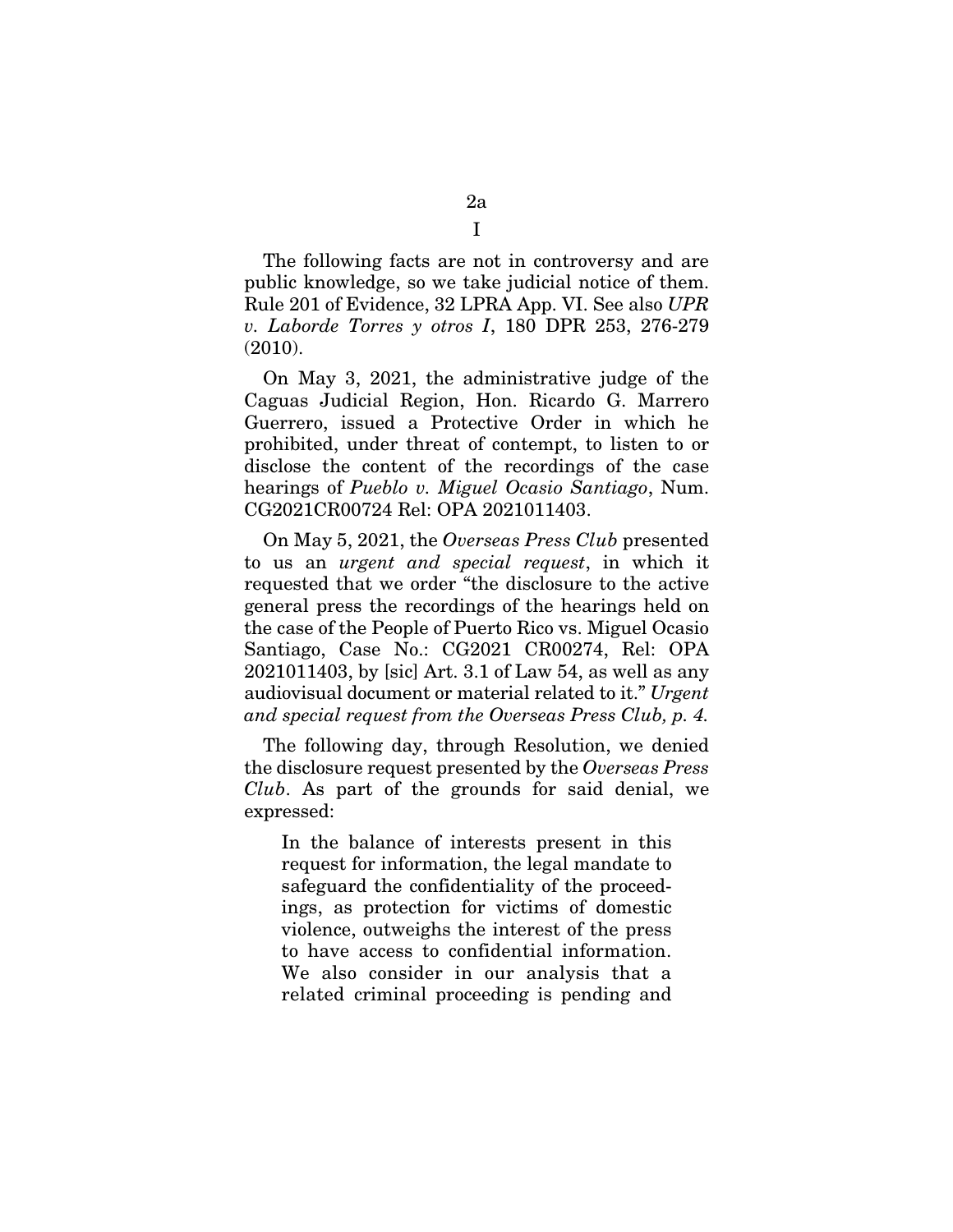the request for information without the accused being a party could affect their right to a fair and impartial process. Ex Parte: Overseas Press Club, 2021 TSPR 62, p. 2 (Resolution) (Emphasis Supplied).

Then, on May 7, 2021, the Puerto Rico Journalists Association (ASPPRO) filed a Motion to request recording in the Court of First Instance, Superior Chamber of Caguas. In short, it requested the disclosure of the judicial proceedings held on March 25, 26 and 31, 2021 in the case of Pueblo v. Miguel Ocasio Santiago, supra. In its petition, the ASPPRO argued that its request differs from what was ruled by this Court in Ex Parte: Overseas Press Club, supra, because now they requested that the sensitive parts of the testimony of Andrea Ruiz Costas be removed from the recordings. In addition, they emphasized that the relatives of Ruiz Costas have publicly expressed themselves in favor of the disclosure of the audio. In response, the primary forum designated a hearing for May 11, 2021, at 9:30 a.m., in Room 301 of the Caguas Judicial Center.

### II.

#### A. Intrajurisdictional certification

The Intrajurisdictional certification is a discretionary procedural mechanism, which we can issue on our own initiative or at the request of a party, to immediately raise any pending matter before the Court of First Instance or Court of Appeals for consideration by this Court. Rule 52.2 (d) of Civil Procedure, 32 LPRA App. V. See also Art. 3.002 of Act No. 201-2003, known as the Puerto Rico Judiciary Act of 2003, 4 LPRA sec. 24s (f); Rule 24 of the Regulations of the Supreme Court, 4 LPRA Ap. XXI -B. See also, R.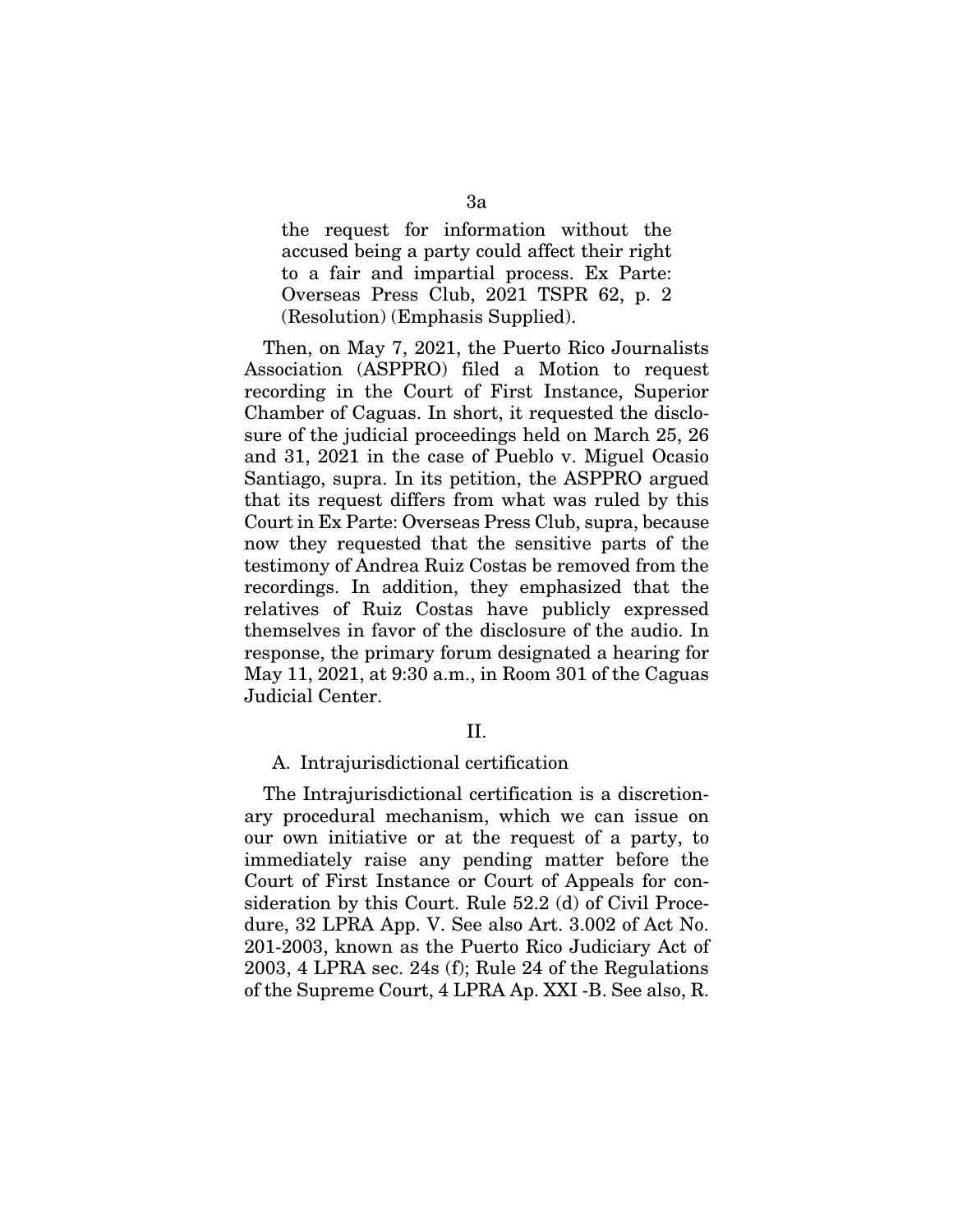Hernández Colón, *Puerto Rico Legal Practice: Civil Procedural Law*, 6th ed., San Juan, Ed. LexisNexis, 2017, Sec. 5623, p. 574. We have used this mechanism "to attend to matters that require urgent solution, either because the administration of justice is affected or because the matter is of such importance that it requires prompt attention." *Pierluisi-Urrutia v Comisión Estatal de Elecciones*, 204 DPR 841, 854 (2020), citing *PIP v. ELA et al*., 186 DPR 1, 9 (2012).

However, due to its extraordinary and discretionary nature, when evaluating this type of appeal, we must analyze the following factors: (1) if questions of public interest arise that could include substantial matters under the Constitution of Puerto Rico or the USA; (2) the stage of the case; (3) the urgency and complexity of the controversy and (4) the need that may exist to present evidence. *Rivera Schatz v. ELA y C. Abo. PR II*, 191 DPR 791, 849 (2014). The present controversy meets all the criteria.

In the first place, the controversy for our consideration is sheltered by the highest public interest since the right to privacy and dignity of every human being is at stake — in our case of victims of domestic violence within judicial proceedings — enshrined in our Constitution. See, Const. P.R., Art. II, Sec. 1 and Sec. 8, LPRA, Volume 1. Second, the appeal is in a stage of easy disposition. Third, this controversy must be resolved urgently due to the possibility that the law will be violated, and a dire precedent will be created for the protection of the privacy of victims of domestic violence. Fourth, and finally, the controversy before us does not require proof to be presented. With the mere application of law, it is available.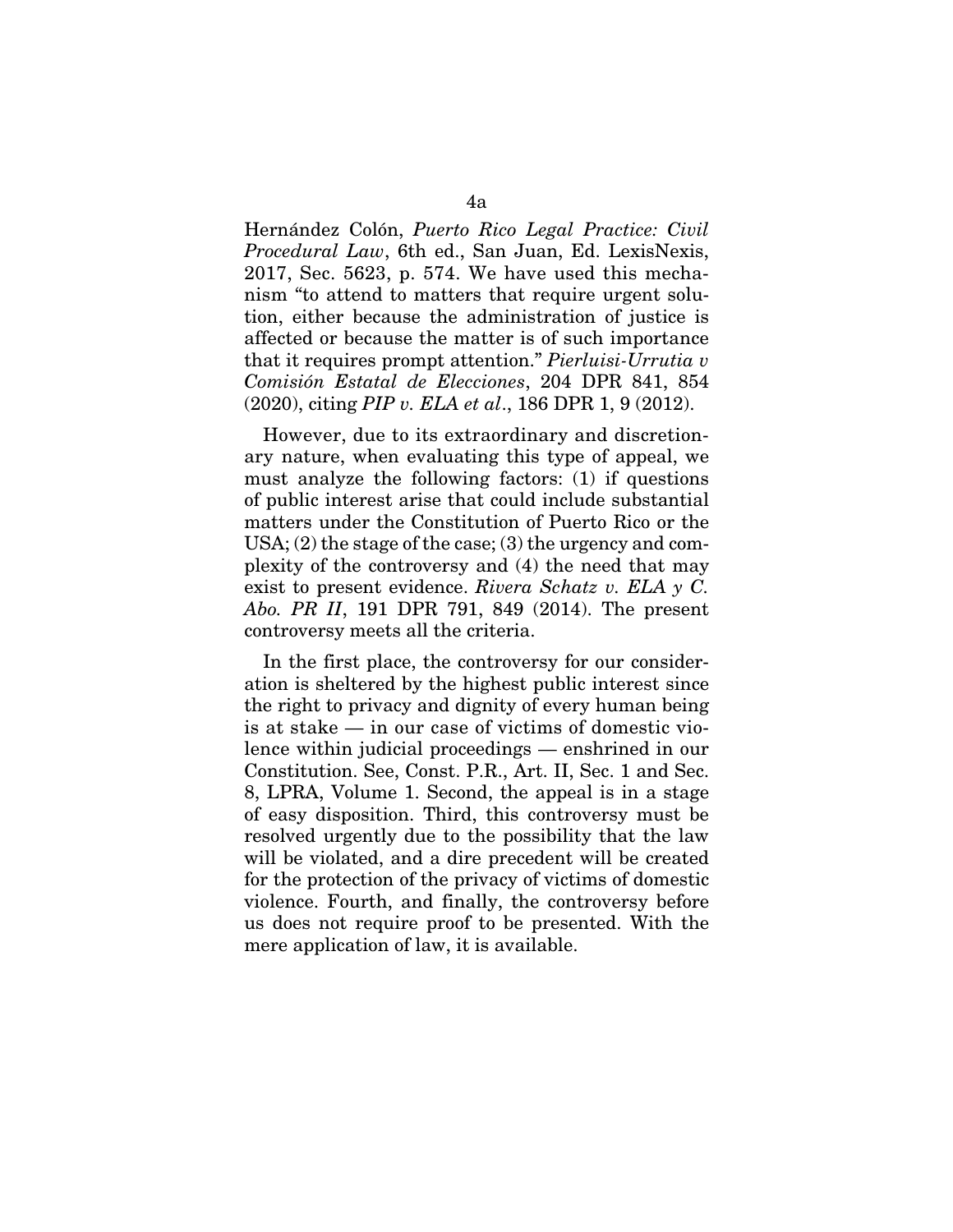### B. Right to privacy and access to information in domestic violence cases

The Secs. 1 and 8 of Art. II of the Constitution of Puerto Rico, *supra*, protect the fundamental right to privacy and dignity of people. As pertinent, Sec. 8 of the Bill of Rights provides that "every person has the right to [the] protection of [the] law against abusive attacks on his honor, reputation and the private or family life." For its part, Sec. 1 of Art. II of the Constitution, *supra*, establishes that "[t]he dignity of the human being is inviolable."

In accordance with the foregoing, we have stated that "the right to privacy, a component of the right to personality, enjoys the highest protection under our Constitution and constitutes an exempt area capable of preventing or limiting the intervention of third parties." *López Tristani v. Maldonado*, 168 DPR 838, 849 (2009).

In *Arroyo v. Rattan Specialties, Inc.*, 117 DPR 35, 58-59 (1986), we state:

In relation to Sec. 1, the Report of the Bill of Rights Commission rendered to the Constitutional Convention indicated that 'the purpose of this section is to clearly establish as a consubstantial basis for everything that follows the principle of the dignity of the human being.' Regarding Sec. 8 it was said that 'it deals with personal inviolability in its most complete and comprehensive form (and that) honor and privacy are values of the individual that deserve full protection, not only against attacks originating from other individuals, but also against abusive interference by the authorities. The formula proposed in section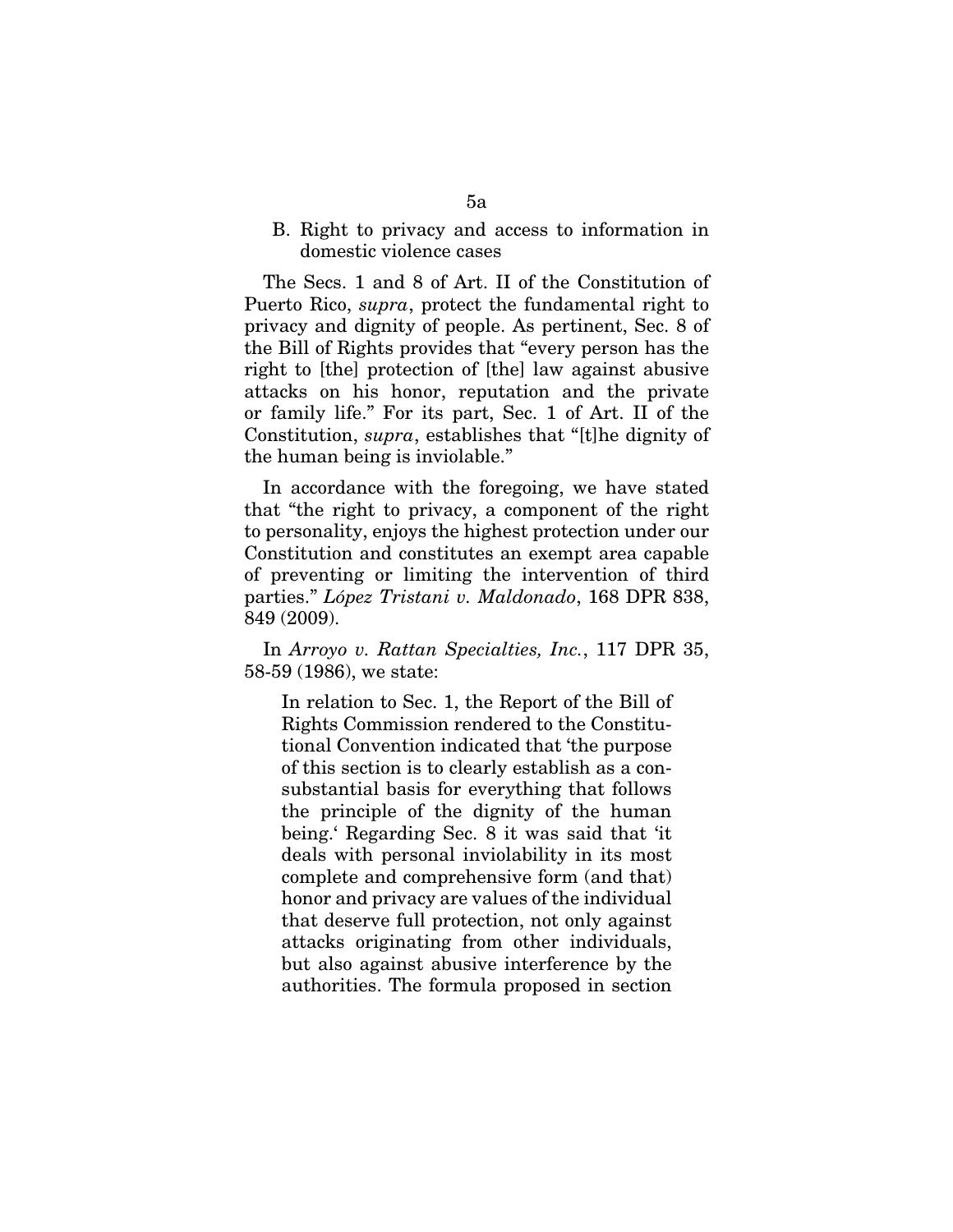8 covers both aspects . . . The inviolability of the person extends to everything that is necessary for the development and expression of the same.' (Emphasis supplied)

Similarly, in *P.R. Tel. Co. v. Martinez*, 114 DPR 328, 339 (1983), when discussing the primacy of the right to privacy in our legal system, we express:

So transcendental is this right in our society that, on the occasions when it has been opposed to others of a similar hierarchy, it has emerged gracefully from the constitutional confrontation. Thus, for example, it has prevailed over the following fundamental rights: of free expression, *Hermandad de Empleados, supra [E.L.A. v. Hermandad de Empleados*, 104 DPR 436 (1975)] (picket in front of the residence of the Secretary of Labor); freedom of worship, *Sucn. de Victoria, supra [Sucn. de Victoria v. Iglesia Pentecostal*, 102 DPR 20 (1974)] (religious services that transcended the neighborhood); and property, *Torres v. Rodríguez*, 101 DPR 177 (1973) (funeral home establishment in residential area). It has also prevailed against the legislation limiting the decision of the spouses who by mutual agreement choose to end their marriage. *Figueroa Ferrer, supra [Figueroa Ferrer v. ELA.*, 107 DPR 250 (1978)]. (Emphasis supplied).

On the other hand, the legislature provided in Article 5.005 of the Law of the Judiciary of 2003, *supra*, an additional protection to the privacy of victims of domestic violence, by ordering the creation of specialized rooms "to attend with *controlled access* to the public the cases of domestic violence in all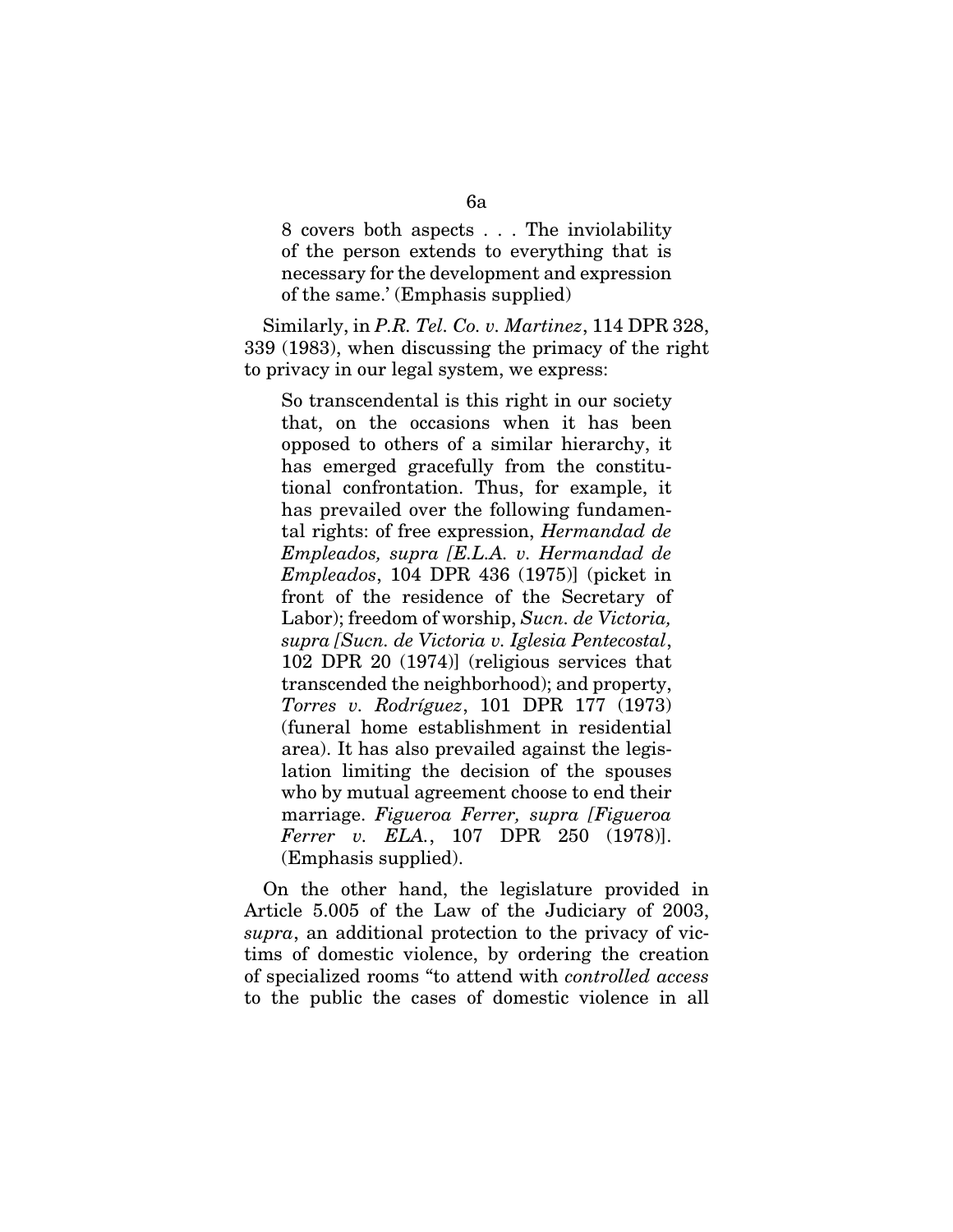judicial regions." (Emphasis supplied). When reading the aforementioned article, it is clear that when the legislature ordered to control access to the public, it ensured confidentiality in the matters discussed in the specialized chambers on domestic violence.

However, we have stated that in our system the right of the people and the press to access information of a public nature is jurisprudentially guaranteed. *Engineering Services International, Inc. v. Autoridad de Energía Eléctrica de Puerto Rico*, 205 DPR, 2020 TSPR 103, 105 (2020). However, that public access yields when: (1) a law declares it so; (2) the communication is protected by some of the evidentiary privileges that citizens can invoke; (3) revealing the information may harm the fundamental rights of third parties; (4) it is the identity of a confidential informant and (5) it is "official information" in accordance with Rule 514 of Evidence of 2009, 32 LPRP App. VI. (Emphasis supplied). *Bhatia Gautier v. Gobernador*, 199 DPR 59, 82-83 (2017).

There is no doubt about the legitimate interest of the press in obtaining information about the cases that are heard in the courts, especially those that have to do with the social evil that shakes us: domestic violence. However, as we express in *Ex Parte: Overseas Press Club, supra*, in the balance of interests, the desire of the press to have access to confidential information on judicial processes related to domestic violence matters gives way to the protection of confidentiality and the right to privacy that all future victims have. See, Const. P.R., art. II, Sec. 8, *supra*; Art. 5.005 of the Judiciary Law of 2003, *supra*.

There is no distinction between ASPPRO's request and what this Court decided last week in *Ex Parte: Overseas Press Club*, *supra*. In the first place, the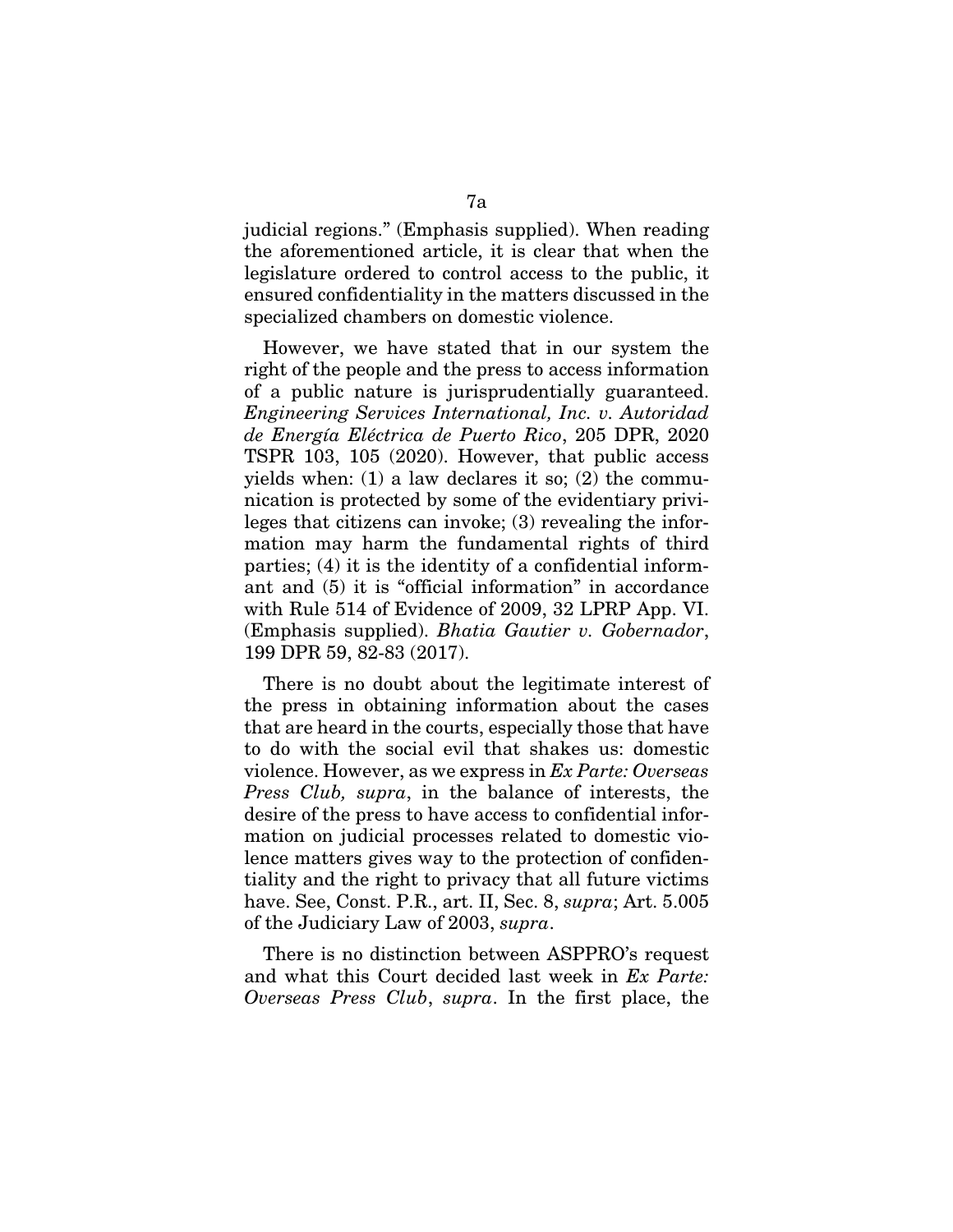determination we reached then and today we reaffirm is not limited to the case of Ruiz Costas. Quite the opposite. We come to it, first, because it is required by law and, second, to avoid creating a dire precedent that serves to discourage and inhibit future victims of domestic violence from seeking protection in our courts. To eliminate the sensitive or intimate parts of the audio does not safeguard the confidentiality mandate that the law reverts to these matters. On the contrary, it would open the debate of what is sensitive or intimate and what is not. The victim of domestic violence who comes to court for help should not face the fear that the recording of what is spilled in that process could be disclosed to any person or medium, in whole or in part, to share it with the public. This is precisely what the law seeks to avoid.

When we shared our resolution in *Ex parte: Overseas Press Club, supra*, we took all those scenarios into account and weighed all of those possibilities. However, we come to only one conclusion: these, due to their sensitive nature — which require controlled access by law — are not compatible with the possibility that the recording may later be made public, even if it is limited or part of it is omitted, regardless of who requests it. We all want answers, but in the quest for someone to answer, we cannot allow such a dire precedent. The imminence of the hearing that the Court of First Instance scheduled obliges us to resolve immediately, dispensing with all ordinary procedures.

On some occasions, disputes contain aspects that transcend the remedy requested by the parties. This is one of those occasions. We cannot act on the basis of mere convenience, wishes or sympathy. Judicial ethics prohibit judges from acting "out of public outcry, [nor]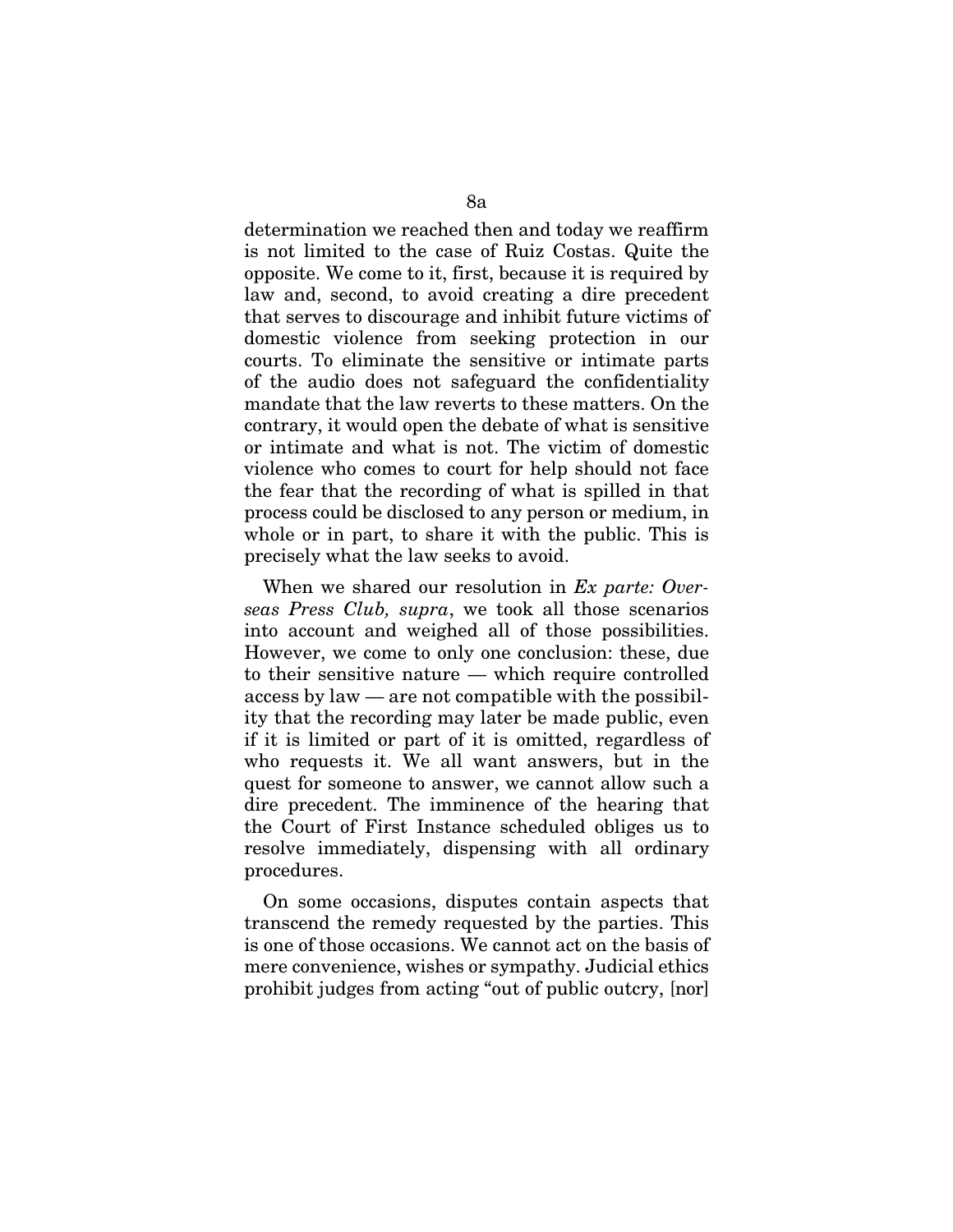out of considerations of popularity or notoriety . . . ." Canon 8 of Judicial Ethics, 4 LPRA App. IV-B. As top interpreters of the Constitution and the law, we intervene today to protect and sustain the effects of our opinion last week in *Ex parte: Overseas Press Club, supra*, and we made this decision with the express purpose of protecting life, safety, the dignity, and privacy of future victims of domestic violence.

However, we must make it absolutely clear that what was resolved today has nothing to do with the investigation that the Office of Administration of the Courts (OAT) is carrying out on what happened in the disputed hearings. We are confident that, upon completion of the investigation, the findings will be released along with appropriate corrective actions that may be recommended. However, with the foregoing, and as we have indicated in the past, we warn that every citizen who considers that the action of a judge has been based on considerations outside the legal system has available the procedure that the Rules of Judicial Discipline provide for these purposes, 4 LPRA.Ap. XV-B.

### III

For all of the above, the certification order is issued to bring to the consideration of this Court the case *Pueblo v. Miguel Ocasio Santiago*, No. CG2021C R00724. In accordance with Rule 50 of the Regulations of the Supreme Court, 4 LPRA Ap. XXI -B, we dispense with any subsequent procedure and due to the urgent nature of the ASPPRO's request, as well as to safeguard the effectiveness of our *Ex parte ruling: Overseas Press Club, supra*, we resolve that the request for information presented by the aforementioned association is not appropriate, and we deny it. Consequently, the hearing set by the Court of First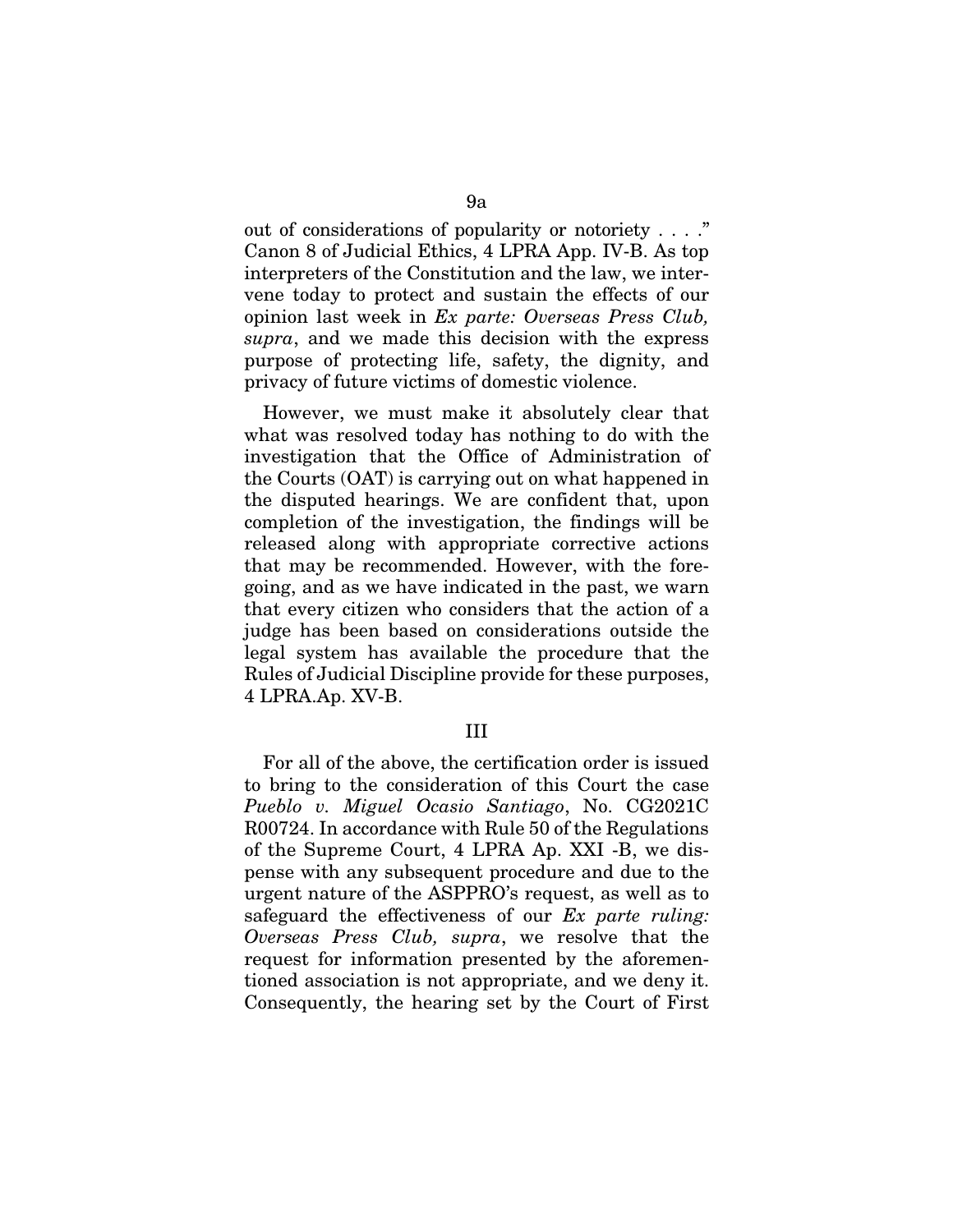Instance for tomorrow, Tuesday, is annulled. Once this matter has been resolved, the case is returned to that forum so that the procedures can continue in a manner compatible with what was resolved here.

Notify immediately.

It was agreed by the Court and certified by the Secretary of the Supreme Court. Presiding Judge Oronoz Rodríguez disagrees and issued a Dissenting Opinion. The Associate Judge, Mr. Estrella Martínez, disagrees and issued a Dissenting Opinion. The Associate Judge, Mr. Colón Pérez, disagrees and issued Dissenting Opinion.

————

/s/ Jose Ignacio Campos Pérez Jose Ignacio Campos Pérez Secretary of the Supreme Court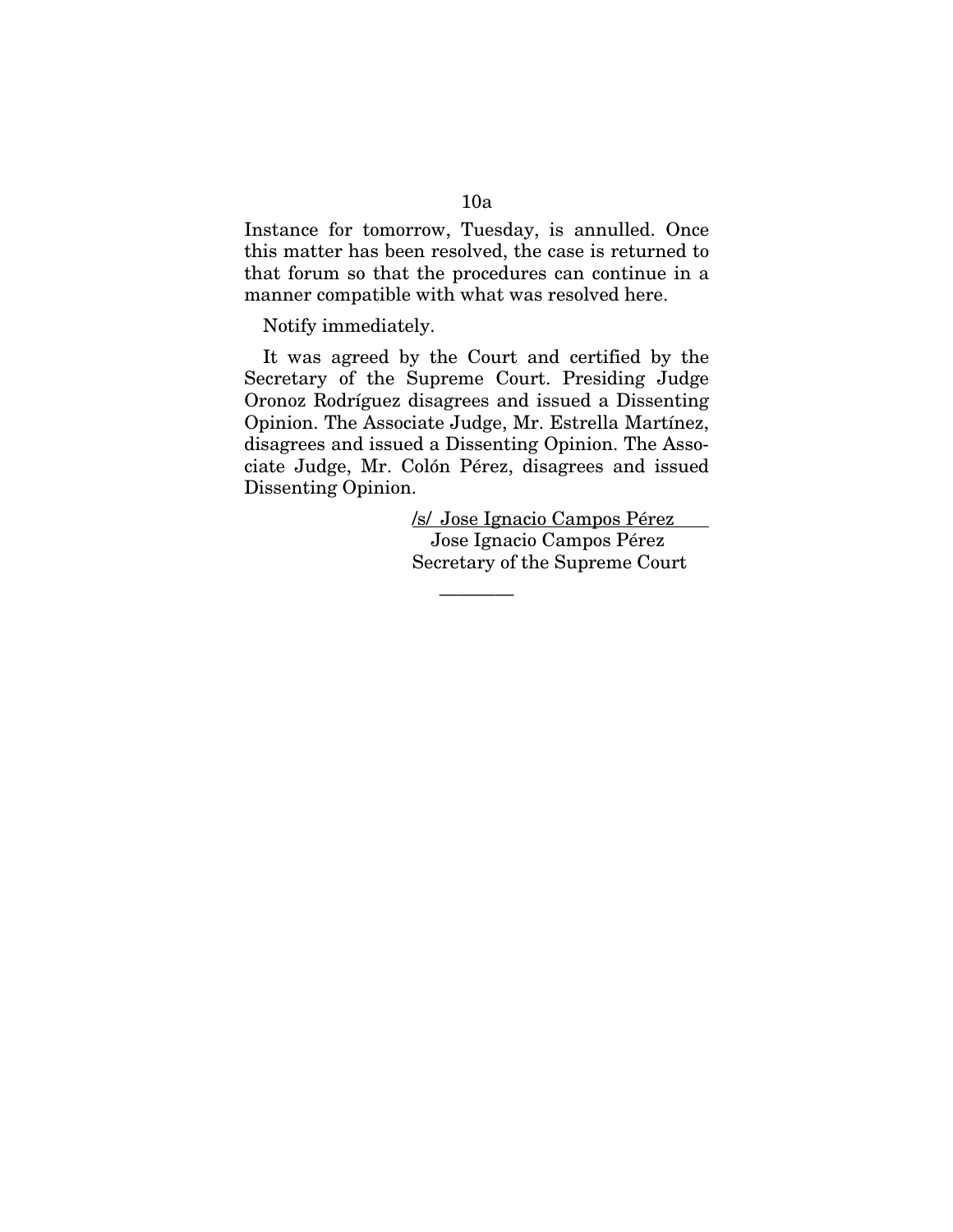## 11a IN THE SUPREME COURT OF PUERTO RICO

#### CT-2021-0008

————

THE PEOPLE OF PUERTO RICO

————

*Appellee* 

v.

MIGUEL OCASIO SANTIAGO

*Appellee* 

The Presiding Judge ORONOZ RODRIGUEZ issued a dissenting opinion.

————

In San Juan, Puerto Rico, on May 10, 2021.

I reiterate we must disclose the requested recordings and we must do it now. Although no one can bring Andrea Ruiz Costas back to life, our action in favor of transparency would shed light on what happened when she went to court. I am convinced that this is an essential first step to regain faith and trust in judicial procedures to protect victims of gender violence.

I

Article 3.002 of the Puerto Rico Judiciary Law, 4 LPR sec. 24s (f), provides that we may bring to our attention pending matters before the Court of First Instance when they arise: (1) conflicts between previous decisions of the Court of Appeals, (2) novel questions of law, or (3) high-level questions of public interest that include any substantial constitutional issue under the Constitution of Puerto Rico or the United States. Likewise, we have established that "it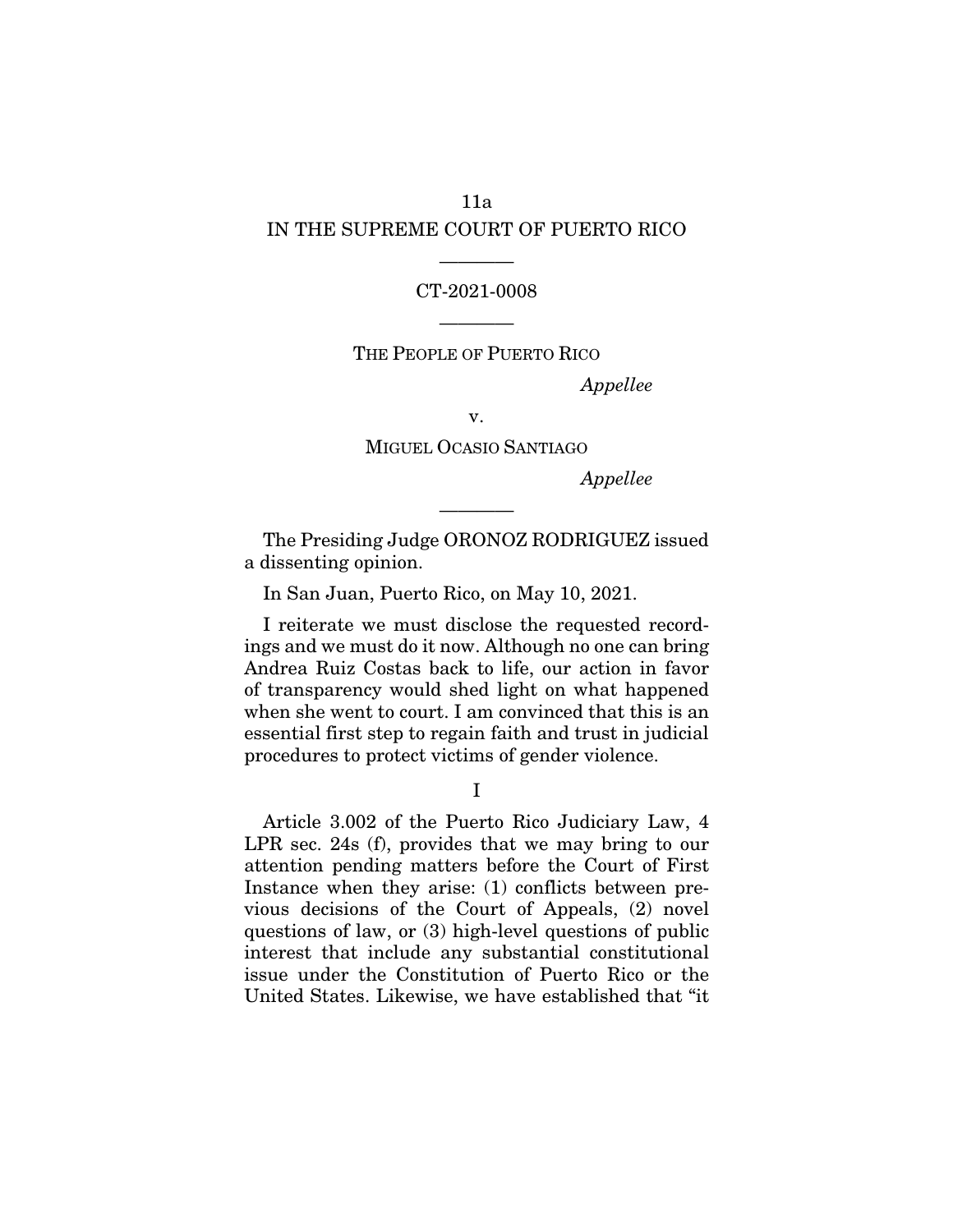is a resource of an exceptional nature because the preferred rule in our legal system is that the cases mature during the ordinary process in order to avoid that the forum of last resort interferes at the wrong time." *UPR v. Laborde Torres y otros*, 180 DPR 253, 272 (2010). In addition, it is a resource that allows us to address issues that could otherwise prevent our pronouncements. P. 273.

After evaluating the criteria that allow us to certify intrajurisdictionally a pending controversy before a lower forum, we see that they are not met. Certainly, we are facing a matter of high public interest that involves a new topic. However, as it is the forum of last resort, this Court must refrain from intervening in matters that still need to mature in the lower courts.

It is surprising and worrying how, behind closed doors, this Court changed its jurisdictional position on this matter. The Court had the opportunity to issue and express itself in the previous case, *Ex Parte Overseas Press Club of Puerto Rico*, MC-2021-59. However, a Majority chose to deny the request presented by the petitioning party at that time and stated that it was not the appropriate forum to request the information. Thus, they alluded to the fact that the controversial recordings should have been requested in the primary forum. Now, incredibly, the majority of the Judges of this Court, contrary to the legal provisions that confer jurisdiction on this forum, certify a criminal case, which has already ended, with the sole intention that the recordings are not disclosed.

We can take judicial notice that the Executive Branch, through the Public Ministry, and the Governor have spoken in favor of the disclosure of the recordings. The Court Administration Office also favored disclosure. Likewise, the family of Andrea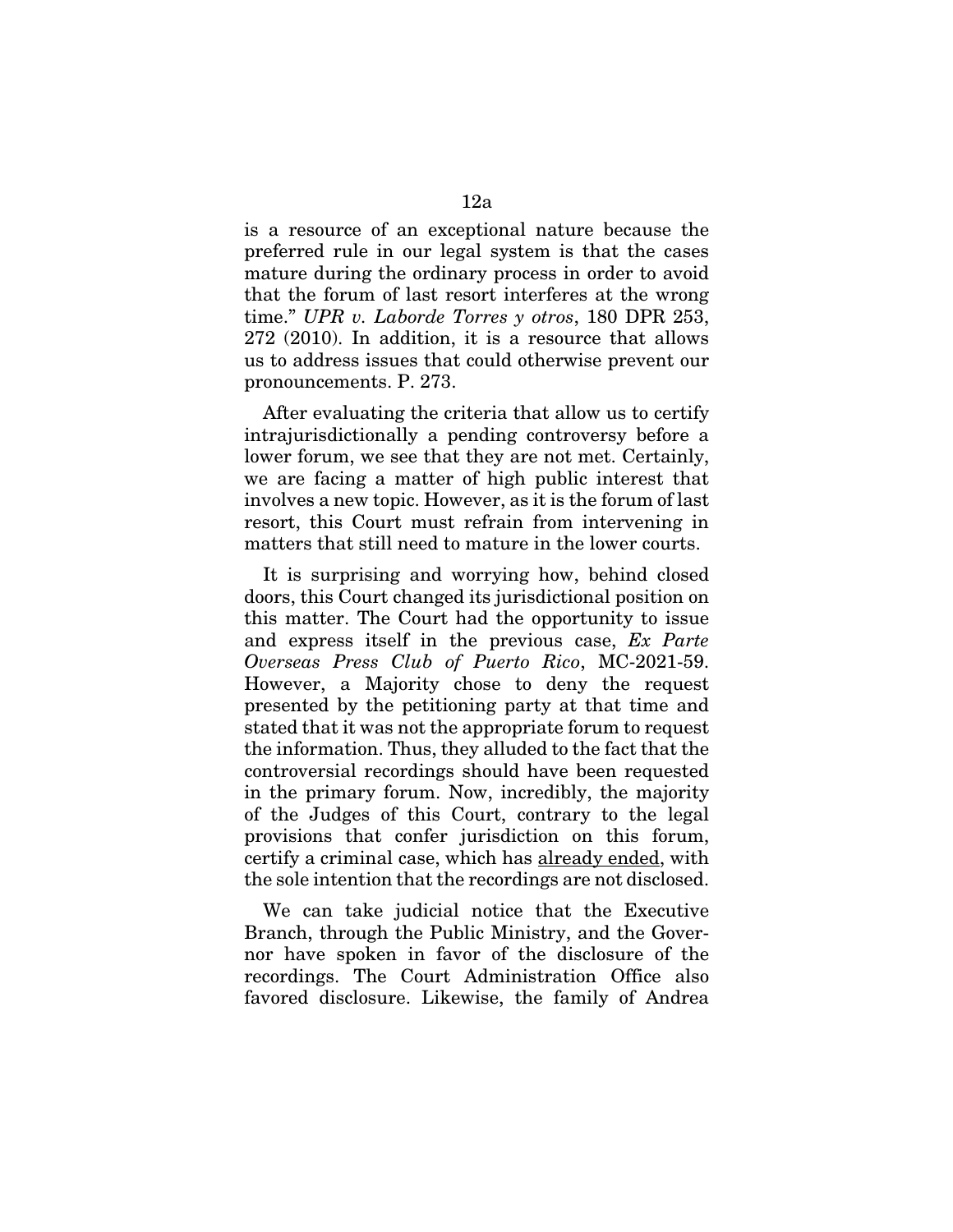Ruiz Costas, who — undoubtedly — is an interested party in protecting her rights, has spoken in favor of the disclosure. It may be asked, why do a majority of the Supreme Court justices insist on hiding the recordings from the People? With today's procedure, and as has been the trend of this Court for some time now, a dire precedent is set on the jurisdiction of this Highest Forum. There was no reason to certify the criminal case *Pueblo v. Miguel Ocasio Santiago* No. CG2021R00274. Rel: OPA 2021011403. It is up to the Court of First Instance to attend the request for disclosure to the press, as indicated by this same court on May 6. If any party is unsatisfied with what the Judge assigned to the matter decides, they will have the appeal processes at their disposal.

As I have stated, the objective of promoting citizen access to judicial processes, fostering education and trust in the justice system, and achieving optimal transparency of procedures is and will continue to be a priority for me. *Ex Parte Televicentro of Puerto Rico, LLC*, 195 DPR 18, 26 (2016). *Since I exercised my functions in this Court 7 years ago, there has not been an instance in which I have voted against access & the press to judicial processes*. See In re: Enmiendas al Reglamento del PECAM, (Amendments to the PECAN Regulations), 193 DPR 475, 513 (2015); *Telenoticias, Telemundo de PR II*, 195 DPR 507,513 (2016). On the contrary, I have always favored openness, transparency, and protection of the right of the press and of citizens in general to have access to public information, as a fundamental right of constitutional origin. *Soto v. Srio. De Justicia*, 112 DPR 477 (1982); *Bhatia Gautier v. Gobernador*, 199 DPR 59, 110 (2017). I insist: the Judiciary power cannot be oblivious to claims of greater transparency. For that reason,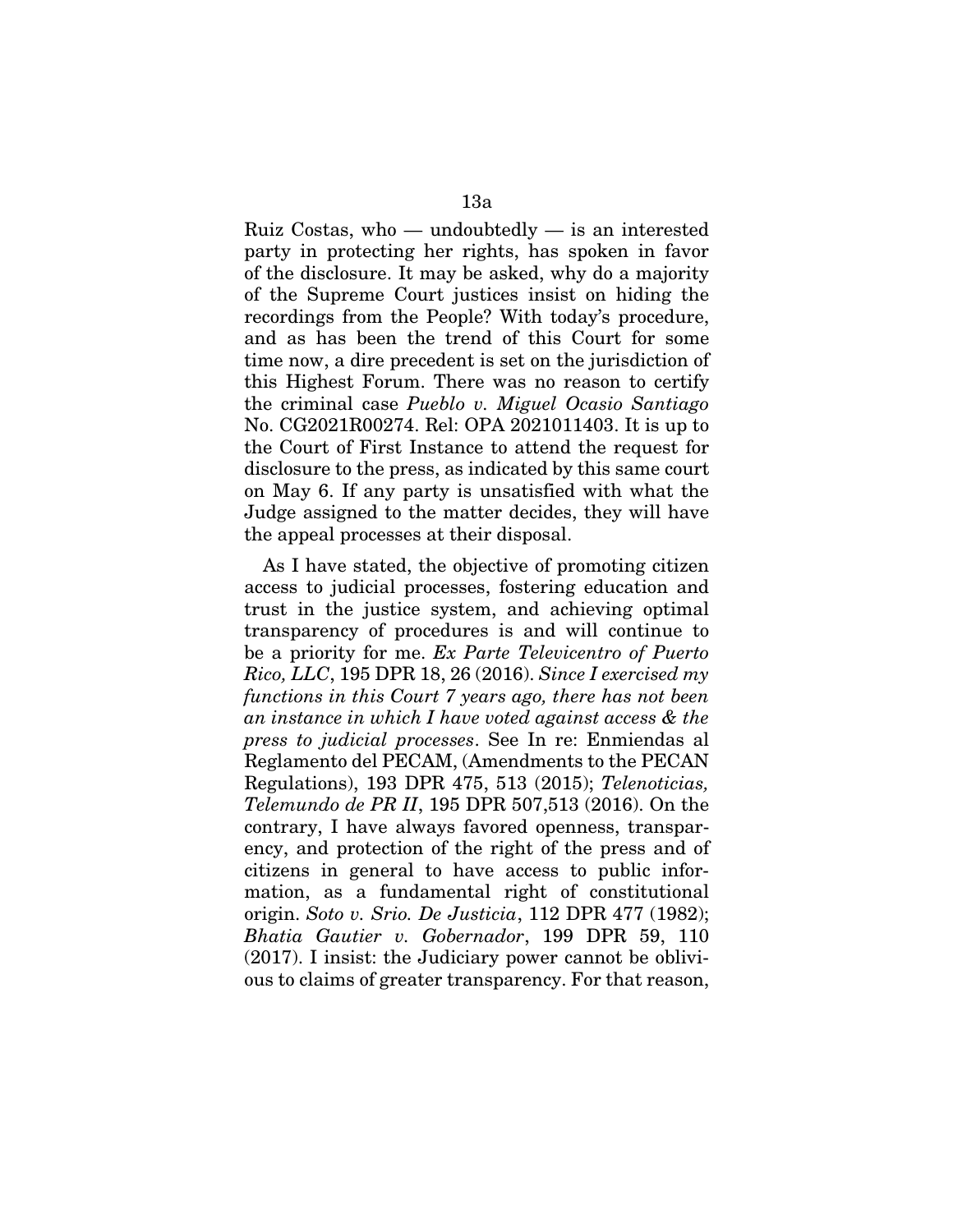before the reiteration of the request, it would deliver the recordings now.

In our democracy, the People have the right to pass a supervisory judgment on all the actions and determinations of the Government, which includes those of the Judicial Power. *Engineering Services International, Inc. v. Autoridad de Energía Eléctrica*, 2020 TSPR 103; *Ortiz v. Dir. Adm. De los Tribunales*, 152 DPR 161, 183 (2000). In addition, contrary to what was wrongly interpreted by a Majority this past May 6, the petitioners are not requesting that all the records of the Law No. 54 cases held by the courts be disclosed. They ask for one: that of a woman who unsuccessfully claimed protection against her aggressor and where it is alleged that the Judiciary failed her.

In this regard, in keeping with the objectives of Act No. 54 of August 15, 1989, 8 LPRA sec. 601 *et seq*., as amended, Section 5.005 of the Judiciary Act, Act No. 201-2003, 4 LPRA sec. 25e, provides that cases of domestic violence pursuant to Act No. 54, *supra*:

They will be seen in a courtroom specially designated for them in each Judicial Region. This courtroom will have controlled access to the public to *safeguard the identity of the victim*, and it will be at the discretion of the Judge who presides over the specialized courtroom to determine which members of the public can access it. (Emphasis supplied).

The text of the law is clear and allows us to infer that the principle behind these safeguards is *to protect the identity* of the victims who come to our courts for help. Unfortunately, Andrea's name is already — and will be — known by a Country that languishes in the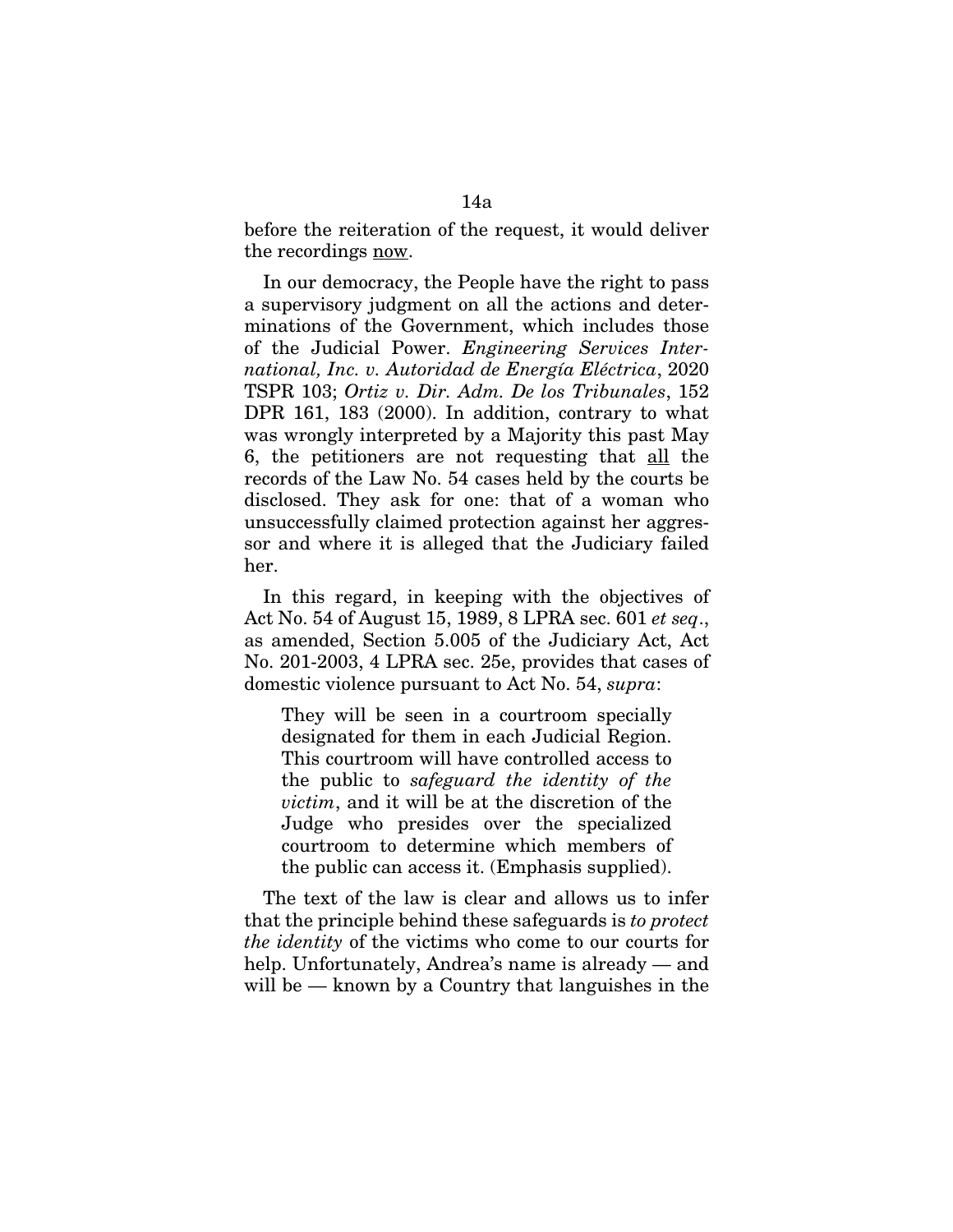face of a sense of helplessness and unease. There is no identity left to protect. The majority of the Court covers with a blanket of confidentiality the judicial process that took place in this case under the provisions of Act No. 54, *supra*. The statute does not provide for keeping the testimonies that are released in the courtroom private or secret. Nowhere in the statutes concerned is reference made to the fact that the procedures concluded and completed are totally excluded, for posterity, from any request for access by the citizens. Our responsibility as guarantors of the rights of victims in such circumstances allows us to take those necessary protections, without unjustifiably breaching our constitutional mandate to make public information accessible. These orders are available if the specific circumstances of the case so require. Therefore, it is up to the discretion of the judge who presides over the specialized court to determine which members of the public can access the controversial recordings, as well as, to determine their origin, the way in which they will be shared.

In this case no one, I reiterate *no one*, invokes any protection or objects to the disclosure. On the contrary, we are in one of those rare instances in which all the parties concerned are on the same line: in favor of disclosure and transparency. The expression under oath of a mother who implores us for the recordings to be released must have weighed on the majority. Note that in this case the order of the Court of First Instance was only addressed to the Prosecutor's Office, who has the recordings in their possession. There is no doubt that we are not in a situation in which limiting the right of the public and the press to have access to the recordings of these legal proceedings is justified. *Bhatia Gautier v. Gobernador*, *supra*. Although there are circumstances and situations that our legal system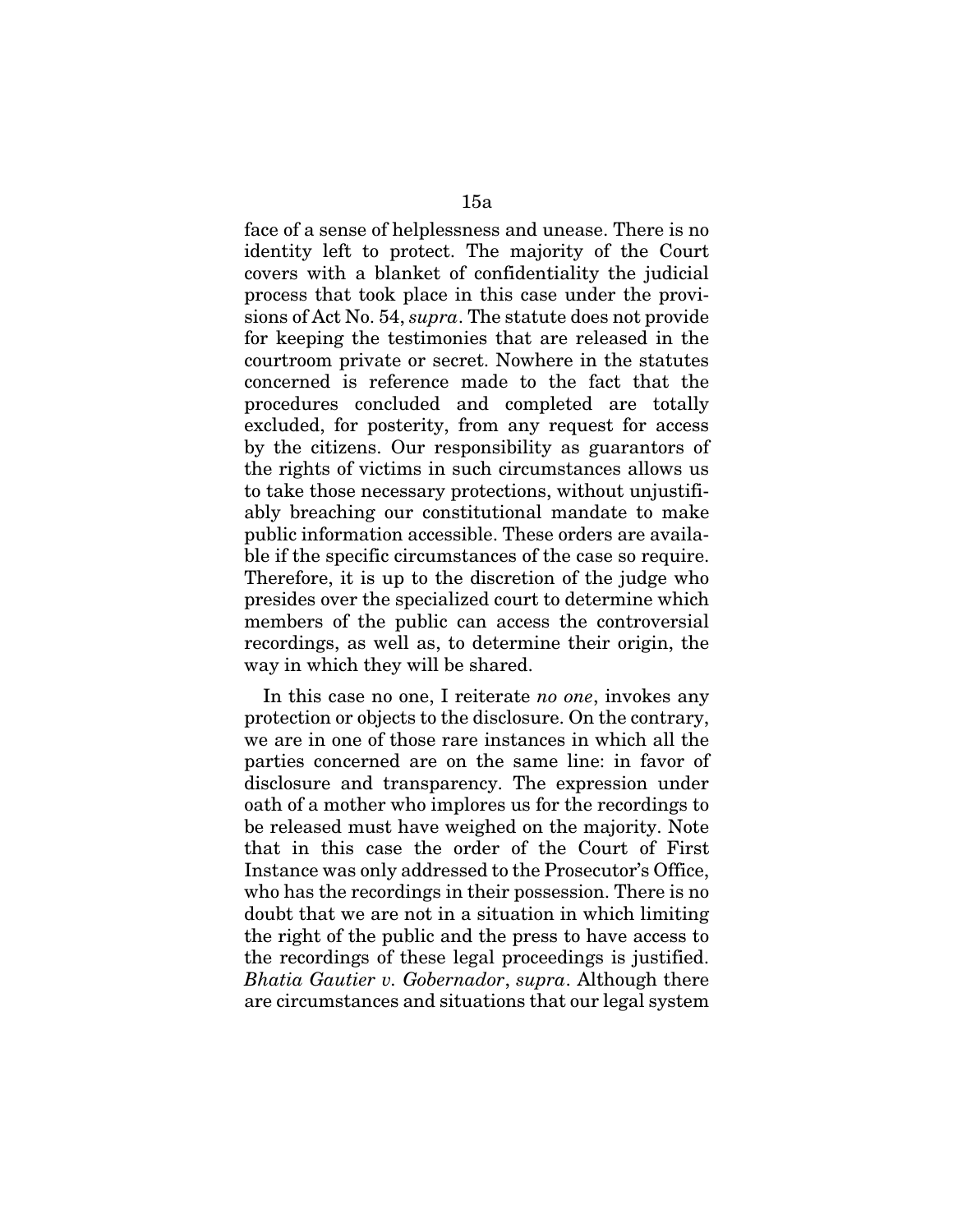establishes that merit limiting public access to judicial proceedings, as in the case of family and minors, in this case they are not present.

What is it intended to hide? The general rule is that judicial processes are public and — unless there is a compelling interest of the State — steps are taken to limit that access. In this case, as in all similar cases reflected in jurisprudence, *the balance leans towards access and transparency*. There is no reason for a blank confidentiality rule to apply in this case.

Therefore, the recordings have to be made public. The Country and Andrea's family claim so. As I indicated, they must listen to them first and express if they object to the disclosure of any fragment since Andrea's dignity and her memory does not end with her death.<sup>1</sup> Then, it is the Country's turn to listen to them. It is imperative to do so. There is nothing to hide.

> /s/ Maite D. Oronoz Rodríguez Maite D. Oronoz Rodríguez Presiding judge

<sup>&</sup>lt;sup>1</sup> "The dignity of the human being prevails even after death." Dora Tevares-Muñiz, "Deliberación en bio derecho," ("Deliberation in bio law"), Lumen Magazine no. 9 (2013), 32; Fred O. Smith, Jr., The Constitution After Death, 120 Colum. L. Rev. 471, 1499 (2020).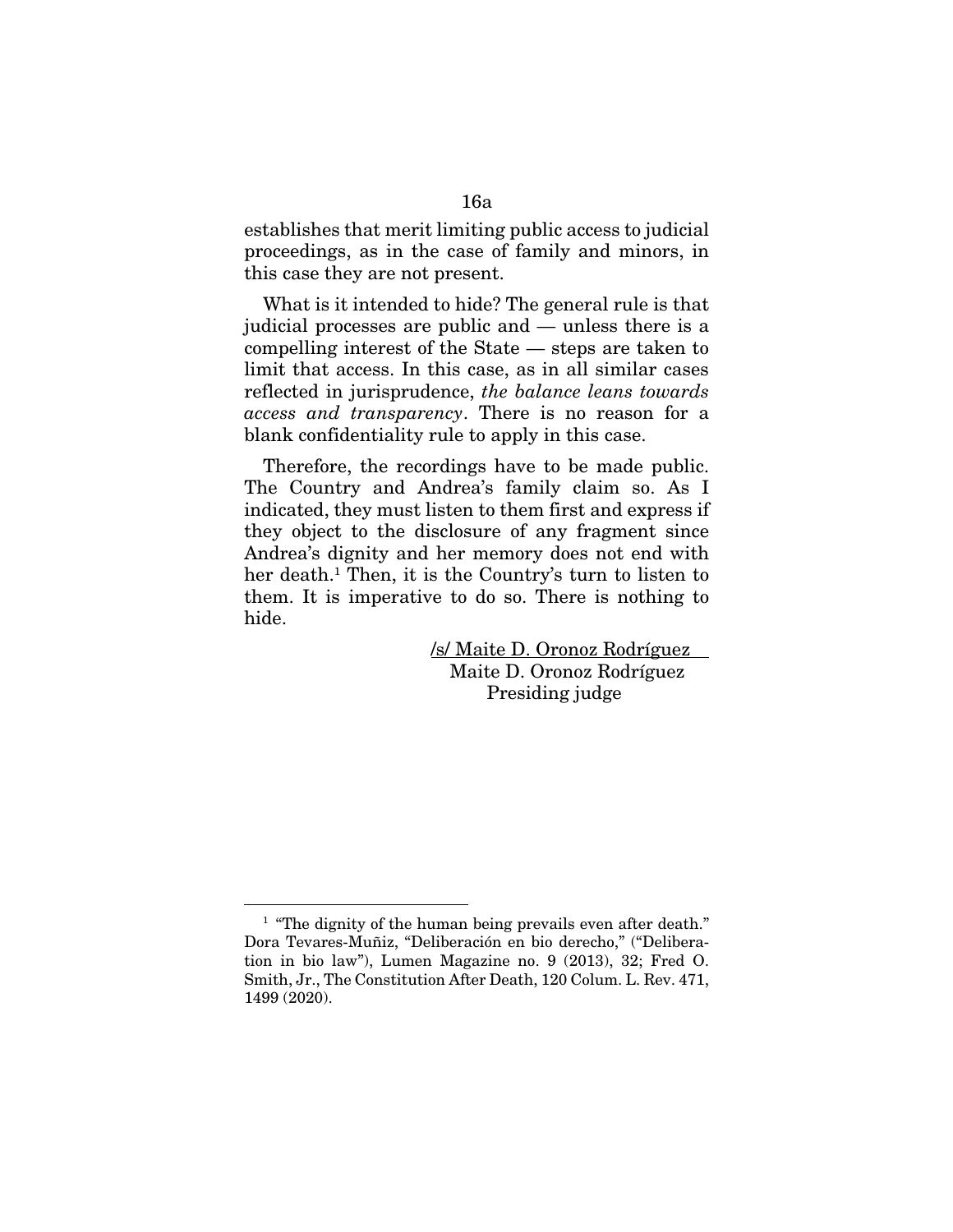## 17a IN THE SUPREME COURT OF PUERTO RICO

### CT-2021-0008

————

THE PEOPLE OF PUERTO RICO

————

*Appellee* 

v.

MIGUEL OCASIO SANTIAGO

*Appellee* 

Dissenting opinion issued by the Associate Judge Mr. ESTRELLA MARTÍNEZ

————

In San Juan, Puerto Rico, on May 10, 2021.

The action carried out by a Majority of this Court is wrong in law, regrettable as a matter of public policy of access to information and unreasonably tramples the dissenting colleagues on the podium, but, even more serious, insensitive to the family of Andrea Ruiz Costas and the petitioners.

Today a family is being re-victimized that, through sworn action, echoes the demand for transparency and accessibility that, as a matter of law, we owed. The relatives of those killed by the crime are victims of the crime. Silence, misinformation, mistrust and insensitive door closings also re-victimize them.

As I explained in my past Dissenting Opinion, our legal system has the necessary tools to protect the dignity and individual rights of crime victims and other actors in judicial processes. See *In re Overseas Press Club*, MC-2021--0059 (Dissenting Opinion of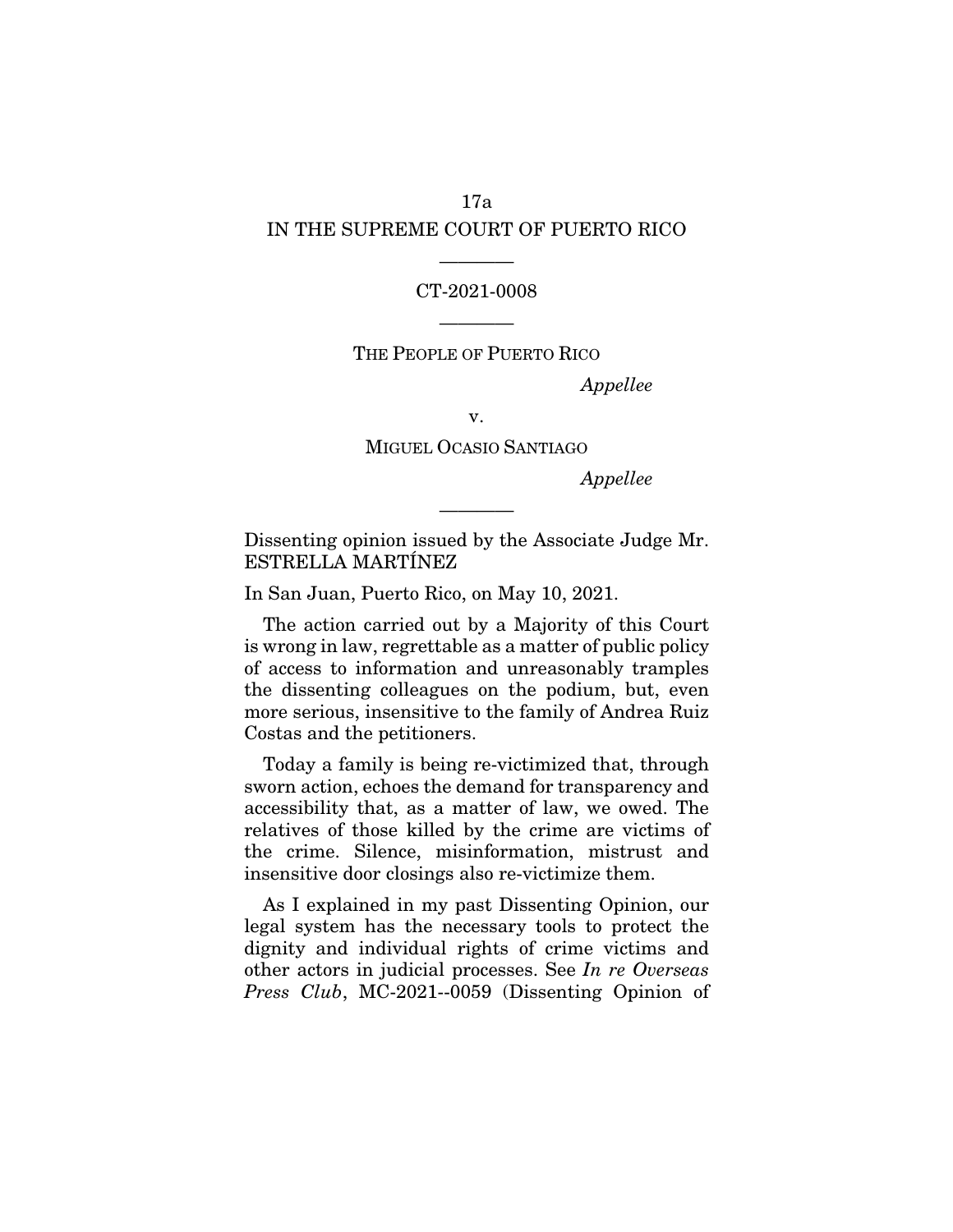Associate Judge Mr. Estrella Martínez). However, we are facing a very particular situation in which I am convinced that Andrea's dignity and privacy are not protected by flatly denying the requested information. I am also convinced that the public interest goes hand in hand with Andrea's family's claims of transparency and access to information. In a case in which, unfortunately, the victim died, it seems to me totally wrong that the flag to re-victimize her is raised or that the disclosure has a dissuasive effect for other potential victims to make claims before the Court, especially given the testimony that Andrea left alive to question the processes and raise its voice of alert to society in general. I respectfully consider that the outright denial of these requests, which today is aggravated by this hasty procedure, carries a message of frustration and is much more damaging than the disclosure of the information requested.

Despite the fact that a Majority of this Court argued in the last denial that this was not the appropriate forum to elucidate the request at hand in the first instance, paradoxically the case is withdrawn from the Court of First Instance to deny it outright. As an aggravating factor, this action is performed without listening to the recording, without giving the parties an opportunity to express themselves and in a hasty manner.

Gender violence is framed, among many other factors, in the outrageous use of power, secrecy, not recognizing rights to its victim and, worse still, sometimes disguised with phrases such as: "because it is for their good" and "for your wellbeing."

Unfortunately, institutions also have the appalling ability to repeat and nurture those patterns, through their actions and omissions. This Court knows that all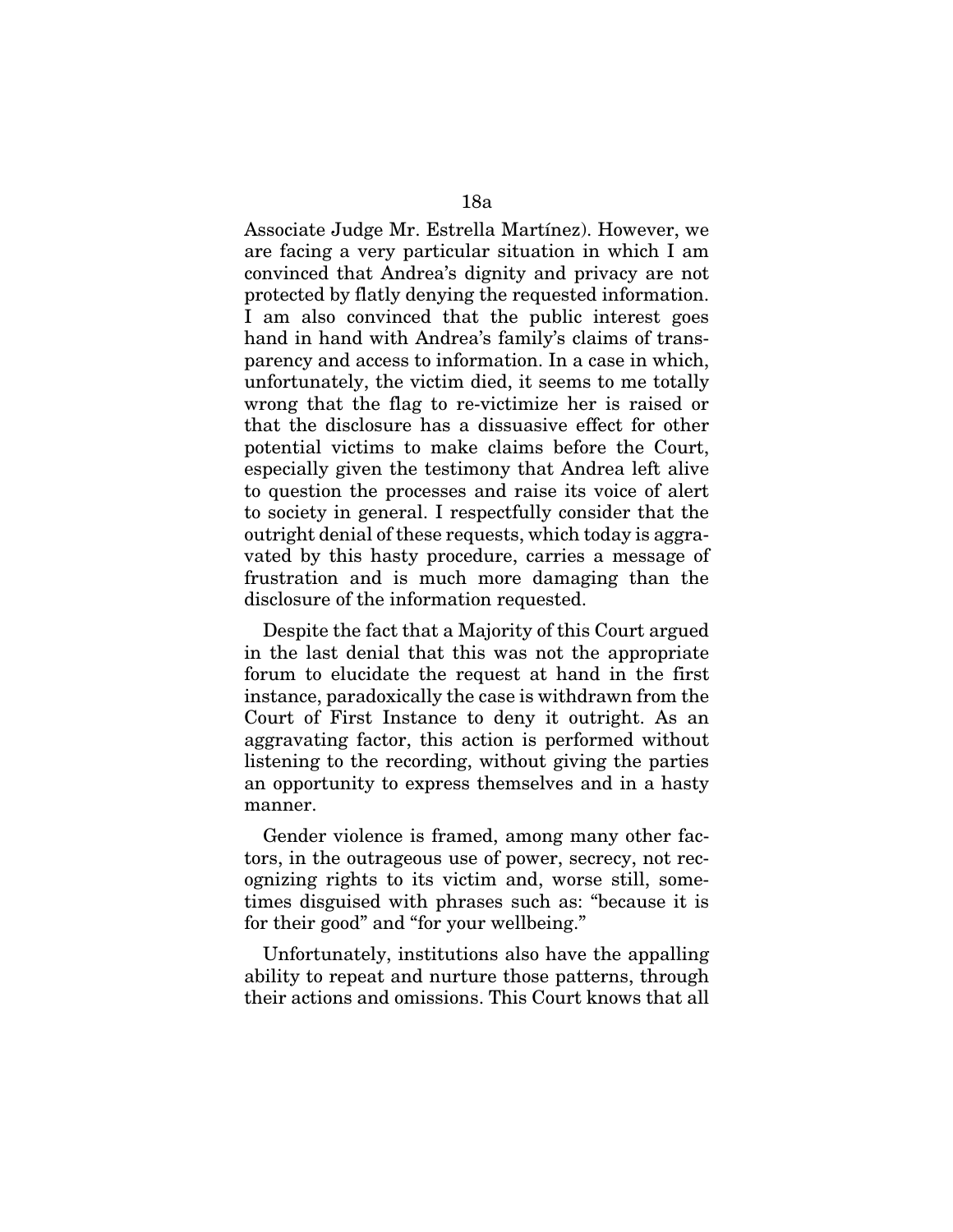its actions and expressions have a social effect that goes beyond the cases and controversies it adjudicates.

Andrea's voice was silenced. The press claim was ignored. And today the claim of Andrea's family was abruptly rejected, without being listened to, without being attended to, without giving anyone reasonable time. What's the rush? Obviously, the certification of the case is not the product of a weighted analysis to grant an adequate, complete, and timely remedy, as I have favored it in the past. Why reproduce the hasty behavior that is precisely the subject of public questioning since Andrea applied for the protection order? Why exercise majority power without listening to anyone and without allowing dissenters to express themselves in a reasonable period of time? These questions are added to the many that Andrea's family and The People in general have. The specialized gender violence courtrooms were designed primarily to comprehensively address the needs of the victims. Certainly, the ordinance provides to proffer them with the intimacy and privacy that is necessary so that they can properly channel their claim. That will not change for potential victims, but it cannot be an excuse to deny outright the claim at hand. This, given the particularities of the unfortunate death of Andrea, the will of the next of kin to disclose it, the track record of publicity of judicial hearings that this Court had, the pressing public interest and the right of access to information.

On the grounds stated, I disagree with the course of action followed by a Majority of this Court and, consequently, would order the disclosure of the request.

> /s/ Luis F. Estrella Martínez Luis F. Estrella Martínez Associate Judge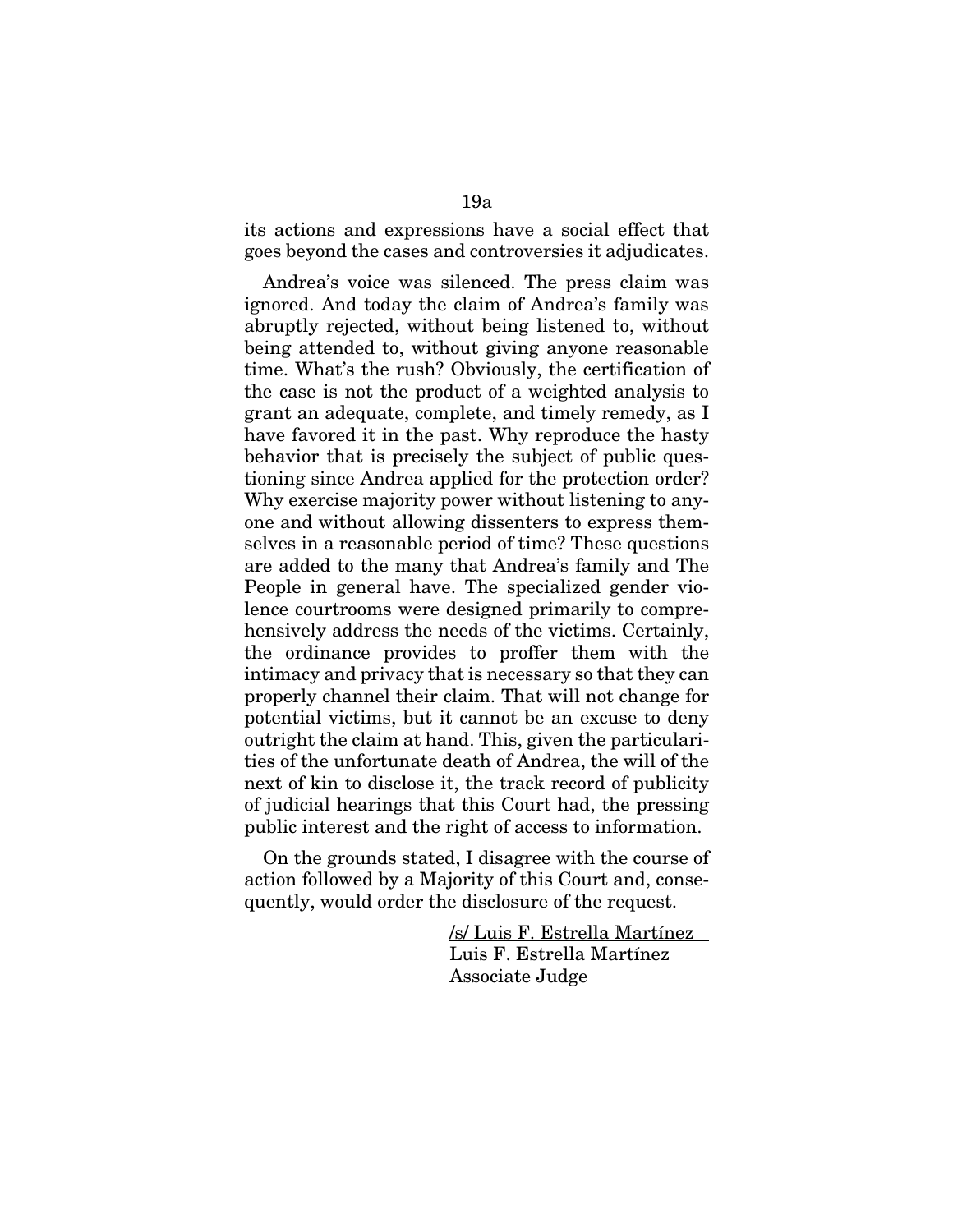## 20a IN THE SUPREME COURT OF PUERTO RICO

### CT-2021-0008

————

THE PEOPLE OF PUERTO RICO

————

*Appellee* 

v.

MIGUEL OCASIO SANTIAGO

*Appellee* 

Dissenting opinion issued by Associate Judge COLÓN PÉREZ.

————

In San Juan, Puerto Rico on May 10, 2021.

Andrea, today we failed you again. And, by failing you, we failed the Country.

This morning, a majority of this Court in the hastiest way possible; removing *motu proprio* a petition that is before the consideration of the Court of First Instance, and without the benefit of listening to certain audios to determine what content in them could be subject to public dissemination and what not — it has closed the doors to the claim of your parents. With this, it maintains in strict confidentiality the content of certain judicial processes held in the Caguas Judicial Region, on March 25, 26 and 31, 2021, in which you appeared as a party. To protect who? You? I doubt it, because your parents appeared before the Court of First Instance to inform us that the best way to protect your memory was by making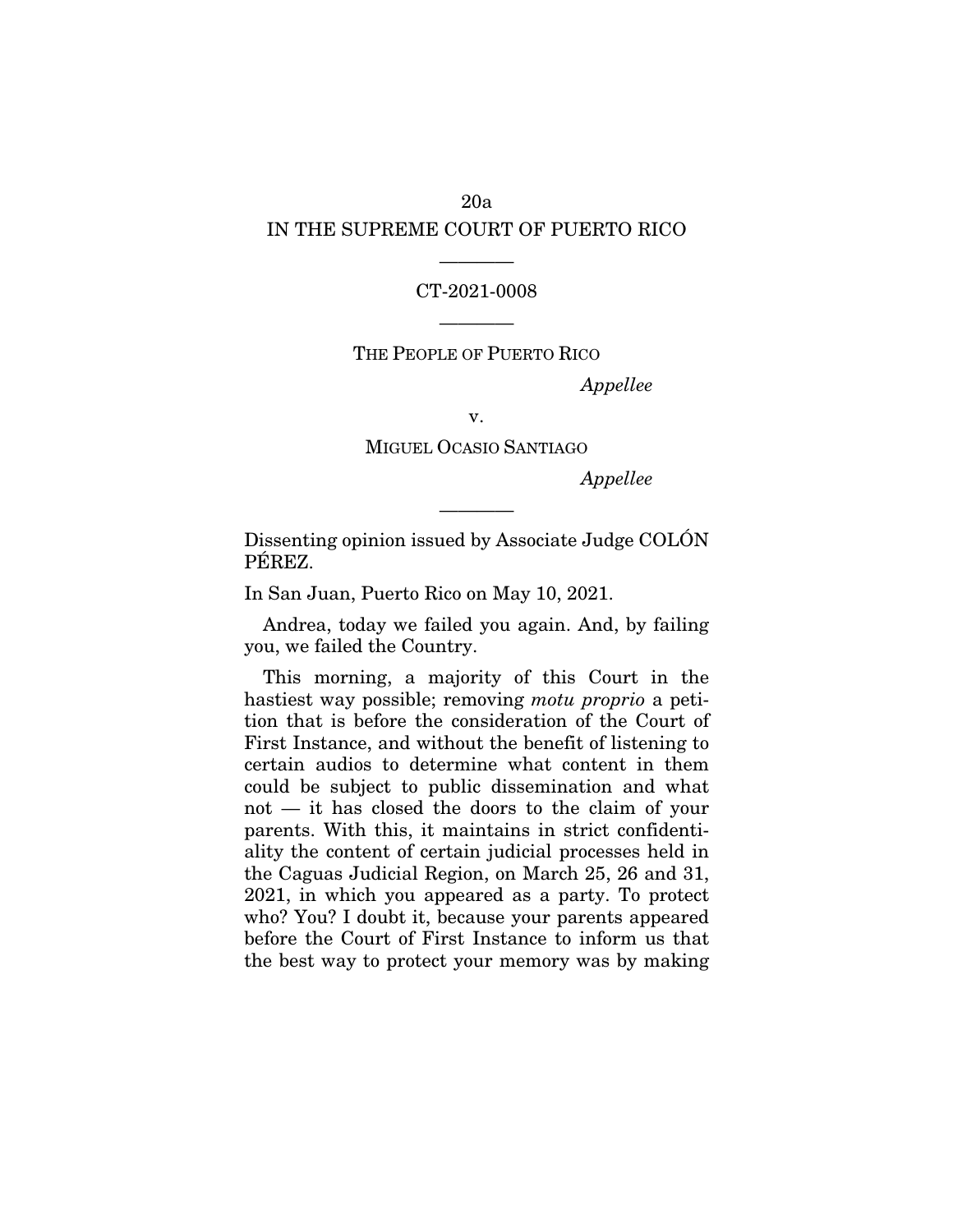public what happened in the aforementioned legal proceedings.

Is it to protect future victims of gender violence? I don't think so, because they protect themselves by giving them a transparent justice system that they can trust. A justice system that is accountable.

So, we ask ourselves again: To protect whom? The judges?

We judges have neither more nor less constitutional rights than other Puerto Ricans. We have the same. We are all the same. And, as equals, *in situations as particular as these*, both our actions — as well as the actions of the rest of society that, day by day, we judge from our podiums — have to be subject to scrutiny and evaluation by the rest of the Country. That is a constitutional right that  $-$  in the performance of our functions — the Puerto Rican people, when our Constitution was convened and drafted, reserved for them; and to a large extent, this right is nourished by the fact that they can have access to public information in the hands of the State. The foregoing, with the due safeguards in those cases that warrant it. See, in a similar way, what was expressed by the undersigned in *Bhatia Gautier v. Gobernador*, 199 DPR 59, 176 (2017) (Colón Pérez, dissenting opinion).

This being the case, and following the parameters set forth in our Dissenting Individual Opinion in *Ex parte: Overseas Press Club de Puerto Rico*, 2021 TSPR 62, 206 DPR (2021) (Colón Pérez, Dissenting Individual Opinion), we are of the opinion that the recordings of the court hearings held in the Caguas Judicial Region on March 25, 26 and 31, 2021, to which we have previously referred, had to be delivered to Andrea's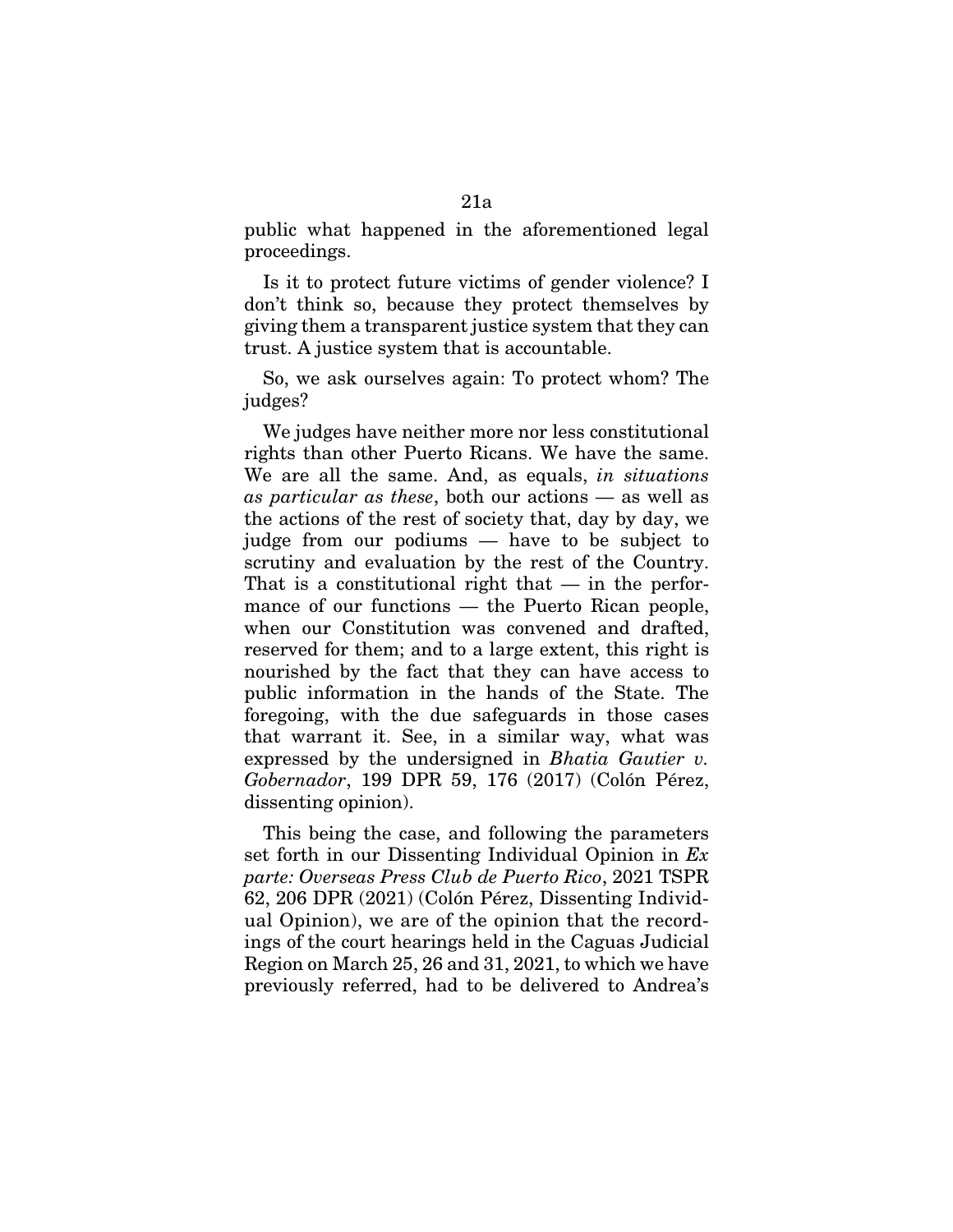relatives and to the journalists' unions (Overseas Press Club and ASSPRO) that have requested them. Unfortunately, it was not. The cloak of absolute secrecy was imposed.

As the prestigious academic, Dr. Efrén Rivera Ramos, pointed out in a recent opinion column published by the newspaper El Nuevo Día, in which he evaluated the proceedings of this Court in the case that gave rise to the appeal for reconsideration that we are attending today, "That cloak of absolute secrecy will be worse in the long run than the evil that most claim to avoid."

> /s/ Angel Colón Pérez Angel Colón Pérez Associate Judge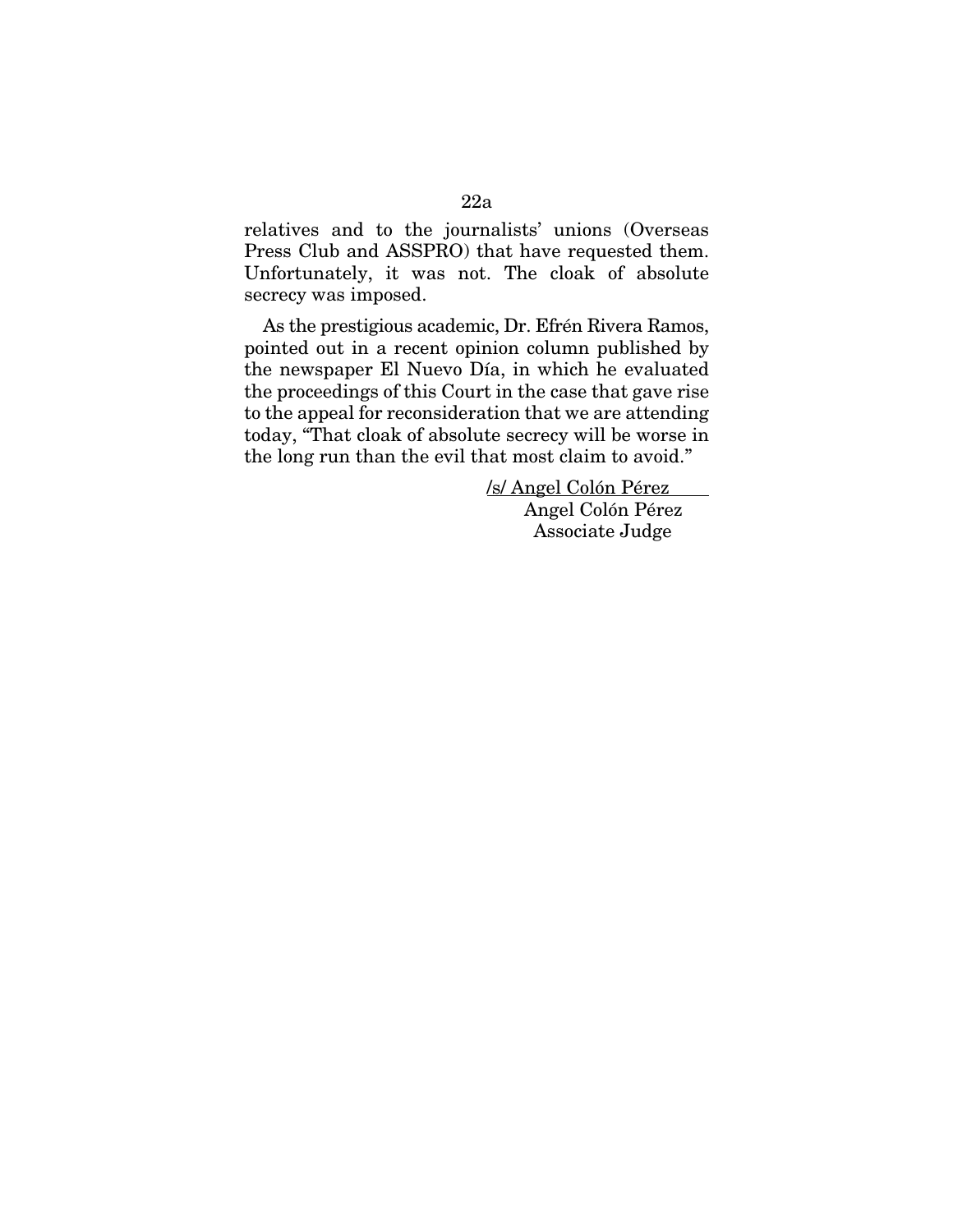### CERTIFICATION OF ACCURACY

I, Andre Moskowitz, hereby certify that I am a Spanish>English translator certified by the American Translators Association (Certification No. 422086) and that the foregoing is a true and accurate translation of the following document that was provided to me:

Judgment, dated May 10, 2021

[SEAL]

American Translators Association Andre Moskowitz Spanish into English Certification #422086 Certified Translator]

Verify at www.atanet.org/verify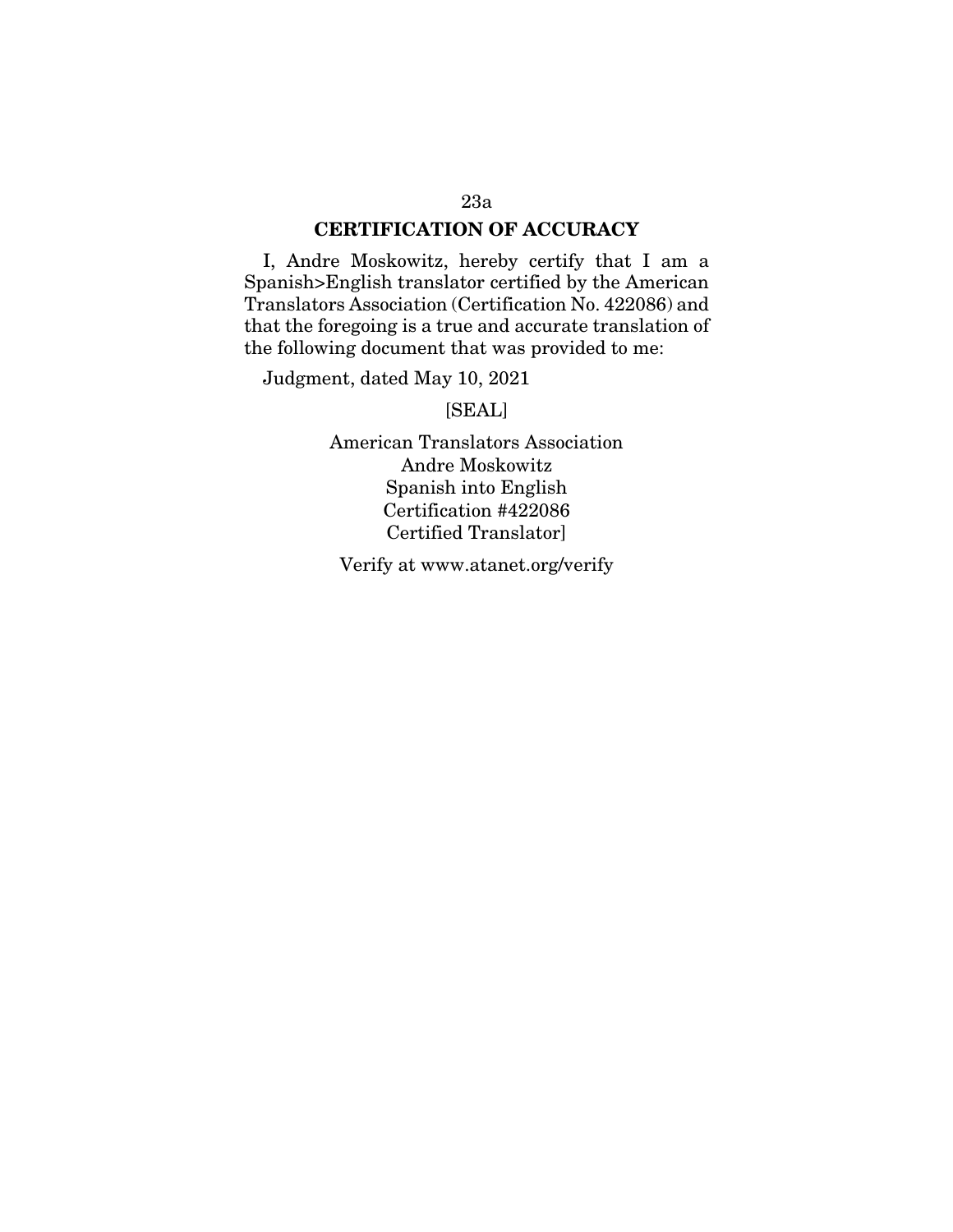## 24a EN EL TRIBUNAL SUPREMO DE PUERTO RICO

### CT-2021-0008

————

## EL PUEBLO DE PUERTO RICO

————

*Recurrido* 

v.

MIGUEL OCASIO SANTIAGO

*Recurrido* 

## **SENTENCIA** (Regla 50)

————

En San Juan, Puerto Rico, a 10 de mayo de 2021.

Nos corresponde resolver si debemos divulgar el audio de las vistas de un caso que se llevó a cabo en una sala especializada de violencia doméstica. Por ello, certificamos el asunto de epígrafe y concluimos que los procesos en las salas de violencia doméstica son de naturaleza sensible que requieren por ley de un acceso controlado y, por ello, no son compatibles con la posibilidad de que posteriormente la grabación se haga pública, aunque sea de manera suprimida o limitada, independientemente de quién lo solicite. Es un contrasentido que un proceso sea de acceso controlado, por mandato de ley, pero se pueda repartir el audio de ese mismo proceso, en todo o en parte, para acceso de todo el mundo.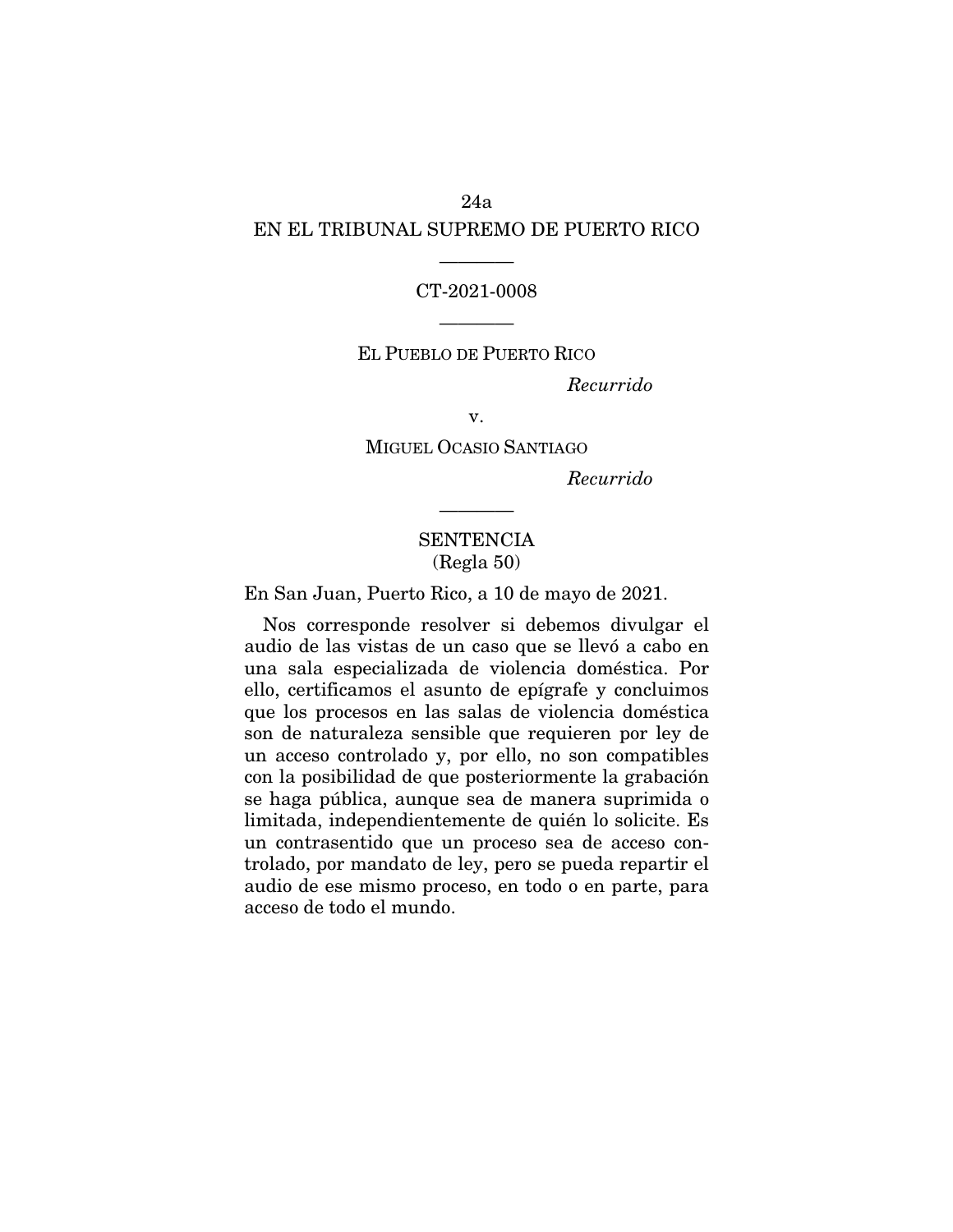Los siguientes hechos no están en controversia y son de conocimiento público, por lo que tomamos conocimiento judicial de ellos. Regla 201 de Evidencia, 32 LPRA Ap. VI. Véase, también, *UPR v*. *Laborde Torres y otros I*, 180 DPR 253, 276-279 (2010)

El 3 de mayo de 2021, el juez administrador de la Región Judicial de Caguas, Hon. Ricardo G. Marrero Guerrero, emitió una Orden Protectora en la que prohibió, bajo apercibimiento de desacato, escuchar o divulgar el contenido de las grabaciones de las vistas del caso *Pueblo v*. *Miguel Ocasio Santiago*, Núm. CG2021CR00724 Rel: OPA 2021011403.

El 5 de mayo de 2021, el *Overseas Press Club* presentó ante nos una *Solicitud urgente y especial*, en la que solicitó que ordenáramos "la divulgación a la prensa general activa las grabaciones de las vistas celebradas en torno al caso del Pueblo de Puerto Rico vs. Miguel Ocasio Santiago, Núm. de Caso: CG2021 CR00274, Rel: OPA 2021011403, por [sic] el Art. 3.1 de la Ley 54, así como cualquier documento o material. audiovisual relacionado al mismo". *Solicitud urgente y especial del Overseas Press Club*, pág. 4.

El día siguiente, mediante Resolución, denegamos la solicitud de divulgación que presentó el *Overseas Press Club*. Como parte de los fundamentos para dicha denegatoria expresamos:

En la balanza de intereses presentes en esta solicitud de información, el mandato de ley para salvaguardar la confidencialidad de los procesos, como protección para las víctimas de violencia doméstica, pesa más que el interés de la prensa de tener acceso a información confidencial. También consideramos en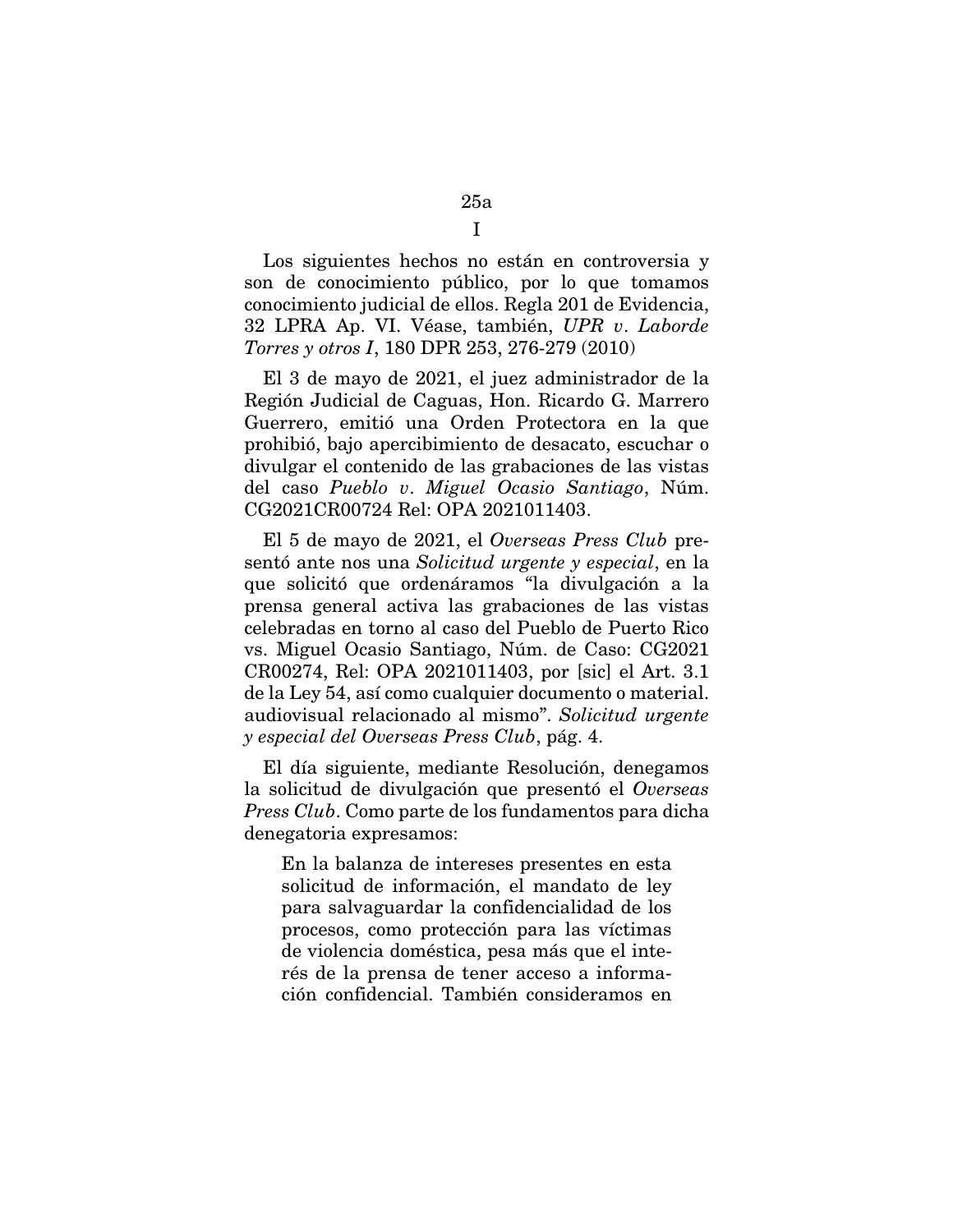nuestro análisis que está pendiente un proceso penal relacionado y la solicitud de información sin que el imputado sea parte podría incidir sobre su derecho a un proceso imparcial y justo. *Ex Parte*: *Overseas Press Club*, 2021 TSPR 62, pág.-2 (Resolución) (Énfasis suplido).

Luego, el 7 de mayo de 2021, la Asociación de Periodistas de Puerto Rico (ASPPRO) presentó una *Moción de solicitud de regrabación* en el Tribunal de Primera Instancia, Sala Superior de Caguas. En síntesis, solicitó la divulgación de los procesos judiciales celebrados durante los días 25, 26 y 31 de marzo de 2021 en el caso *Pueblo v*. *Miguel Ocasio Santiago*, *supra*. En su petitorio, la ASPPRO arguyó que su solicitud se distingue de lo resuelto por este Tribunal en *Ex Parte*: *Overseas Press Club*, *supra*, porque ahora se solicita que de las grabaciones se eliminen las partes sensitivas del testimonio de la joven Andrea Ruiz Costas. Además, enfatizan que los familiares de Ruiz Costas se han expresado públicamente a favor de la divulgación del audio. En respuesta, el foro primario señaló una vista para el 11 de mayo de 2021, a las 9:30 a.m., en la Sala 301 del Centro Judicial de Cagues.

II

### A. Recurso de certificación intrajurisdiccional

La certificación intrajurisdiccional es un mecanismo procesal discrecional, que podemos expedir por iniciativa propia o a solicitud de parte, para elevar inmediatamente a la consideración de este Tribunal cualquier asunto pendiente ante el Tribunal de Primera Instancia o el Tribunal de Apelaciones. Regla 52.2(d) de Procedimiento Civil, 32 LPRA Ap. V. Véanse, además, Art.. 3.002 de la Ley-Núm. 201-2003, conocida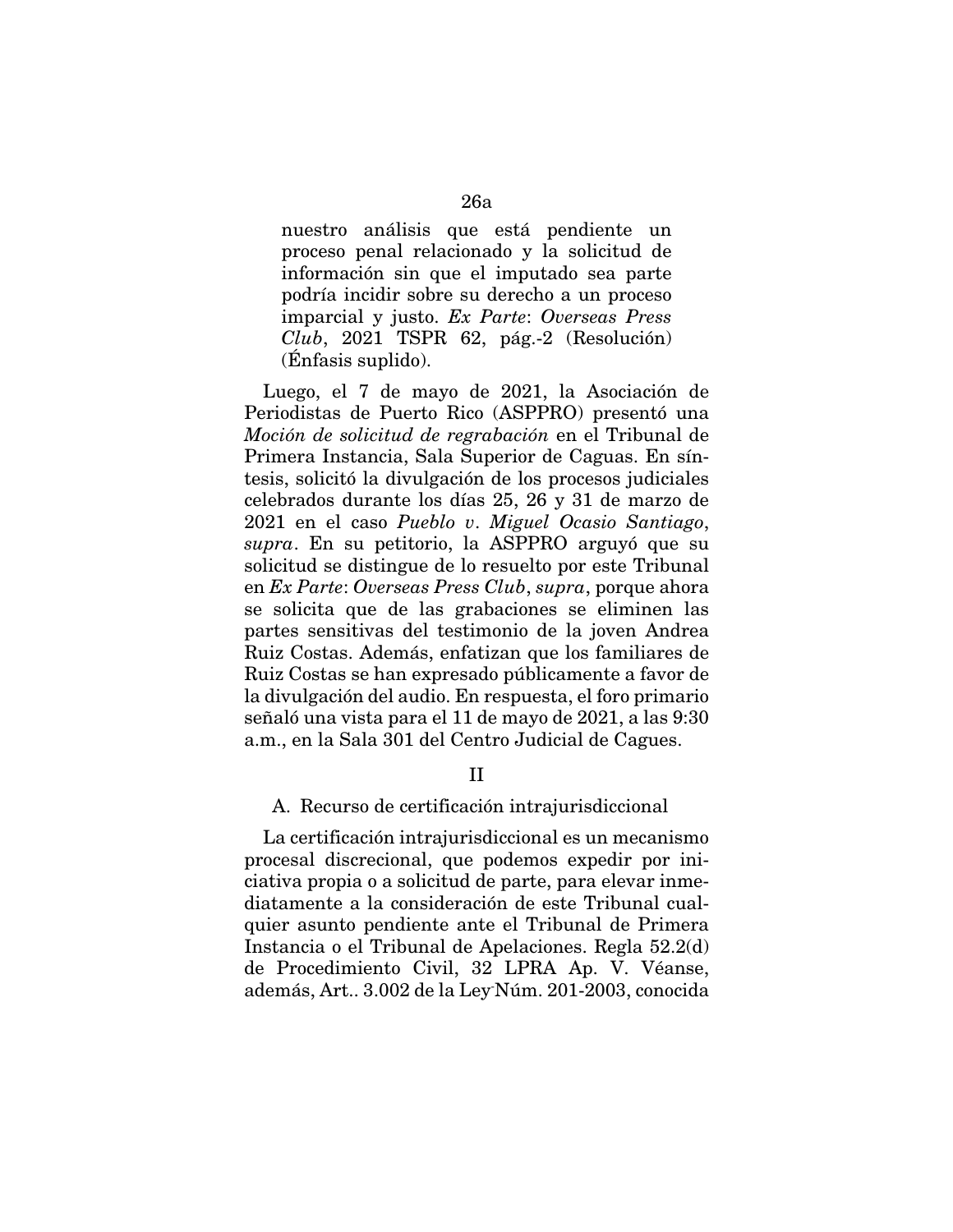como la Ley de la Judicatura de Puerto Rico de 2003, 4 LPRA sec. 24s(f); Regla 24 del Reglamento del Tribunal Supremo, 4 LPRA Ap. XXI-B. Véase; también, R. Hernández Colón, *Práctica jurídica de Puerto Rico*: *Derecho procesal civil*, 6ta ed., San Juan, Ed. LexisNexis, 2017, Sec. 5623, pág. 574. Hemos utilizado este mecanismo "para atender asuntos que requieren urgente solución, ya sea porque se afecta la administración de la justicia o porque el asunto es de tal importancia que exige una pronta atención". *Pierluisi-Urrutia v*. *Comision Estatal de Elecciones*, 204 DPR 841, 854 (2020), citando a *PIP v*. *ELA et al*., 186 DPR 1, 9 (2012).

Ahora bien, debido al carácter extraordinario y discrecional, al momento de evaluar este tipo de recurso, debemos analizar los siguientes factores.: (1) si se plantean cuestiones de interés público que podrían incluir asuntos sustanciales al amparo de la Constitución de Puerto Rico o los Estados Unidos; (2) la etapa en que se encuentra el caso; (3) la urgencia y complejidad de la controversia y (4) la necesidad que pueda existir de presentar prueba. *Rivera Schatz v*. *ELA y C*. *Abo*. *PR II*, 191 DPR 791, 849 (2014). La presente controversia cumple con todos los criterios.

En primer lugar, la controversia ante nuestra consideración está cobijada por el más alto interés público al estar en juego el derecho a la intimidad y dignidad de todo ser humano en nuestro caso de las víctimas de violencia doméstica dentro de los procedimientos judiciales-consagrado en nuestra Constitución. Véase, Const. P.R., Art. II, Sec. 1 y Sec. 8, LPRA, Tomo 1. Segundo, el recurso se encuentra en una etapa de fácil disposición. Tercero, la presente controversia se tiene que resolver de forma urgente debido a la posibilidad de que se contravenga la ley y se cree un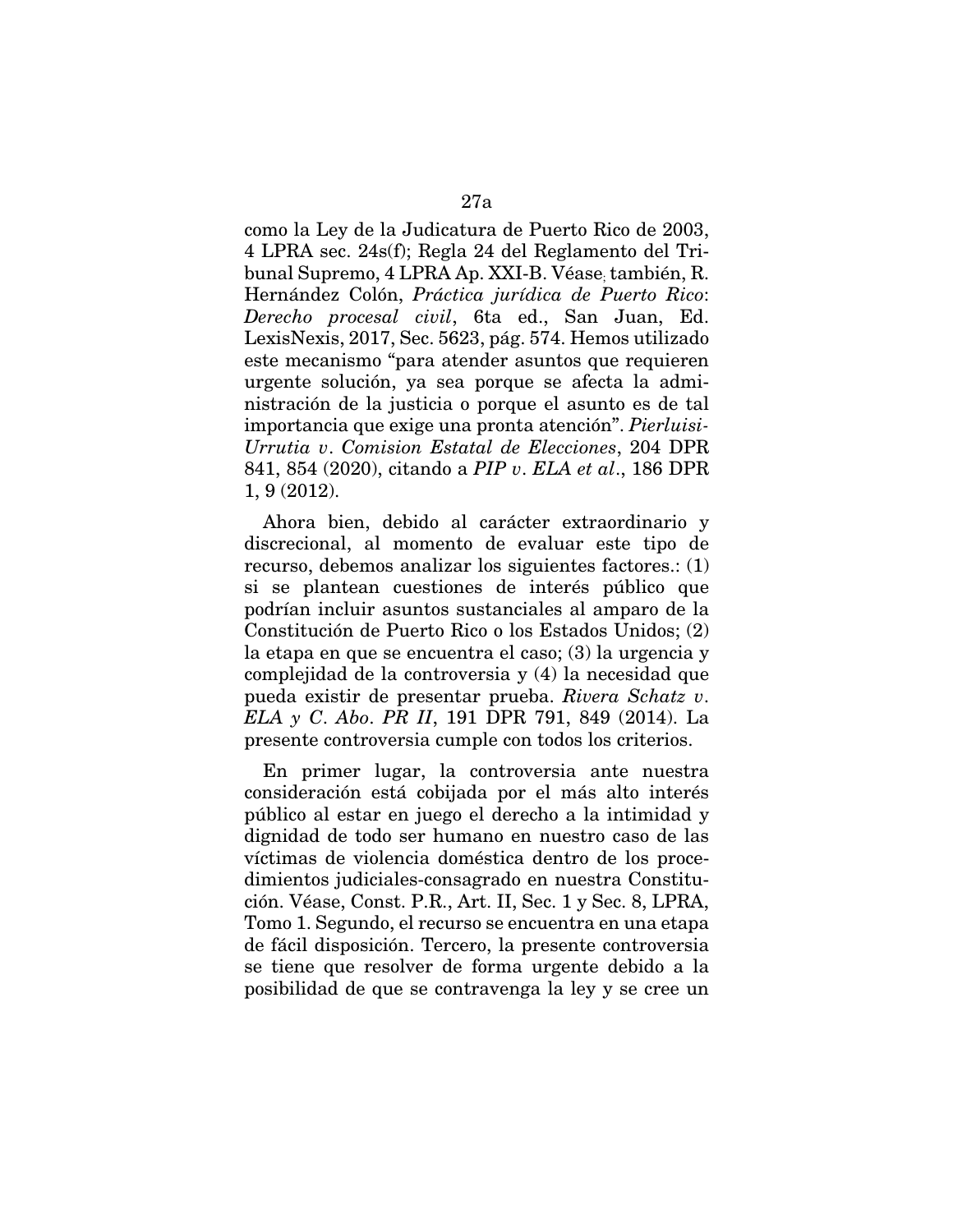precedente nefasto para la protección de la intimidad de las víctimas de violencia doméstica. Cuarto y, por último, la controversia ante nos no requiere que se presente prueba. Con la mera aplicación del derecho se dispone de ella.

## B. Derecho a la intimidad y el acceso a la información en casos de violencia doméstica

Las Secs. 1 y 8 del Art. II de la Constitución de Puerto Rico, *supra*, protegen el derecho fundamental a la intimidad y dignidad de las personas. En lo pertinente, la Sec. 8 de la Carta de Derechos dispone que "[t]oda persona tiene derecho a [la] protección de [la] ley contra ataques abusivos a su honra, a su reputación y a su vida privada o familiar". Por su parte, la Sec. 1 del Art. II de la Constitución, *supra*, establece que "[1]a dignidad del ser humano es inviolable".

Conforme a lo anterior, hemos expresado que "el derecho a la intimidad, componente del derecho a la personalidad, goza de la más alta protección bajo nuestra Constitución y constituye un ámbito exento capaz de impedir o limitar la intervención de terceros". *López Tristani v*. *Maldonado*, 168 DPR 838, 849 (2009).

En *Arroyo v*. *Rattan Specialties*, *Inc*., 117 DPR 35, 58-59 (1986), expresamos:

En relación con la Sec. 1, el Informe de la Comisión de la Carta de Derechos rendido a la Convención Constituyente indicó que '[e]l propósito de esta sección es fijar claramente como base consustancial de todo lo que sigue el principio de la dignidad del ser humano'. Sobre la Sec. 8 se dijo que '[s]e trata de la inviolabilidad personal en su forma más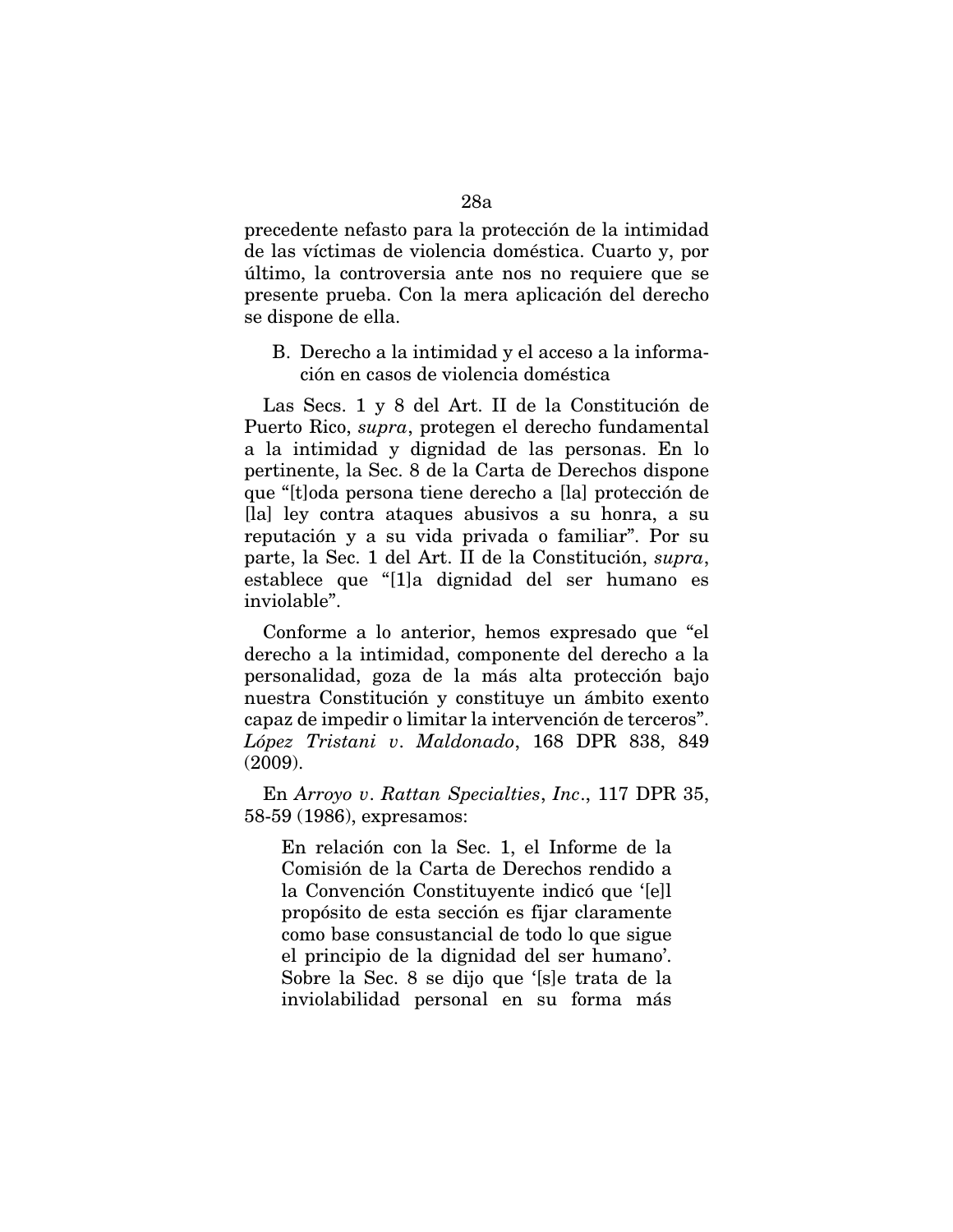completa y amplia [y que e]l honor y la intimidad son valores del individuo que merecen protección cabal, no sólo frente a atentados provenientes de otros particulares, sino también contra ingerencias abusivas de las autoridades. La fórmula propuesta en la sección 8 cubre ambos aspectos . . . La inviolabilidad de la persona se extiende a todo lo que es necesario para el desarrollo y expresión de la misma'. (Énfasis suplido).

De igual forma, en *P*.*R*. *Tel*. *Co*. *v*. *Martínez*, 114 DPR 328, 339 (1983), al discutir la primacía del derecho a la intimidad en nuestro sistema jurídico, expresamos:

Tan trascendental es este derecho en nuestra sociedad que, en las ocasiones en que se ha contrapuesto a otros de similar jerarquía, ha salido airoso del careo constitucional. Así, por ejemplo, ha prevalecido ante los siguientes derechos fundamentales: de libre expresión, *Hermandad de Empleados*, *supra* [*E*.*L*.*A*. *v*. *Hermandad de Empleados*, 104 DPR 436 (1975)] (piquete frente a la residencia del Secretario del Trabajo); de libertad de culto, *Sucn*. *de Victoria*, *supra* [*Sucn*. *de Victoria v*. *Iglesia Pentecostal*, 102 DPR 20 (1974)] (servicios religiosos que trascendían al vecindario); y de propiedad, *Torres v*. *Rodríguez*, 101 DPR 177 (1973) (establecimiento de funeraria en zona residencial). También ha predominado frente a la legislación limitarte de la decisión de los cónyuges que por mutuo acuerdo optan por terminar su matrimonio. *Figueroa Ferrer*, *supra* [*Figueroa Ferrer v*. *ELA*., 107 DPR 250 (1978)]. (Énfasis suplido).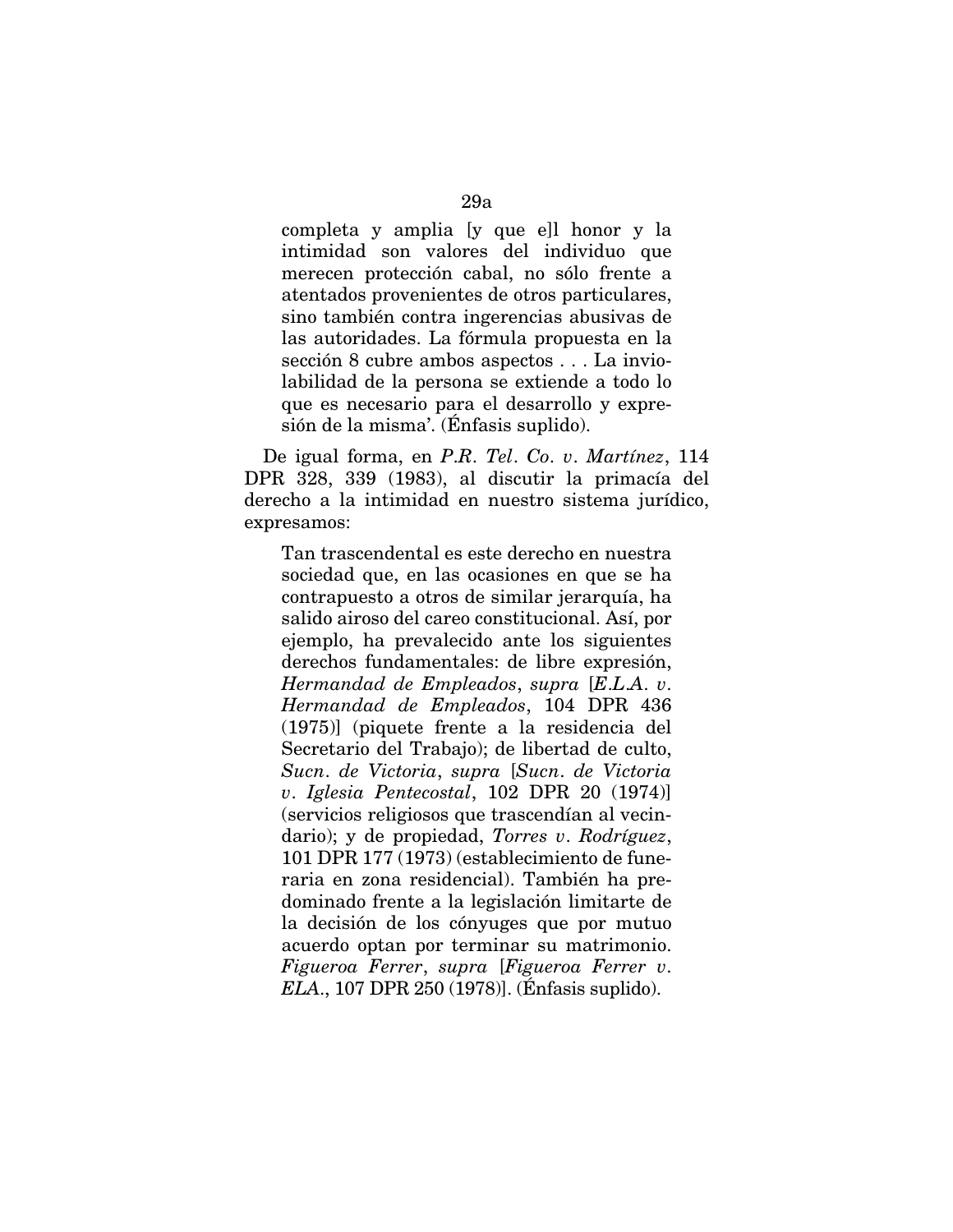Por otro lado, el legislador proveyó en el Art. 5.005 de la Ley de la Judicatura de 2003, *supra*, Una protección adicional a la intimidad de las víctimas de violencia doméstica, al ordenar la creación de salas especializadas "para atender con *acceso controlado al público* los casos *de* violencia doméstica en todas las regiones judiciales". (Énfasis suplido). Al leer el precitado artículo queda claro que cuando el legislador ordenó controlar el acceso al público, revistió de confidencialidad los asuntos que se discuten en las salas especializadas sobre violencia doméstica.

Ahora bien, hemos expresado que en nuestro sistema se garantiza jurisprudencialmente el derecho del pueblo y de la prensa al acceso a información de carácter público. *Engineering Services International*, *Inc*. *v*. *Autoridad de Energía Eléctrica de Puerto Rico*, 205 DPR, 2020 TSPR 103, 105 (2020). No obstante, ese acceso público cede cuando: (1) una ley lo declara así; (2) la comunicación está protegida por alguno de los privilegios evidenciarios que pueden invocar los ciudadanos; (3) revelar la información pueda lesionar los derechos fundamentales de terceros; (4). *se* trate de la identidad de un confidente, y (5) sea "información oficial" conforme a la Regla 514 de Evidencia de 2009, 32 LPRA Ap. VI. (Énfasis suplido). *Bhatia Gautier v*. *Gobernador*, 199 DPR 59, 82-83 (2017).

No cabe duda del interés legítimo de la prensa en obtener información sobres los casos que se ventilan en los tribunales, en especial a los que tienen que ver con el mal social que nos estremece: la violencia doméstica. No obstante, tal como expresamos en *Ex Parte*: *Overseas Press Club*, *supra*, en la balanza de intereses, el deseo de la prensa de tener acceso a información confidencial sobre los procesos judiciales relacionados con asuntos de violencia doméstica cede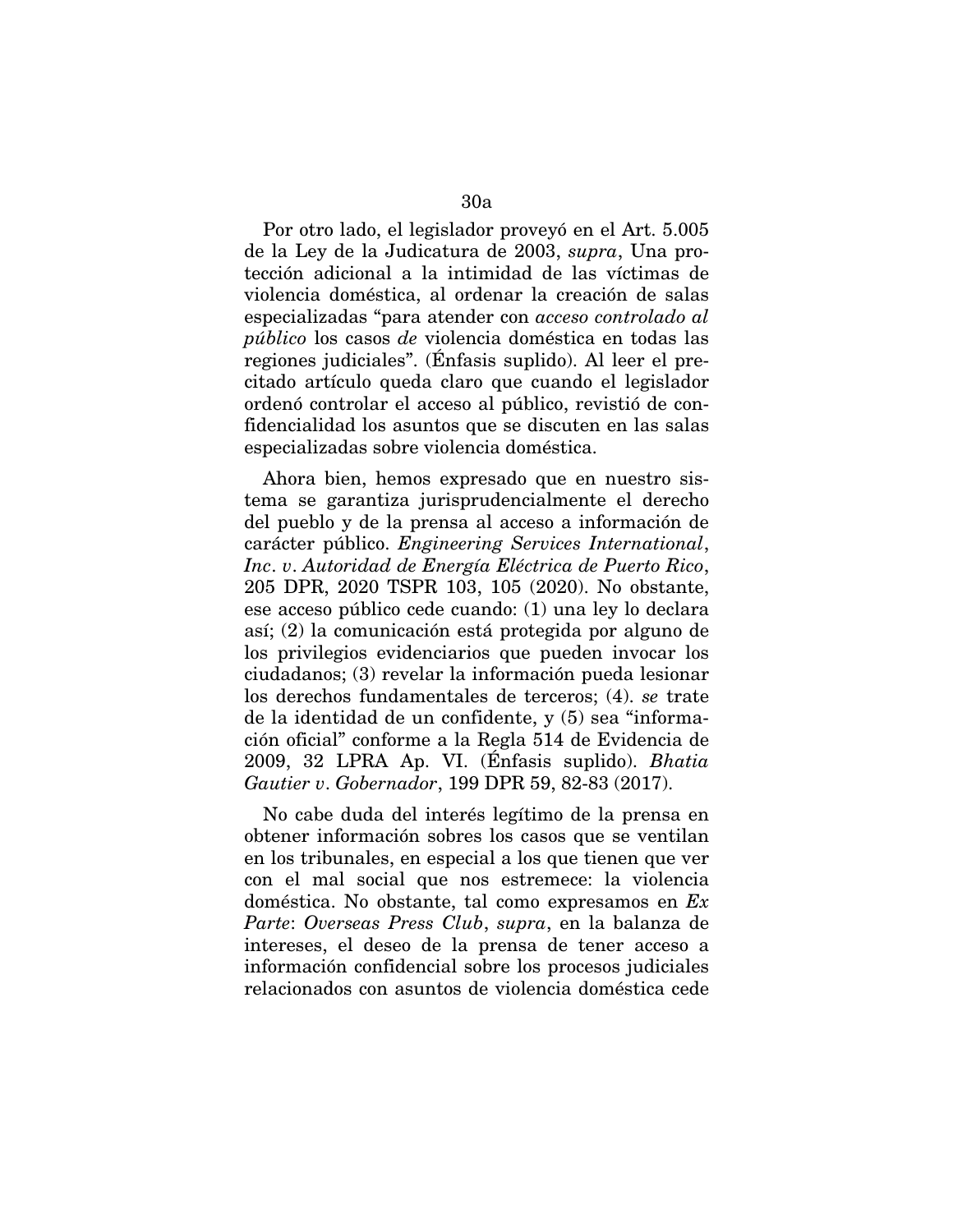ante la protección a la confidencialidad y el derecho a la intimidad que tiene toda futura víctima. Véanse, Const. P.R., Art. II, Sec. 8, *supra;* Art. 5.005 de la Ley de la Judicatura de 2003, *supra*.

No existe distinción entre la solicitud de la ASPPRO y lo resuelto por este Tribunal la semana pasada en *Ex Parte*: *Overseas Press Club*, *supra*. En primer lugar, la determinación a la que llegamos entonces y hoy reafirmamos no se circunscribe al caso de la joven Ruiz Costas. Todo lo contrario. Llegamos a ella, primero, porque así la ley lo impone y, segundo, para evitar crear un precedente nefasto que sirva para desalentar y cohibir a las futuras víctimas de violencia doméstica de que busquen protección en nuestros tribunales. Eliminar las partes sensitivas o íntimas del audio no salvaguarda el mandato de confidencialidad que la ley le revierte a estos asuntos. Por el contrario, abriría el debate de qué es sensitivo o íntimo y qué no lo es. La víctima de violencia doméstica que acude al tribunal en busca de ayuda no debe enfrentar el temor de que la grabación de lo que se vierta en ese proceso pueda ser divulgado a cualquier persona o medio, en todo o en parte, para compartirlo con el público en general. Esto es precisamente lo que la ley pretende evitar.

Cuando compartimos nuestra determinación en *Ex parte*: *Overseas Press Club*, *supra*, tomamos todos esos escenarios en cuenta y sopesamos todas esas posibilidades. Sin embargo, llegamos a una sola conclusión: estos procesos, por su naturaleza sensible—que requieren por ley de un acceso controlado— no son compatibles con la posibilidad de que posteriormente la grabación se haga pública aunque sea de manera suprimida o limitada, independientemente de quién lo solicite. Todos queremos respuestas, pero en el afán de que alguien responda no podemos permitir tan nefasto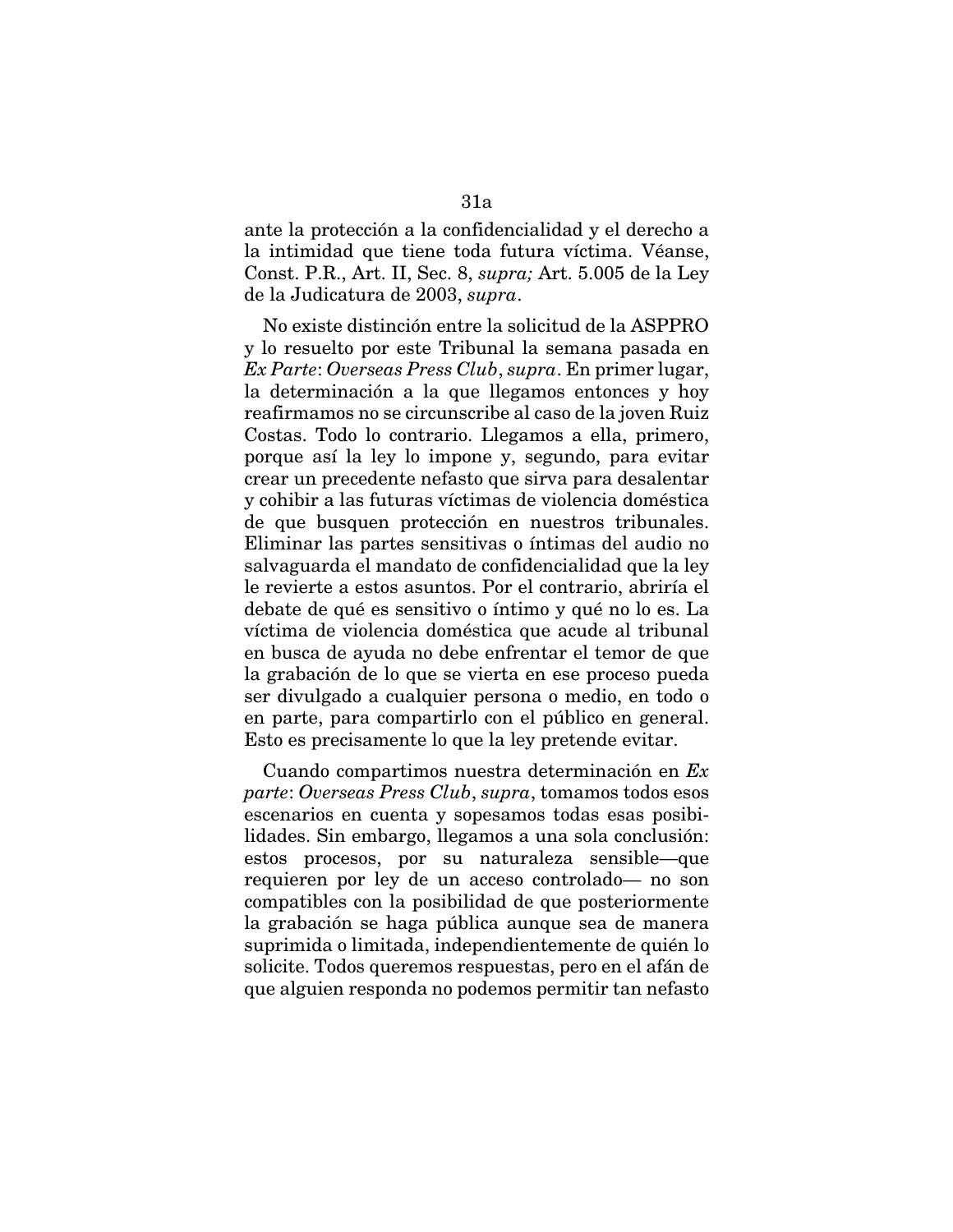precedente. La inminencia de la vista que señaló el Tribunal de Primera Instancia nos obliga a resolver de inmediato, prescindiendo de todo trámite ordinario.

En algunas ocasiones las controversias contienen aspectos que trascienden el remedio solicitado por las partes. Esta es una de esas ocasiones. No podemos actuar a base de meras conveniencias, deseos o simpatías. La ética judicial prohibe que los jueces actúen "por el clamor público, [ni] por consideraciones de popularidad o notoriedad . . .". Canon 8 de Ética Judicial, 4 LPRA Ap. IV-B. Como intérpretes máximos de la Constitución 'y la ley, intervenimos hoy para proteger y sostener los efectos de nuestro dictamen de la semana pasada en *Ex parte*: *Overseas Press Club*, *supra*, y tomamos esta decisión con el fin expreso de proteger la vida, la seguridad, la dignidad y la intimidad de las futuras víctimas de violencia doméstica.

Ahora bien, debemos dejar meridianamente claro que lo resuelto hoy nada tiene que ver con la investigación que está llevando a cabo la Oficina de Administración de los Tribunales (OAT) sobre lo acontecido en las vistas en controversia. Confiamos que finalizada la investigación, se divulguen los hallazgos junto con las medidas correctivas adecuadas que puedan recomendarse. No obstante lo anterior, y como hemos señalado en el pasado, advertimos que todo ciudadano que considere que la actuación de un juez o jueza se ha basado en consideraciones ajenas al ordenamiento jurídico, tiene disponible el procedimiento que a esos fines proveen las Reglas de Disciplina Judicial, 4 LPRA Ap. XV-B.

#### III

Por todo lo anterior, se expide el auto de certificación para traer ante la consideración de este Tribunal el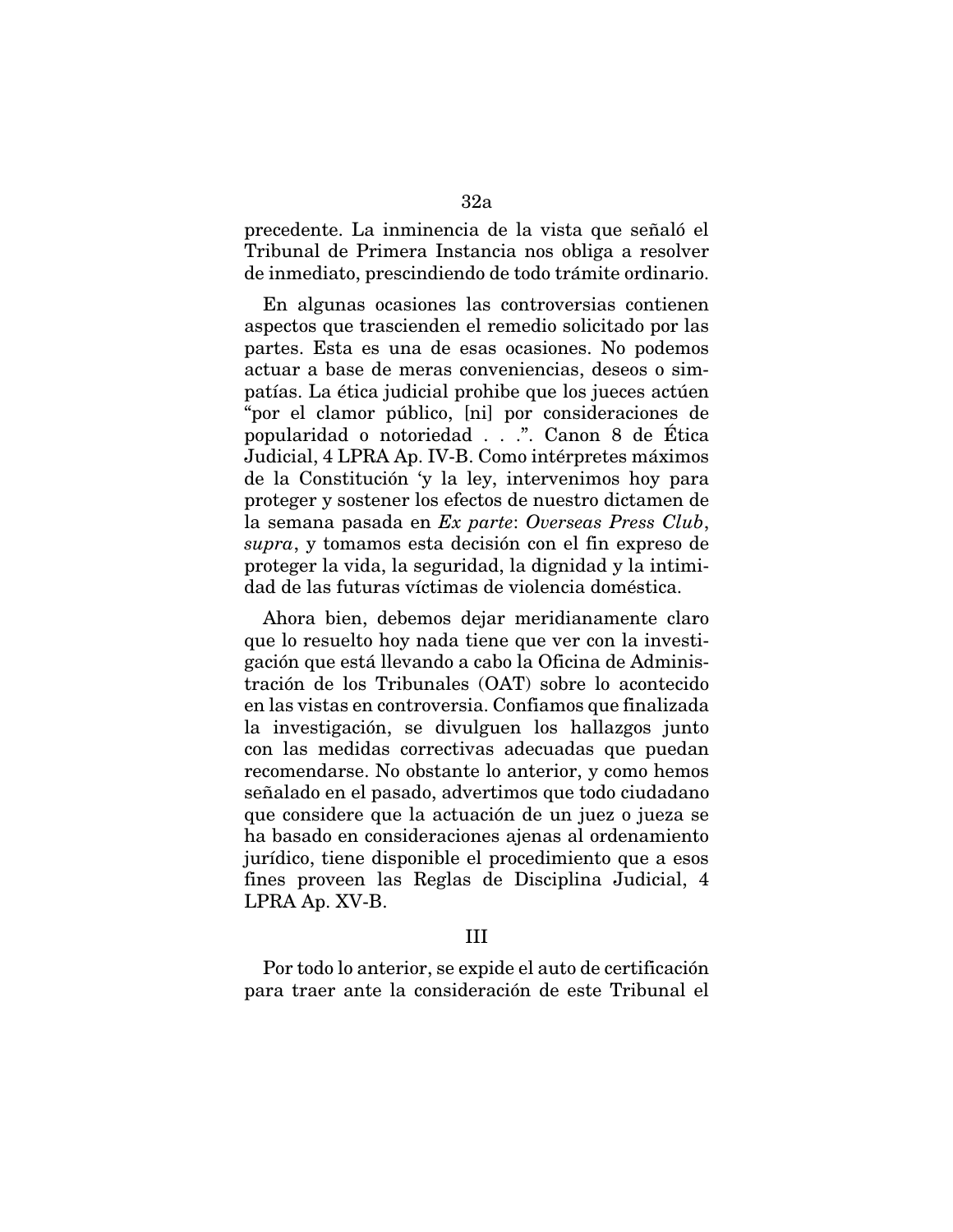caso *Pueblo v*. *Miguel Ocasio Santiago*, Núm. CG2021CR00724. Conforme con la Regla 50 del Reglamento del Tribunal Supremo, 4 LPRA Ap. XXI-B, prescindimos de todo procedimiento ulterior y debido a la naturaleza urgente de la solicitud de la ASPPRO, así como para salvaguardar la efectividad de nuestro dictamen en *Ex parte*: *Overseas Press Club*, *supra*, resolvemos que no procede la solicitud de información que presentó la referida asociación y proveemos no ha lugar a esta. Por consiguiente, se deja sin efecto la vista que el Tribunal de Primera Instancia señaló para mañana martes. Resuelto este asunto, se devuelve el caso a ese foro para que continúen los procedimientos de forma compatible con lo resuelto aquí.

Notifíquese inmediatamente.

Lo acordó el Tribunal y lo certifica el Secretario del Tribunal Supremo. La Jueza Presidenta Oronoz Rodríguez disiente y emitió Opinión Disidente. El Juez Asociado señor Estrella Martínez disiente y emitió Opinión Disidente. El Juez Asociado señor Colón Pérez disiente y emitió Opinión Disidente.

————

/F/ José Ignacio Campos Pérez José Ignacio Campos Pérez Secretario del Tribunal Supremo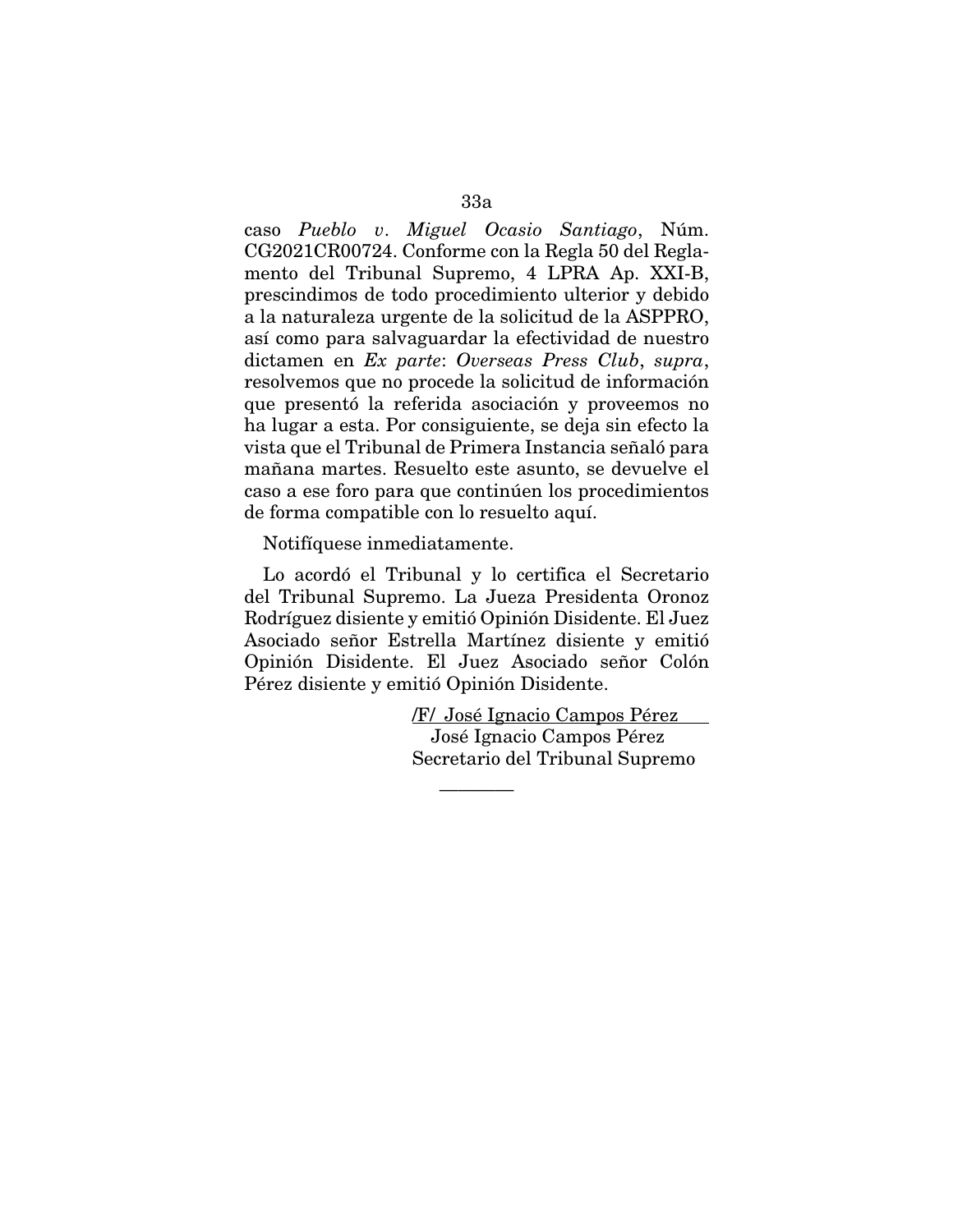## 34a EN EL TRIBUNAL SUPREMO DE PUERTO RICO

### CT-2021-0008

————

EL PUEBLO DE PUERTO RICO

————

*Recurridos* 

v.

MIGUEL OCASIO SANTIAGO

*Recurridos* 

La Jueza Presidenta ORONOZ RODRIGUEZ emitió una Opinión disidente.

————

En San Juan, Puerto Rico, a 10 de mayo de 2021.

Reitero: hay que divulgar las grabaciones solicitadas y hay que hacerlo ya. Si bien nadie puede devolver la vida a Andrea Ruiz Costas, nuestra actuación a favor de la transparencia arrojaría luz sobre lo que aconteció cuando acudió a nuestros tribunales. Estoy convencida que ello es un primer paso indispensable para recobrar la fe y la confianza en los procedimientos judiciales para proteger las víctimas de violencia de género.

I

El artículo 3.002 de la Ley de la Judicatura de Puerto Rico, 4 LPRA sec. 24s (f), dispone que podremos traer a nuestra atención asuntos pendientes ante el Tribunal de Primera Instancia cuando se planteen.: (1) conflictos entre decisiones previas del Tribunal de Apelaciones, (2) cuestiones noveles de derecho o (3) cuestiones de alto interés público que incluyan cualquier cuestión constitucional sustancial al amparo de la Constitución de Puerto Rico o de Estados Unidos.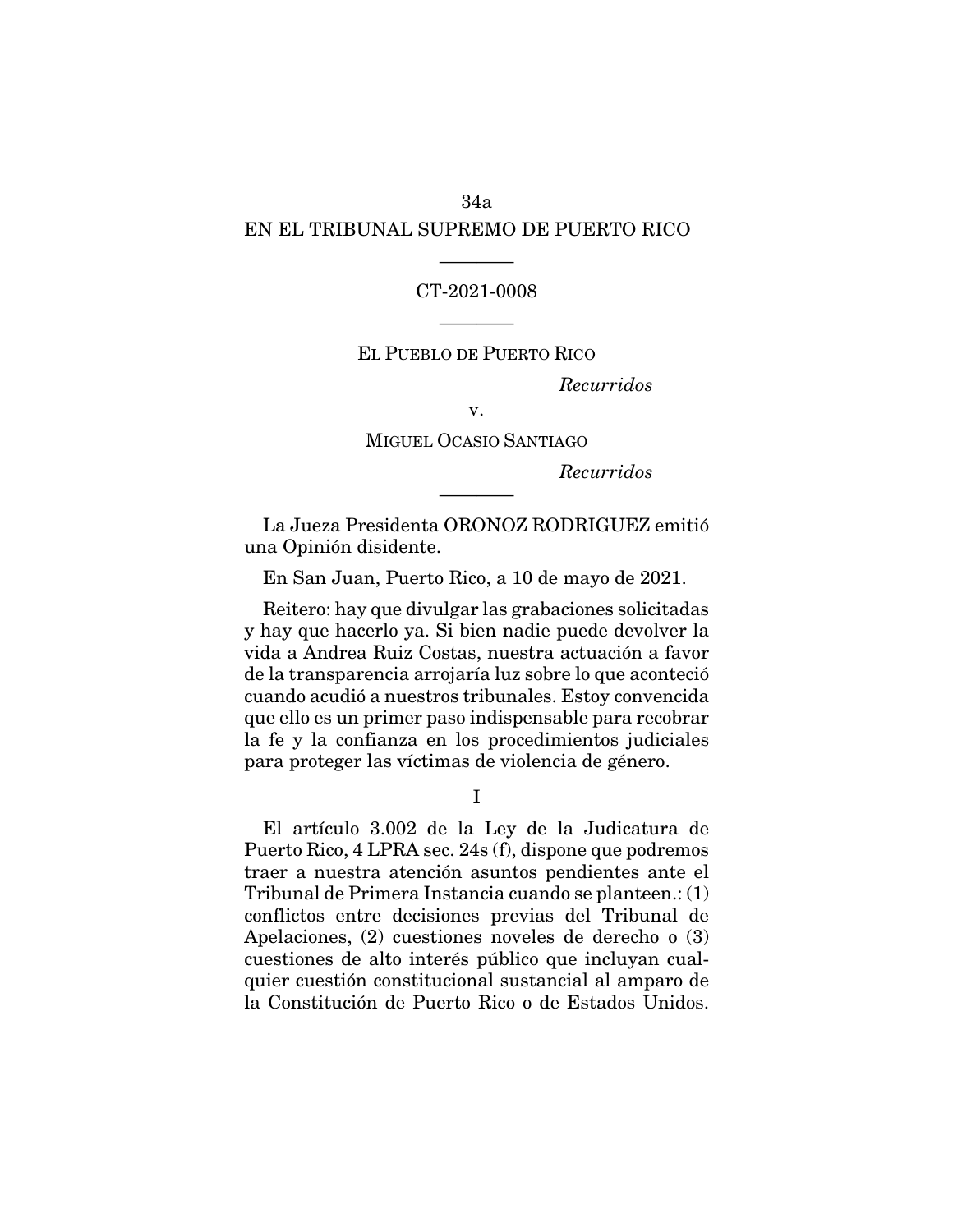Asimismo, hemos establecido que "es un recurso de carácter excepcional porque la norma preferida en nuestro ordenamiento es que los casos maduren durante el trámite ordinario para evitar así que el foro de última instancia se inmiscuya a destiempo". *UPR v*. *Laborde Torres y otros*, 180 DPR 253, 272 (2010). Además, es un recurso que nos permite atender asuntos que de otra manera pudieran evadir nuestros pronunciamientos. *Íd*., pág. 273.

Evaluados los criterios que nos permiten certificar intrajurisdiccionalmente una controversia pendiente ante un foro inferior vemos que no se cumplen. Ciertamente, estamos ante un asunto de alto interés público que involucra un tema novel. No obstante, por ser el foro de última instancia, este Tribunal debe abstenerse de intervenir en asuntos que aún requieren madurar en los tribunales inferiores.

Es sorprendente y preocupante la forma en que, a puertas cerradas, este Tribunal cambió su postura jurisdiccional sobre este asunto. El Tribunal tuvo la oportunidad de expedir y expresarse en el caso previo *Ex Parte Overseas Press Club de Puerto Rico*, MC-2021-59. No obstante, una Mayoría optó por denegar la solicitud que presentó la parte peticionaria en aquel momento y expresó que este no era el foro adecuado para solicitar la información. Así, hicieron alusión a que las grabaciones en controversia se debieron pedir en el foro primario. Ahora, increíblemente, la mayoría de los Jueces de esta Curia, contrario a las disposiciones legales que le confieren jurisdicción a este foro, certifican un caso criminal, *que ya culminó*, con la única intención de que no se divulguen las grabaciones.

Podemos tomar conocimiento judicial de que el Poder Ejecutivo, por vía del Ministerio Público, y el Gobernador se ha expresado a favor de la divulgación de las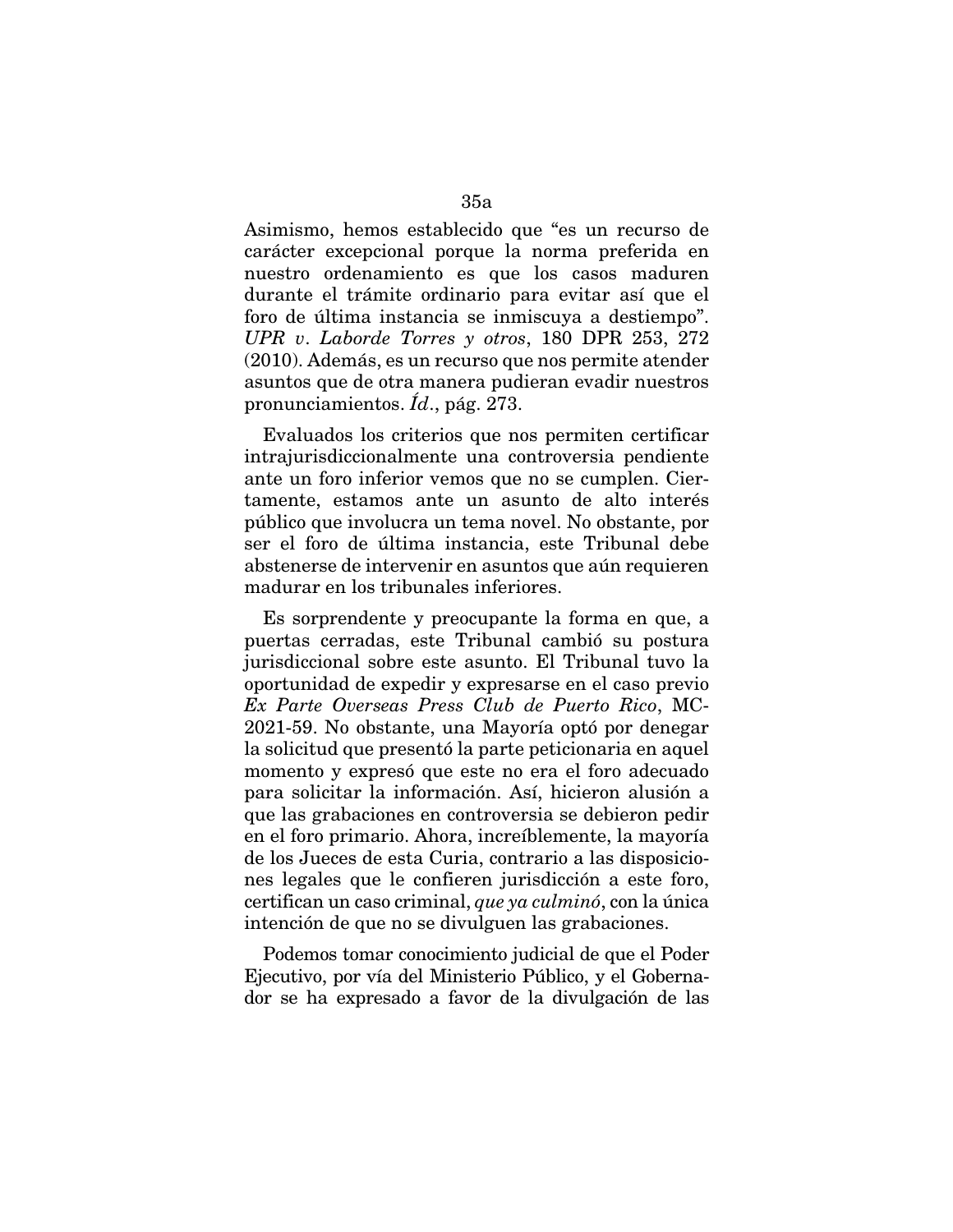grabaciones. También el Poder Judicial, a través de la Oficina de Administración de Tribunales, favoreció la divulgación. Asimismo, se ha expresado a favor de la divulgación la familia de Andrea Ruiz Costas, quien sin duda— es parte interesada en proteger los derechos de ésta. Cabe preguntarse, ¿por qué una Mayoría de los Jueces del Tribunal Supremo insiste en ocultarle al Pueblo las grabaciones? Con el proceder de hoy, y como ha sido tendencia de este Tribunal hace ya un tiempo, se sienta un precedente nefasto sobre la jurisdicción de este Máximo Foro. No había razón alguna para certificar el caso criminal *Pueblo v*. *Miguel Ocasio Santiago* Núm. CG2021R00274. Rel: OPA 2021011403. Le corresponde al Tribunal de Primera Instancia atender la petición de divulgación a la prensa, según fue señalado por este mismo tribunal el pasado 6. de mayo. Si alguna parte quedara insatisfecha con lo que resolviera el Juez o Jueza asignado al asunto, esta tendría a su disposición los procesos de apelación.

#### II

Como he expresado, el objetivo de promover el acceso de la ciudadanía a los procesos judiciales, fomentar la educación y la confianza en el sistema de justicia, y alcanzar la transparencia óptima de los procedimientos es y seguirá siendo una prioridad para mí. *Ex Parte Televicentro of Puerto Rico*, *LLC*, 195 DPR 18, 26 (2016). *Desde que ejerzo mis funciones en este Tribunal hace 7 años no ha habido una instancia en la que haya votado en contra del acceso a la prensa a los procesos judiciales*. Véase *In re*: *Enmiendas al Reglamento del PECAM*, 193 DPR 475, 513 (2015); *Telenoticias*, *Telemundo de PR II*, 195 DPR 507, 513 (2016). Al contrario,' siempre he favorecido la apertura, la transparencia y la protección del derecho de la prensa y de los ciudadanos en general a tener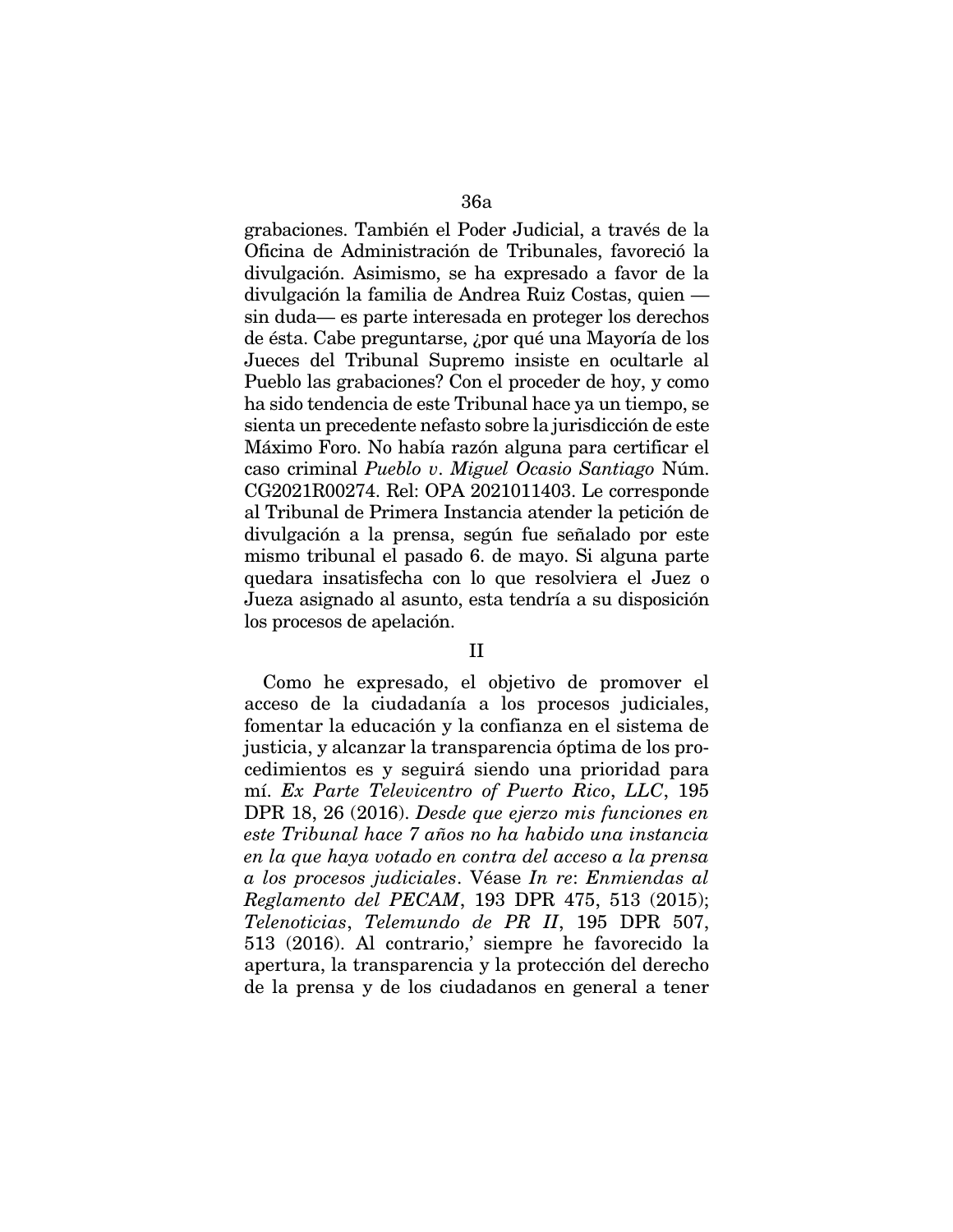acceso a la información pública, como un derecho fundamental de estirpe constitucional. *Soto v*. *Srio*. *de Justicia*, 112 DPR 477 (1982); *Bhatia Gautier v*. *Gobernador*, 199 DPR 59, 110 (2017). Insisto: el Poder Judicial no puede estar ajeno a los reclamos de mayor transparencia. Por eso, ante la reiteración de la solicitud, entregaría las grabaciones ya.

En nuestra democracia, el Pueblo tiene derecho a pasar juicio fiscalizador sobre todas las acciones y determinaciones del Gobierno, lo cual incluye las del Poder Judicial. *Engineering Services International*, *Inc*. *v*. *Autoridad de Energía Eléctrica*, 2020 TSPR 103; *Ortiz v*. *Dir*. *Adm*. *de los Tribunales*, 152 DPR 161, 183 (2000). Además, contrario a lo que interpretó erróneamente una Mayoría de este Tribunal el pasado 6 de mayo, *los peticionarios no están solicitando que se divulguen todos los expedientes de los casos de Ley Núm*. *54 en poder de los tribunales*. Piden uno: el de una mujer que reclamó sin éxito protección en contra de su agresor y en donde se alega que el Poder Judicial le falló.

Sobre el particular, a tono con los objetivos de la Ley Núm. 54 de 15 de agosto de 1989, 8 LPRA sec. 601 *et seq*., *s*egún enmendada, el Artículo 5.005 de la Ley de la Judicatura, Ley Núm. 201-2003, 4 LPRA sec. 25e, dispone que los casos de violencia doméstica a tenor de la Ley Núm. 54, *supra*:

[S]e verán en una sala especialmente designada para los mismos en cada Región Judicial. Esta sala será de acceso controlado al público para *salvaguardar la identidad de la víctima*, y será a discreción del Juez que preside la sala especializada determinar qué personas del público pueden acceder a la misma. (Énfasis suplido).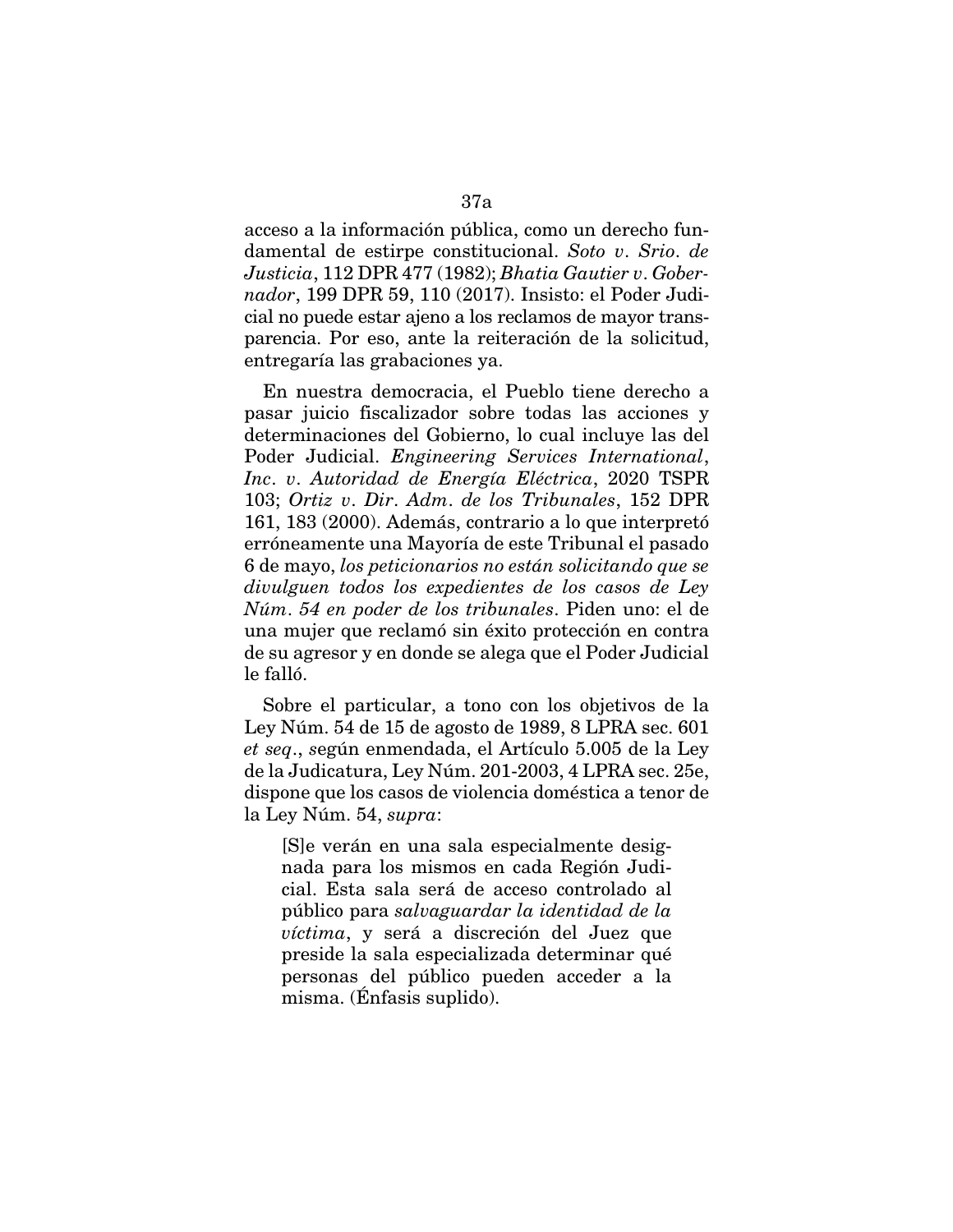El texto de la ley es diáfano y permite colegir que el principio detrás de estas salvaguardas *es proteger la identidad* de las víctimas que acuden en búsqueda de auxilio: a nuestros tribunales. Lamentablemente, el nombre de Andrea ya es —y será— conocido por un País que languidece ante un sentido de impotencia y desasosiego. No queda identidad que proteger. La Mayoría del Tribunal cubre con un manto de confidencialidad el proceso judicial que se dio en este caso al amparo de las disposiciones de la Ley Núm. 54, *supra*. El estatuto en nada dispone sobre mantener en privado o en secreto los testimonios que se vierten en sala. En ninguna parte de los estatutos concernidos se hace referencia a que los procedimientos celebrados y terminados quedan totalmente excluidos, para la posteridad, de toda solicitud de acceso por parte de la ciudadanía. Nuestra responsabilidad como. garantes de los derechos de las víctimas en tales circunstancias nos permiten tomar aquellas protecciones, necesarias, sin incumplir injustificadamente con nuestro mandato constitucional para hacer accesible la información pública. Estas providencias están disponibles si las circunstancias específicas del caso así lo requirieran. Por ello, queda en la discreción del Juez que preside la sala especializada determinar qué personas del público pueden acceder a las grabaciones en controversia, así como, de determinar su procedencia, la

En este caso nadie, se reitera *nadie*, invoca protección alguna u objeta la divulgación. Por el contrario, estamos en una de esas raras instancias en las cuales todas las partes concernidas están en la misma línea: a favor de divulgar y de la transparencia. Debió pesar en la mayoría la expresión bajo juramento de una madre que nos implora que se divulguen las grabaciones. Nótese que en este caso la orden del Tribunal de

forma en que estas serán compartidas.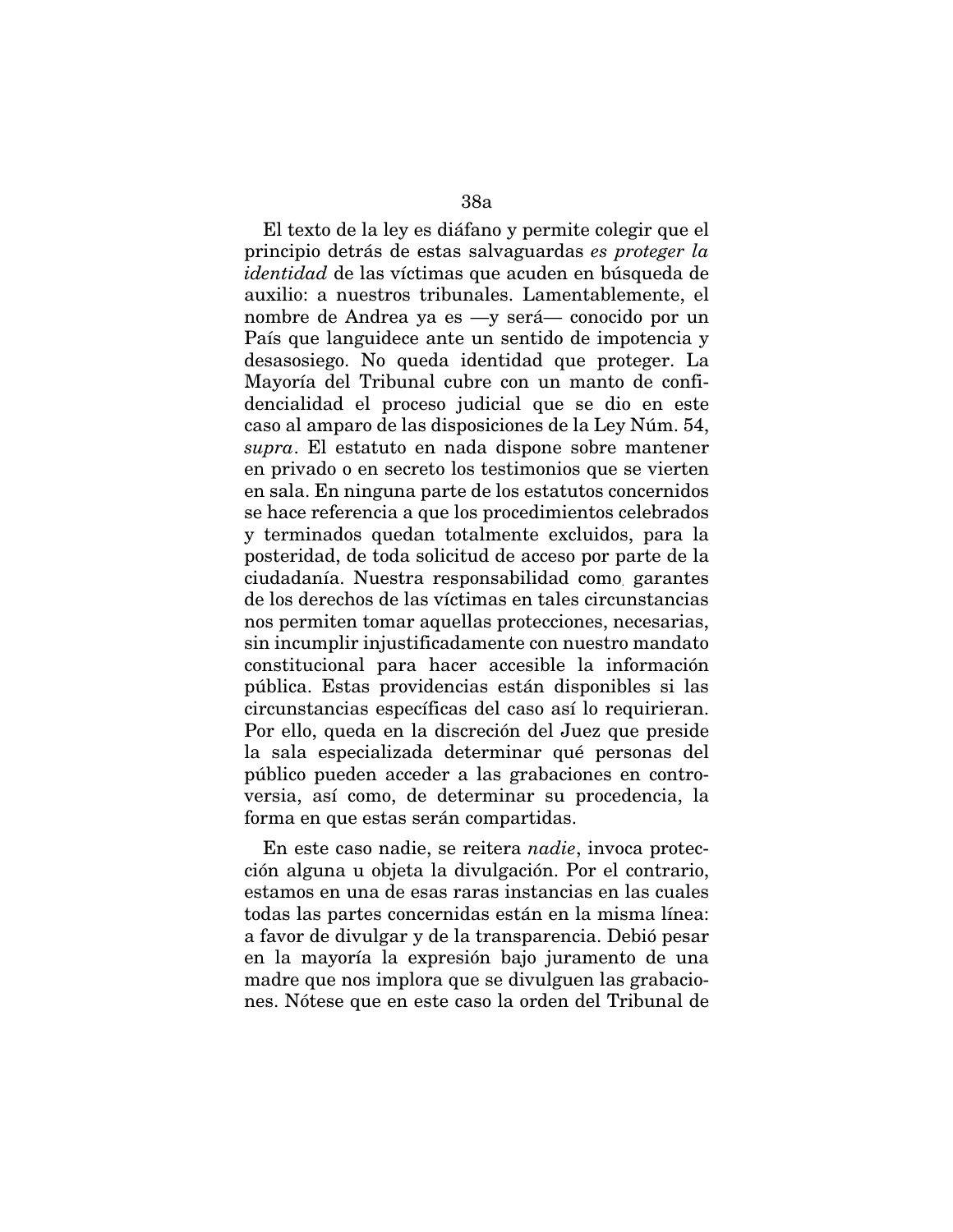Primera Instancia solamente iba dirigida a la Fiscalía, quien tiene en su poder las grabaciones. No cabe duda de que no nos encontramos ante una situación en la cual se justifique la limitación del derecho del público y la prensa a tener acceso a las grabaciones sobre estos procedimientos judiciales. *Bhatia Gautier v*. *Gobernador*, *supra*. Si bien existen circunstancias y situaciones que en nuestro ordenamiento se establece que ameritan limitar el acceso público a los procedimiento judiciales, como ocurre en los casos de familia y menores, en este caso no están presentes.

¿Que se pretende esconder? La norma general es que los procesos judiciales son públicos y —a menos que exista un interés apremiante del Estado—se toman las providencias para limitar ese. acceso. En este caso, como en todos lo casos similares que refleja la jurisprudencia, *la balanza se inclina hacia el acceso y la transparencia*. *N*o hay razón para que en este caso aplique una norma en blanco de confidencialidad.

Por eso, las grabaciones tienen que hacerse públicas. El País y la familia de Andrea así lo claman. Como indiqué, ellos deben escucharlas primero y expresar si objetan que se divulgue algún fragmento pues la dignidad de Andrea y su memoria no termina con su muerte.2 Luego, le toca el turno de escucharlas al País. Es imperativo hacerlo. No hay nada que esconder.

> /F/ Maite D. Oronoz Rodriguez Maite D. Oronoz Rodriguez Jueza Presidenta

<sup>2</sup> "La dignidad del ser humano prevalece aun después de la muerte." Dora Nevares-Muñiz, "Deliberación en bioderecho", Revista Lumen núm. 9 (2013), 32; Fred 0. Smith, Jr., *The Constitution After Death*, *1*20 Colum. L. Rev. 471, 1499 (2020).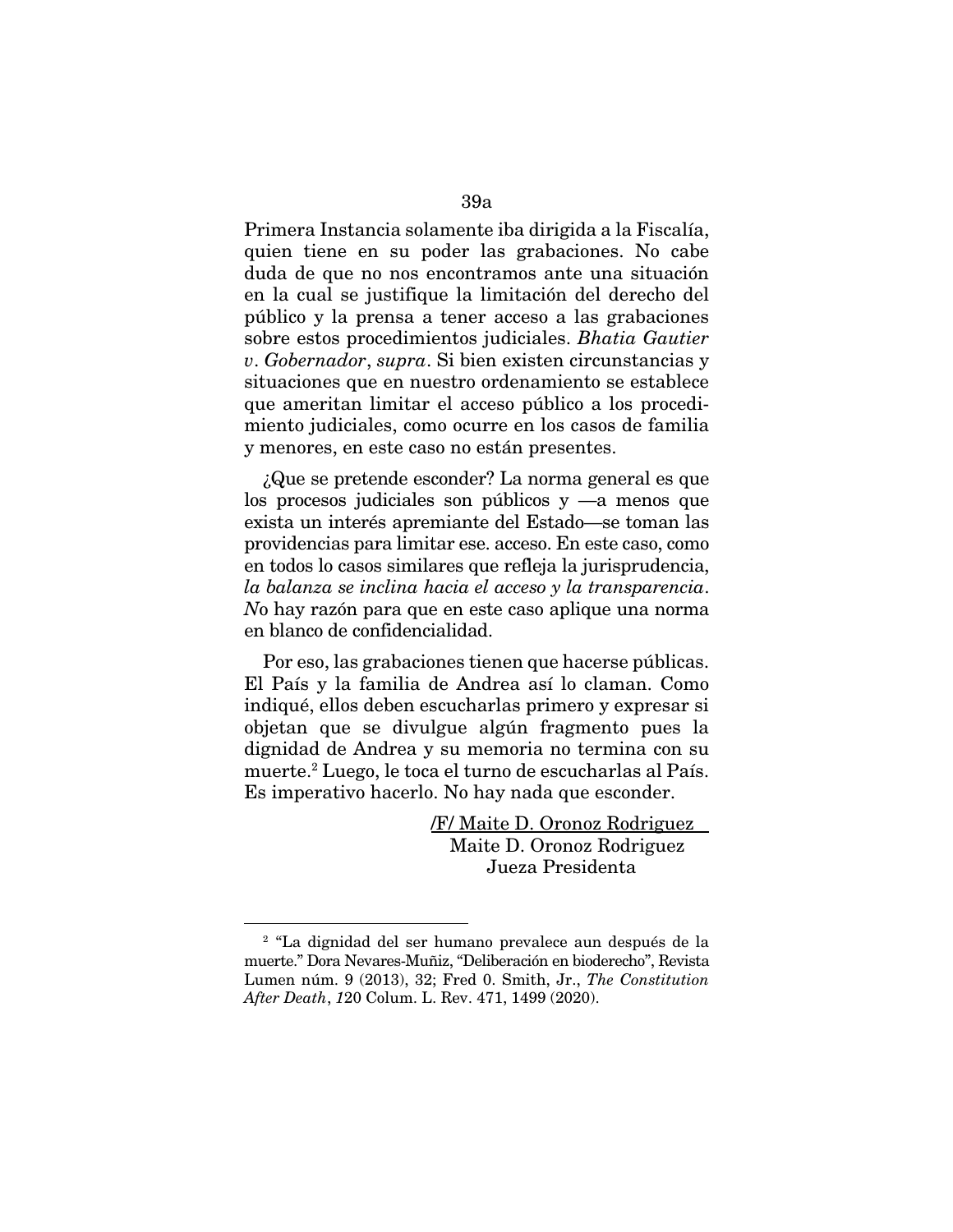## 40a EN EL TRIBUNAL SUPREMO DE PUERTO RICO

### CT-2021-0008

————

EL PUEBLO DE PUERTO RICO

————

*Recurrido* 

v.

MIGUEL OCASIO SANTIAGO

*Recurrido* 

Opinión disidente emitida por el Juez Asociado señor ESTRELLA MARTÍNEZ

————

En San Juan, Puerto Rico, a 10 de mayo de 2021.

La acción ejecutada por parte de una Mayoría de este Tribunal es errada en derecho, lamentable como cuestión de política pública de acceso a la información y atropella irrazonablemente a los compañeros de estrado disidentes, pero, más grave aún, insensible a la familia de Andrea Ruiz Costas y a los peticionarios.

Hoy se está revictimizando a una familia que mediante declaración jurada se hace eco del reclamo de transparencia accesibilidad que, como cuestión de derecho, debimos reconocer. Los familiares de los fallecidos por el crimen también son víctimas de los delitos. El silencio, la desinformación, la desconfianza y las cerradas de puertas insensibles también los revictimizan.

Tal como expliqué en mi pasado Voto Disidente, nuestro ordenamiento cuenta con las herramientas necesarias para proteger la dignidad y los derechos individuales de las víctimas de delito y otros actores de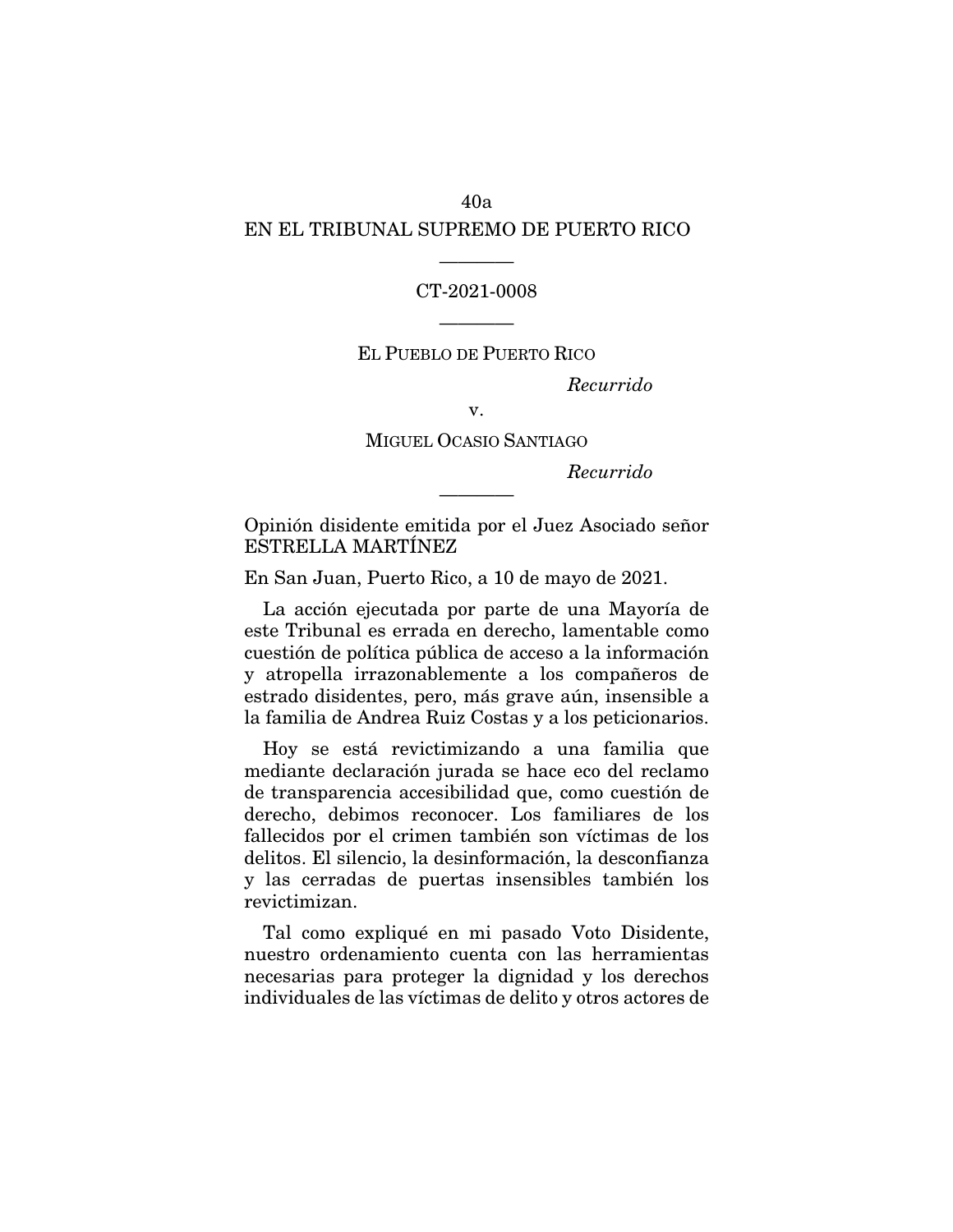los procesos judiciales. Véase *In re Overseas Press Club*, MC-2021-0059 (Voto Particular Disidente Juez Asociado señor Estrella Martínez.) Sin embargo, estamos ante una situación muy particular en la que estoy convencido de que la dignidad e intimidad de Andrea no se protegen denegando de plano la información solicitada. También estoy convencido que el interés público va de la mano con los reclamos de transparencia y acceso a la información de la familia de Andrea. En un caso en que lamentablemente la víctima falleció, me parece totalmente errado que se levante la bandera de revictimizarla o de que la divulgación tenga un efecto disuasivo para otras potenciales víctimas realizar reclamos ante el Tribunal, máxime ante el testimonio que dejó en vida Andrea para cuestionar los procesos y levantar su voz de alerta a la sociedad en general. Respetuosamente considero que la denegatoria de plano de estas solicitudes, que hoy se agrava con este apresurado proceder, lleva un mensaje de frustración y es mucho más lesivo que la divulgación de la información solicitada.

A pesar de que una Mayoría de este Tribunal adujo en la asada denegatoria que este no era el foro adecuado para ilucidar en primera instancia la solicitud que nos ocupa, hoy paradójicamente se le quita al Tribunal de Primera Instancia el caso para denegarla de plano. Como agravante, e realiza esta acción sin escuchar la grabación, sin darle oportunidad a las partes que se expresen y de una forma apresurada.

La violencia de género está enmarcada, entre otros múltiples factores, en la utilización atropellarte del poder, la secretividad, no reconocerle derechos a su víctima y, peor aún, en ocasiones disfrazado con frases como: "porque es por su bien" y "por su bienestar".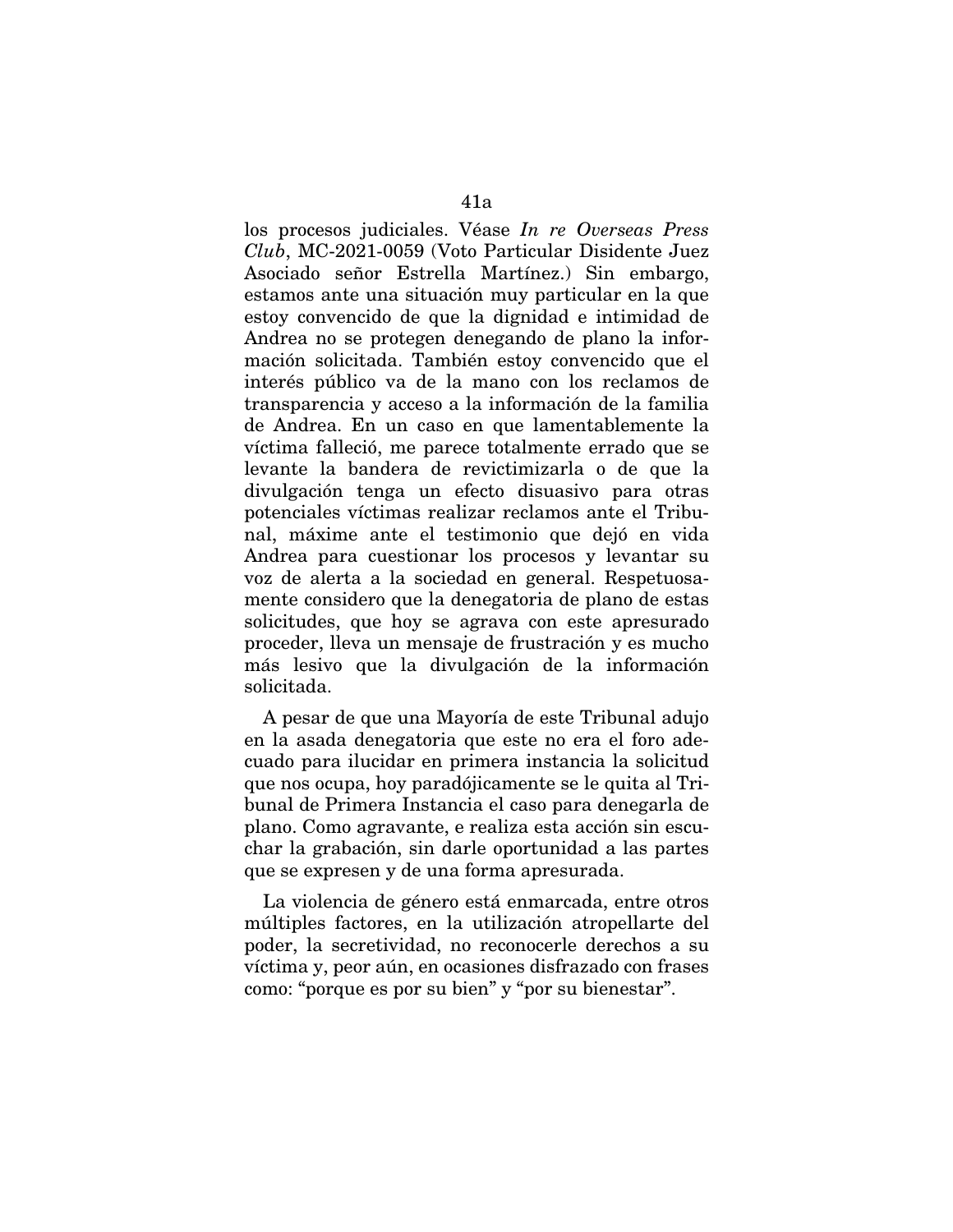Lamentablemente, las instituciones también tienen la atroz capacidad de repetir y fomentar esos patrones, con sus acciones y omisiones. Este Tribunal conoce que todas sus acciones y expresiones tienen un efecto social que va más allá de los casos y controversias que adjudica.

La voz de Andrea fue silenciada. El reclamo de la prensa fue ignorado. Y hoy el reclamo de la familia de Andrea fue abruptamente rechazado, sin ser escuchados, sin ser atendidos, sin concederle tiempo razonable a nadie. ¿Cuál es la prisa? Evidentemente, la certificación del caso no es producto de un análisis ponderado para otorgar un remedio adecuado, completo y oportuno, tal como lo he favorecido en el pasado. ¿Por qué reproducir la conducta apresurada que precisamente es Objeto de cuestionamiento público desde que Andrea solicitó la orden de protección? ¿Por qué ejercer el poder mayoritario sin escuchar a nadie y sin permitir a los disidentes expresarse en un periodo de tiempo razonable? Estas preguntas se unen a las muchas que tiene la familia de Andrea y el Pueblo en general. Las salas especializadas de violencia de género fueron concebidas primordialmente para atender de forma integral las necesidades de las víctimas. Ciertamente, el ordenamiento provee brindarles la intimidad y privacidad que sea necesaria para que puedan canalizar adecuadamente su reclamo. Eso no cambiará para las potenciales víctimas, pero no puede ser una excusa para denegar de plano el reclamo que nos ocupa. Ello, ante las particularidades del lamentable fallecimiento de Andrea, la voluntad de divulgación de los familiares, la trayectoria de publicidad de vistas judiciales que tenía este Tribunal, el apremiante interés público y el derecho de acceso a la información.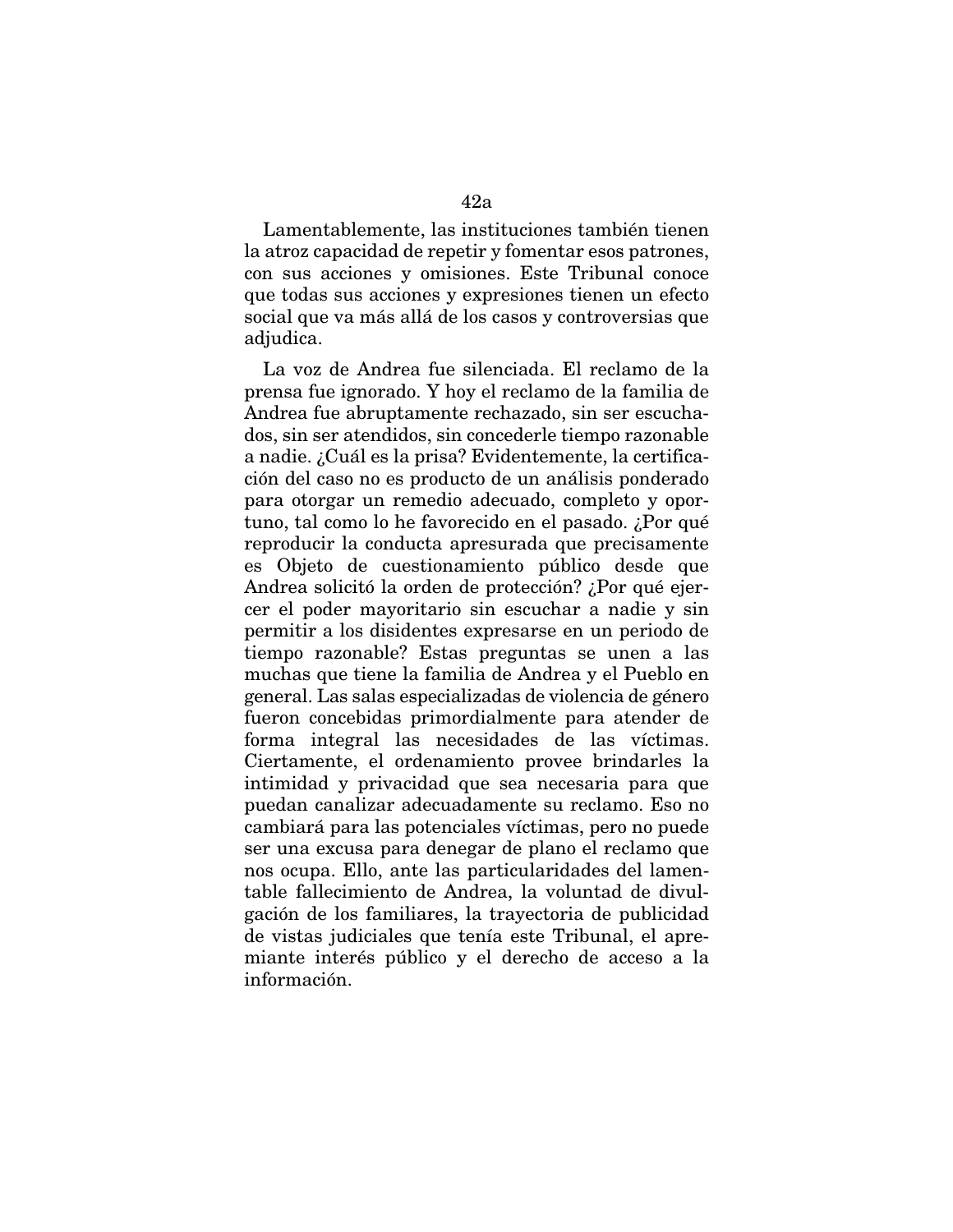## 43a

Por los fundamentos enunciados, disiento del curso de acción seguido por una Mayoría de este Tribunal y, consecuentemente, ordenaría la divulgación de lo solicitado.

> /F/ Luis F. Estrella Martínez Luis F. Estrella Martínez Juez Asociado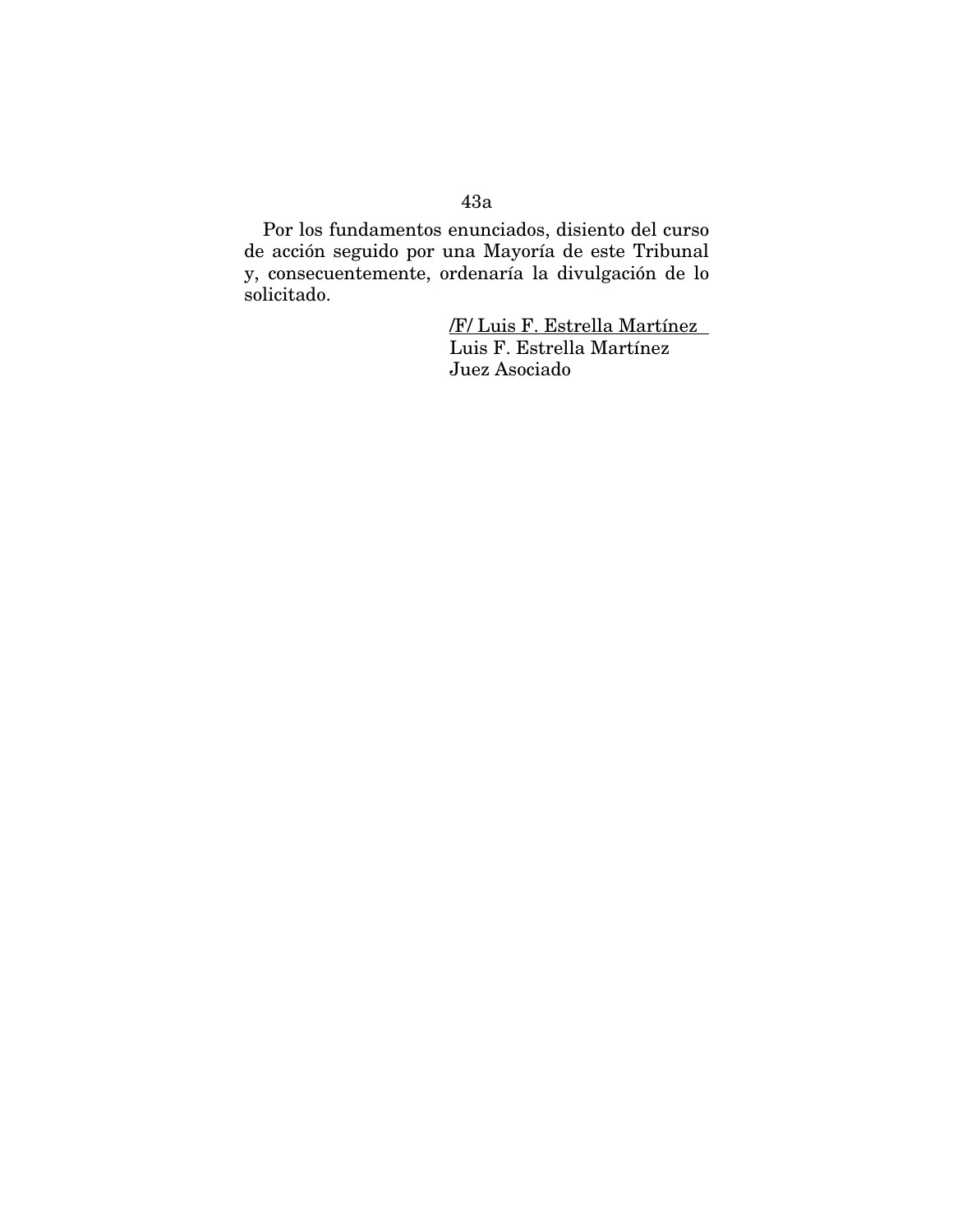## 44a EN EL TRIBUNAL SUPREMO DE PUERTO RICO

#### CT-2021-0008

————

### EL PUEBLO DE PUERTO RICO

————

*Recurrido* 

v.

MIGUEL OCASIO SANTIAGO

*Recurrido* 

Opinión Disidente emitida por el Juez Asociado señor COLÓN PÉREZ.

————

En San Juan, Puerto Rico a 10 de mayo de 2021.

Andrea, hoy te volvimos a fallar. Y, al fallarte a ti, le fallamos al País.

En la mañana de hoy, una mayoría de este Tribunal— de la forma más atropellada posible; removiendo *motu proprio* una petición que se encuentra ante la consideración del Tribunal de Primera Instancia, y sin el beneficio de escuchar ciertos audios para determinar qué de lo contenido en ellos podía estar sujeto a diseminación pública y qué no — le ha cerrado las puertas al reclamo de tus padres. Con ello, mantiene en estricta confidencialidad el contenido de determinados procesos judiciales celebrados en la Región Judicial de Caguas, los días 25, 26 y 31 de marzo de 2021, en los que tú figuraste como parte. ¿Para proteger a quién? ¿A ti? Lo dudo, pues tus padres comparecieron ante el Tribunal de Primera Instancia a informarnos que la mejor manera de proteger tu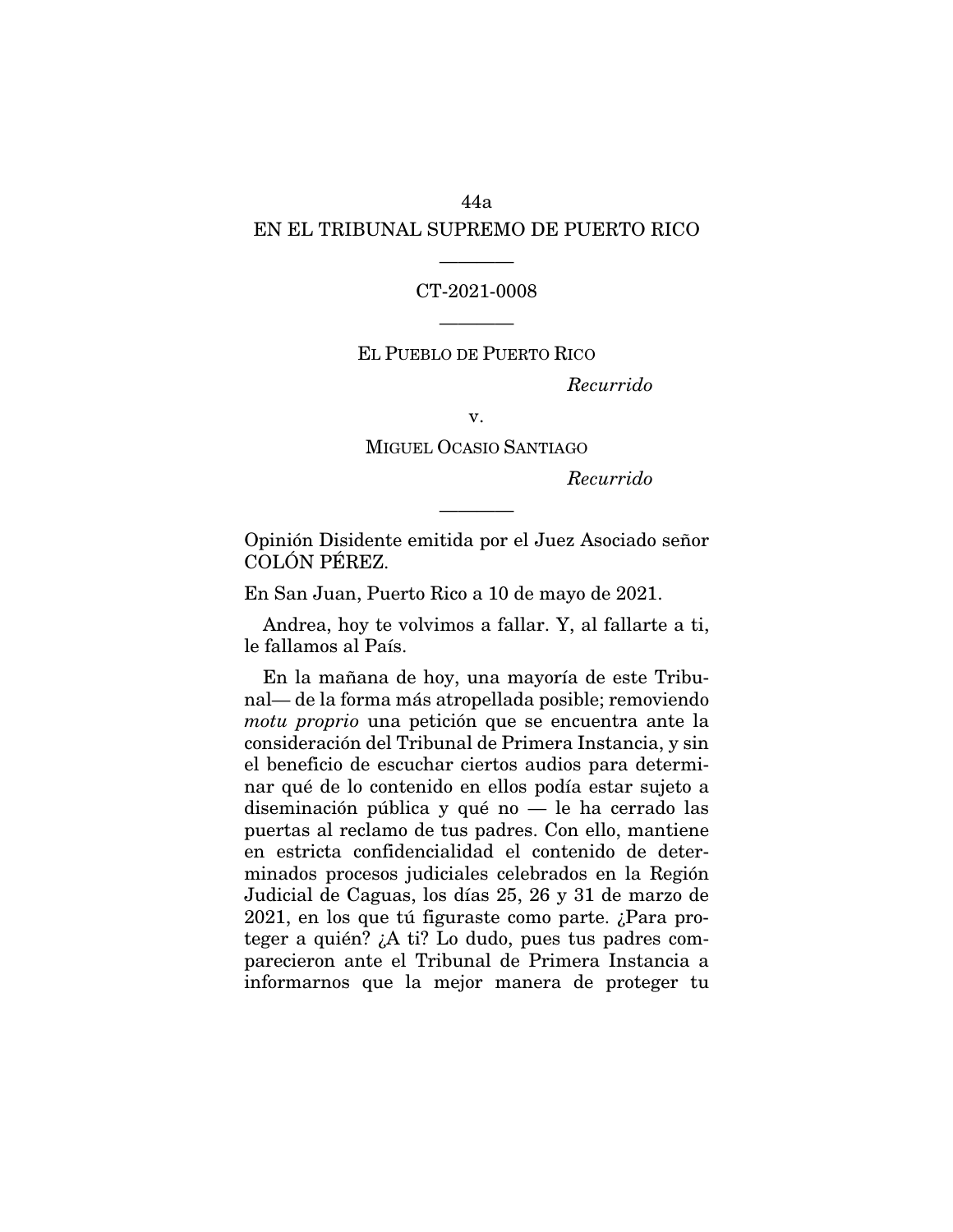memoria era haciendo público lo sucedido en los referidos procesos judiciales.

¿Para proteger a las futuras víctimas de violencia de género? No lo creo, pues éstos y éstas se protegen brindándole un sistema de justicia transparente en el que puedan confiar. Un sistema de justicia que sepa rendir cuentas.

Entonces, nos volvemos a preguntar: ¿Para proteger a quién? ¿A los jueces y las juezas?

Los jueces y las juezas no tenemos ni más, ni menos, derechos constitucionales que los demás puertorriqueños y puertorriqueñas. Tenemos los mismos. Todos y todas somos iguales. Y, como iguales, *en situaciones tan particulares como éstas*, tanto nuestras actuaciones — como las actuaciones del resto de la sociedad que, día a día, desde nuestros estrados juzgamos tienen que estar sujetas a ser escudriñadas y evaluadas por el resto del País. Eso es un derecho constitucional que — en el desempeño de nuestras funciones el Pueblo puertorriqueño, al convocarse y redactar nuestra Constitución, se reservó para ellos y ellas; y en gran parte, tal derecho se nutre de que éstos y éstas puedan tener acceso a la información pública en manos del Estado. Lo anterior, con las debidas salvaguardas en aquellos casos que así lo ameriten. Véase, de manera análoga, lo expresado por quien suscribe en *Bhatia Gautier v*. *Gobernador*, 199 DPR 59, 176 (2017) (Colón Pérez, opinión disidente).

Siendo ello así, y siguiendo los parámetros expuestos en nuestro Voto Particular Disidente en *Ex parte*: *Overseas Press Club de Puerto Rico*, 2021 TSPR 62, 206 DPR (2021) (Colón Pérez, Voto Particular Disidente), somos de la opinión que las grabaciones de las vistas judiciales celebradas en la Región Judicial de